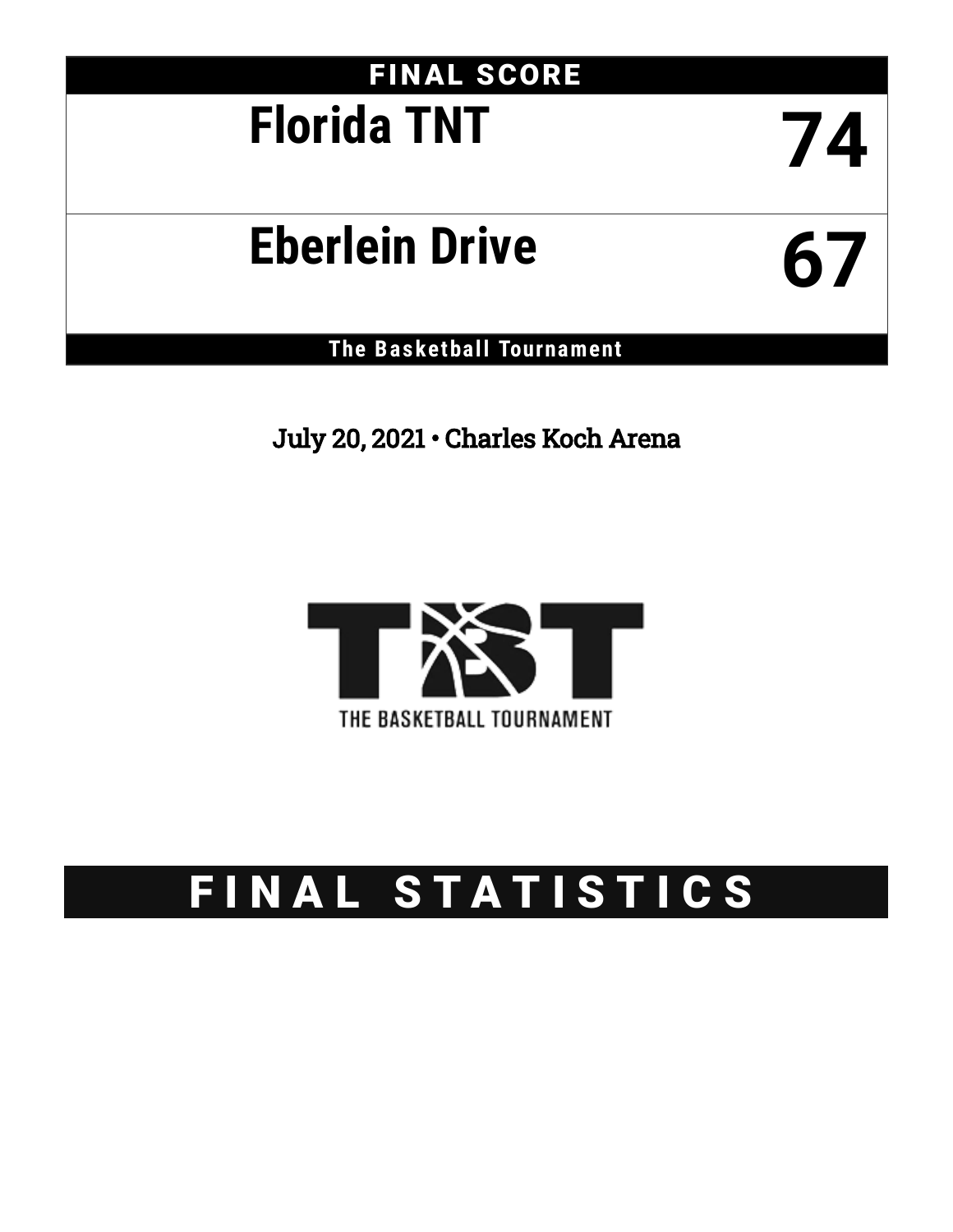# **Official Box Score Florida TNT vs Eberlein Drive Game Totals -- Final Statistics July 20, 2021 at Charles Koch Arena**



# **Florida TNT 74**

| No.               | Player                     | S  | <b>Pts</b> | FG       | 3FG      | FT        | OR | DR | TR | PF       | A | TO       | Blk      | Stl | Min | $+/-$ |
|-------------------|----------------------------|----|------------|----------|----------|-----------|----|----|----|----------|---|----------|----------|-----|-----|-------|
| 01                | <b>BOYNTON, KENNY</b>      | PG | 14         | $5 - 10$ | 2-5      | 2-4       |    | 2  | 3  | $\Omega$ |   | 2        | $\Omega$ | 4   | 29  | 6     |
| 11                | <b>SMITH, ANDREW</b>       | С  | 9          | $3 - 7$  | $1 - 3$  | $2 - 2$   | 2  | 3  | 5  | 3        | 0 | $\Omega$ | 0        | 1   | 19  | 5     |
| 33                | <b>CLANTON, KEITH</b>      | РF | 14         | $6 - 7$  | $0 - 0$  | $2 - 3$   | 0  | 3  | 3  | 4        |   | 2        |          | 1   | 22  | 7     |
| 55                | JONES, DOMINIQUE           | SG | 4          | $2-9$    | $0 - 2$  | $0 - 0$   | 0  | 6  | 6  | 1        | 3 | 2        | $\Omega$ | 2   | 28  | 0     |
| 69                | <b>WARREN, CHRISTOPHER</b> | PG | 15         | $6 - 14$ | $3-6$    | $0 - 0$   | 0  |    | 1  | $\Omega$ | 2 | 1        | 0        | 0   | 34  | 6     |
| $12 \overline{ }$ | <b>WILLIAMS JR., MATT</b>  | SG | 3          | $1 - 1$  | $1 - 1$  | $0 - 0$   | 0  |    |    |          | 0 | $\Omega$ | 0        | 0   | 8   | $-1$  |
| 13                | SPURLOCK, TRISTAN          | SF | $\Omega$   | $0 - 2$  | $0 - 2$  | $0 - 0$   | 0  | 4  | 4  |          | 0 |          | 0        | 0   | 20  | 6     |
| 15                | ROBINSON, BRANDON          | SG | 13         | $3 - 4$  | $2 - 3$  | $5 - 5$   | 0  |    |    | 3        |   | 0        | 0        | 0   | 11  | 12    |
| 23                | NORELIA, MARC-EDDY         | РF | 2          | $1 - 3$  | $0 - 0$  | $0 - 0$   | 2  | 0  | 2  |          | 0 |          | 0        | 0   | 10  | -6    |
|                   | TEAM                       |    |            |          |          |           | 0  | 0  | 0  | 0        |   | 0        |          |     |     |       |
|                   | <b>TOTALS</b>              |    |            | 74 27-57 | $9 - 22$ | $11 - 14$ | 5  | 21 | 26 | 14       | 8 | 9        |          | 8   | 180 |       |
|                   |                            |    |            |          |          |           |    |    |    |          |   |          |          |     |     |       |

| <b>Shooting By Period</b> |           |       |          |       |         |       |
|---------------------------|-----------|-------|----------|-------|---------|-------|
| Period                    | FG        | FG%   | 3FG      | 3FG%  | FT      | FT%   |
| 1st Qtr                   | $5 - 11$  | 45%   | $0 - 3$  | 00%   | 4-6     | 67%   |
| 2nd Qtr                   | $4 - 18$  | 22%   | $2 - 10$ | 20%   | $1 - 2$ | 50%   |
| 3rd Qtr                   | $10 - 17$ | 59%   | $3 - 4$  | 75%   | $0 - 0$ | 0%    |
| 4th Qtr                   | $8 - 11$  | 73%   | $4 - 5$  | 80%   | $6-6$   | 100%  |
| 1st Half                  | $9 - 29$  | 31%   | $2 - 13$ | 15%   | $5 - 8$ | 63%   |
| 2nd Half                  | 18-28     | 64%   | 7-9      | 78%   | 6-6     | 100%  |
| Game                      | 27-57     | 47.4% | $9 - 22$ | 40.9% | 11-14   | 78.6% |

*Deadball Rebounds:* 1,0 *Last FG:* 4th-03:52 *Biggest Run:* 10-0 *Largest lead:* By 7 at 4th-03:52 *Technical Fouls:* None.

# **Eberlein Drive 67**

| No. | Plaver                 | S         | Pts | FG       | 3FG     | FT      | OR | DR | TR | PF | A | TO | Blk | Stl | Min | $+/-$          |
|-----|------------------------|-----------|-----|----------|---------|---------|----|----|----|----|---|----|-----|-----|-----|----------------|
| 08  | SLAUGHTER, AJ          | PG        | 5   | $2 - 9$  | 1-4     | $0-0$   | 0  |    |    | 3  |   | ົ  | 0   |     | 33  | -9             |
| 10  | MAYO, NICK             | PF        | 5.  | $2 - 5$  | $1 - 2$ | $0 - 0$ |    | 3  | 4  |    | 2 |    |     | 0   | 28  | $-12$          |
| 20  | GOODWIN, ARCHIE        | SG        | 18  | $6 - 12$ | $0 - 2$ | $6 - 7$ |    |    | 8  |    | 0 | 4  | 0   | 2   | 28  | -6             |
| 25  | <b>TEAGUE, MARQUIS</b> | PG        | 9   | $4-6$    | $0 - 0$ | $1 - 2$ | 0  | 3  | 3  | 3  | 2 |    | 0   | 2   | 24  | $-2$           |
| 40  | <b>EVANS, JEREMY</b>   | РF        | 5.  | $2 - 6$  | 1-1     | $0 - 0$ | 2  | 3  | 5  | 2  |   | 0  | 0   | 0   | 10  | 9              |
| 00  | ROBINSON, DEVIN        | <b>PF</b> | 5.  | $2 - 3$  | $0 - 1$ | $1 - 2$ | 0  | 4  | 4  |    |   | 0  | 0   |     | 13  | $\overline{4}$ |
| 02  | QUEEN, TREVELIN        | SG        | 11  | $3 - 5$  | $2 - 4$ | $3 - 4$ |    |    | 2  | O  | 0 |    | 0   | 0   | 19  | 3              |
| 04  | COWHERD, JAMES (ELJAY) | PG        | 0   | $0 - 1$  | $0 - 0$ | $0 - 0$ | 0  |    |    | 0  |   | 0  | 0   | 0   | 9   | $-4$           |
| 24  | LEE, MARCUS            | С         | 9   | $3 - 4$  | $0 - 0$ | $3-4$   |    | 2  | 3  | 4  | 0 | 2  | U   | 0   | 16  | $-18$          |
|     | TEAM                   |           |     |          |         |         | 0  | 2  | 2  | 0  |   | 0  |     |     |     |                |
|     | <b>TOTALS</b>          |           | 67  | 24-51    | $5-14$  | 14-19   | 6  | 27 | 33 | 15 | 8 |    |     | 6   | 180 |                |

#### *Shooting By Period*

| Period   | FG       | FG%   | 3FG      | 3FG%  | FΤ      | FT%      |
|----------|----------|-------|----------|-------|---------|----------|
| 1st Qtr  | $9 - 16$ | 56%   | $1 - 2$  | 50%   | 4-4     | 100%     |
| 2nd Qtr  | $7 - 14$ | 50%   | $0 - 0$  | $0\%$ | $3 - 3$ | 100%     |
| 3rd Qtr  | $4 - 11$ | 36%   | $2-6$    | 33%   | $5 - 8$ | 63%      |
| 4th Qtr  | $4 - 10$ | 40%   | $2 - 6$  | 33%   | $2 - 4$ | 50%      |
| 1st Half | 16-30    | 53%   | $1 - 2$  | 50%   | $7 - 7$ | 100%     |
| 2nd Half | $8 - 21$ | 38%   | $4 - 12$ | 33%   | 7-12    | 58%      |
| Game     | 24-51    | 47.1% | $5 - 14$ | 35.7% | 14-19   | $73.7\%$ |

*Deadball Rebounds:* 5,0 *Last FG:* 4th-04:23 *Biggest Run:* 6-0 *Largest lead:* By 15 at 2nd-00:20 *Technical Fouls:* None.

| Game Notes:                                                             | <b>Score</b>                         |    |       |       |    | 1st 2nd 3rd 4th TOT | <b>Points</b>     |
|-------------------------------------------------------------------------|--------------------------------------|----|-------|-------|----|---------------------|-------------------|
| Officials: Marquis Pettygrew, Jon Stiliano, Eric Ivory<br>Attendance: 1 | FI A                                 | 14 | -11   | 23    | 26 | 74                  | In the Paint      |
|                                                                         | EBR                                  |    | 23 17 | 15 12 |    | -67                 | Off Turns         |
| Start Time: 07:07 PM ET                                                 |                                      |    |       |       |    |                     | 2nd Chance        |
| End Time: 08:36 PM ET<br>Game Duration: 1:29                            | FLA led for 4:17. EBR led for 30:15. |    |       |       |    |                     | <b>Fast Break</b> |
|                                                                         | Game was tied for 1:28.              |    |       |       |    |                     | __                |

**Times tied: 4** Lead Changes: 3

| <b>Points</b>     | <b>FLA</b>     | <b>EBR</b>     |
|-------------------|----------------|----------------|
| In the Paint      | 28             | 36             |
| Off Turns         | 13             | 10             |
| 2nd Chance        | 8              | 8              |
| <b>Fast Break</b> | 2              |                |
| Bench             | 18             | 25             |
| Per Poss          | 1.156<br>32/64 | 1.081<br>31/62 |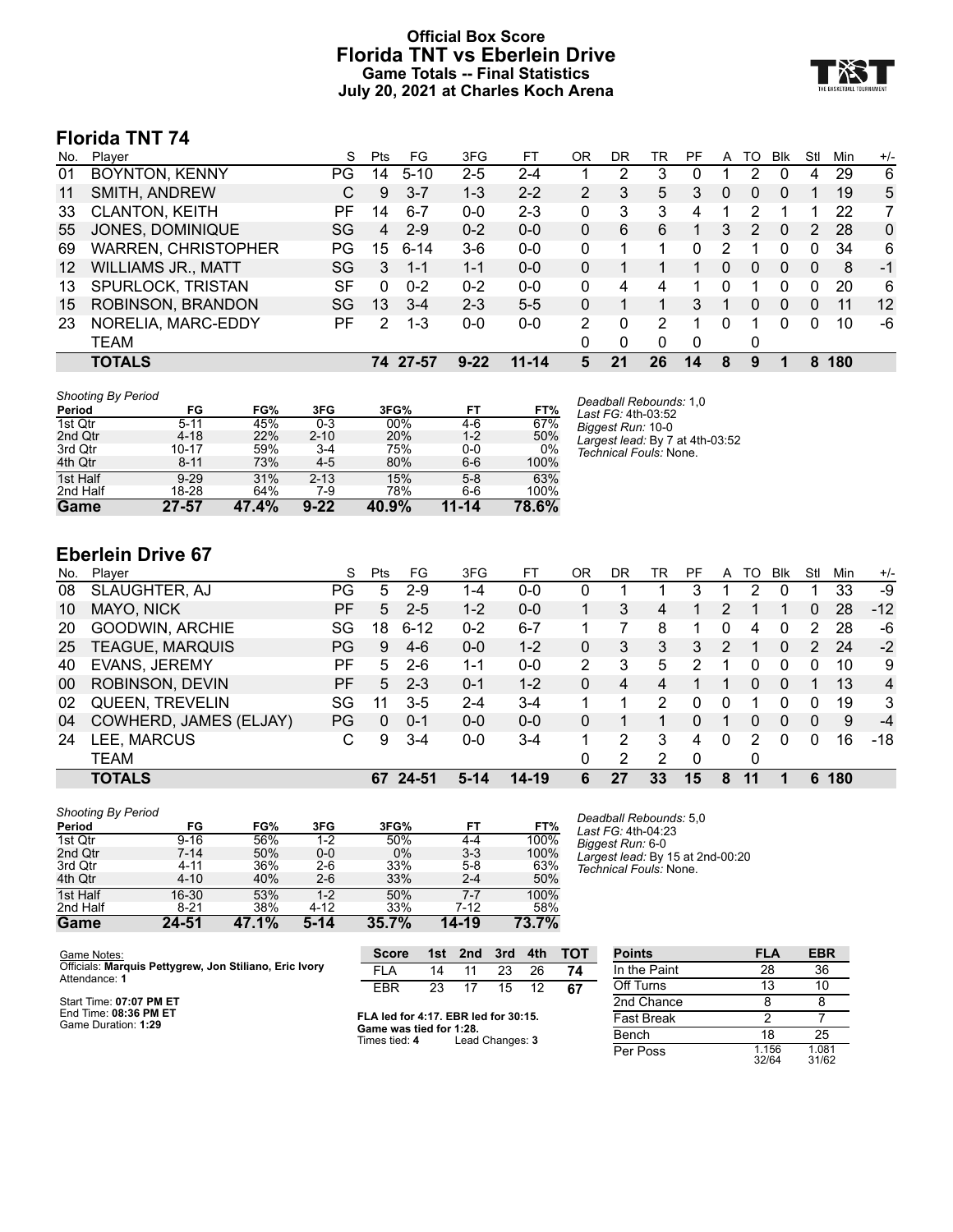# **Official Box Score Florida TNT vs Eberlein Drive First Half Statistics Only July 20, 2021 at Charles Koch Arena**



# **Florida TNT 25**

| No. | Player                     | S         | <b>Pts</b>    | FG       | 3FG      | <b>FT</b> | <b>OR</b> | DR | TR | PF | A        | TO       | <b>Blk</b> | Stl          | Min | $+/-$ |
|-----|----------------------------|-----------|---------------|----------|----------|-----------|-----------|----|----|----|----------|----------|------------|--------------|-----|-------|
| 01  | <b>BOYNTON, KENNY</b>      | PG        | 4             | 1-4      | $0 - 2$  | $2 - 4$   |           |    |    |    |          |          |            |              | 15  | -11   |
| 11  | SMITH, ANDREW              | С         |               | $2 - 6$  | $1 - 3$  | $2 - 2$   |           |    | 3  | 2  | 0        |          | 0          |              | 11  | $-3$  |
| 12  | <b>WILLIAMS JR., MATT</b>  | SG        | 0             | ი-ი      | $0 - 0$  | $0 - 0$   | 0         |    | 0  |    | Ω        |          | 0          |              | 3   | $-4$  |
| 13  | SPURLOCK, TRISTAN          | <b>SF</b> | 0             | $0 - 1$  | $0 - 1$  | $0 - 0$   | 0         | 4  | 4  |    | 0        |          | 0          | 0            | 11  | -8    |
| 15  | ROBINSON, BRANDON          | SG        | 0             | $0 - 1$  | $0 - 1$  | $0 - 0$   | 0         | 0  | 0  |    |          |          | U          |              | 4   | -3    |
| 23  | NORELIA, MARC-EDDY         | РF        | $\Omega$      | $0 - 0$  | $0 - 0$  | $0 - 0$   | 0         | 0  | 0  | 0  | $\Omega$ | $\Omega$ | 0          | $\Omega$     | 4   | -9    |
| 33  | <b>CLANTON, KEITH</b>      | РF        |               | $3 - 4$  | $0 - 0$  | 1-2       | $\Omega$  | 2  | 2  |    |          | 2        |            | 0            | 12  | -7    |
| 55  | JONES, DOMINIQUE           | SG        | $\mathcal{P}$ | $1 - 6$  | $0 - 2$  | $0 - 0$   | $\Omega$  |    | 2  |    | 0        | 0        | 0          |              | 14  | $-14$ |
| 69  | <b>WARREN, CHRISTOPHER</b> | PG        | 5             | $2 - 7$  | $1 - 4$  | $0 - 0$   | $\Omega$  | 0  | 0  | 0  |          |          | 0          | 0            | 16  | $-16$ |
|     | TEAM                       |           | 0             | $0 - 0$  | $0 - 0$  | $0 - 0$   | 0         | 0  | 0  | 0  | $\Omega$ | 0        | 0          | 0            | 0   |       |
|     | <b>TOTALS</b>              |           | 25            | $9 - 29$ | $2 - 13$ | $5 - 8$   | 2         | 10 | 12 | 6  |          | 5        |            | $\mathbf{A}$ | 90  |       |

| <b>Shooting By Period</b><br>Period | FG       | FG%   | 3FG      | 3FG%  | FT        | FT%   | Deadball Rebounds: 1,0<br>Last FG Half: FLA 2nd-03:02 |
|-------------------------------------|----------|-------|----------|-------|-----------|-------|-------------------------------------------------------|
| 1st Qtr                             | $5 - 11$ | 45%   | $0 - 3$  | 00%   | 4-6       | 67%   |                                                       |
| 2nd Qtr                             | 4-18     | 22%   | $2 - 10$ | 20%   | $1-2$     | 50%   |                                                       |
| 1st Half                            | $9 - 29$ | 31%   | $2 - 13$ | 15%   | $5-8$     | 63%   |                                                       |
| Game                                | 27-57    | 47.4% | $9 - 22$ | 40.9% | $11 - 14$ | 78.6% |                                                       |

# **Eberlein Drive 40**

| No. | Player                 | S   | <b>Pts</b> | <b>FG</b> | 3FG     | <b>FT</b> | OR | DR | TR            | PF            | A              | TO | <b>Blk</b> | Stl | Min | $+/-$ |
|-----|------------------------|-----|------------|-----------|---------|-----------|----|----|---------------|---------------|----------------|----|------------|-----|-----|-------|
| 00  | ROBINSON, DEVIN        | РF  | 4          | $2 - 2$   | $0 - 0$ | $0 - 0$   | 0  | 3  | 3             | 0             | 0              | 0  |            | O   |     |       |
| 02  | <b>QUEEN, TREVELIN</b> | SG  | 2          | $1 - 2$   | $0 - 1$ | $0-0$     |    |    | 2             | 0             | 0              | 0  | 0          | 0   | 9   | 11    |
| 04  | COWHERD, JAMES (ELJAY) | PG  | 0          | $0 - 1$   | $0 - 0$ | $0-0$     | 0  |    |               | 0             | 0              |    | 0          | 0   | 5   | 1     |
| 08  | SLAUGHTER, AJ          | PG  | 0          | $0 - 3$   | $0 - 0$ | $0 - 0$   | 0  | 0  | 0             |               |                | 0  |            |     | 15  | 13    |
| 10  | MAYO, NICK             | РF  | 2          | 1-2       | 0-0     | $0-0$     |    | 3  | 4             | 0             |                |    |            | 0   | 12  | 6     |
| 20  | <b>GOODWIN, ARCHIE</b> | SG  | 13         | $4 - 7$   | $0 - 0$ | $5 - 5$   | 0  |    |               | 0             | $\overline{0}$ | 3  | 0          | 2   | 14  | 12    |
| 24  | LEE, MARCUS            | С   | 6          | $2 - 2$   | $0 - 0$ | $2 - 2$   |    | 0  | 1.            | 2             | $\Omega$       | 2  |            | 0   | 9   | $-2$  |
| 25  | TEAGUE, MARQUIS        | PG. | 8          | $4-6$     | $0 - 0$ | $0 - 0$   | 0  | 2  | $\mathcal{P}$ | $\mathcal{P}$ | $\Omega$       |    | 0          | 0   | 12  | 15    |
| 40  | EVANS, JEREMY          | PF  | 5          | $2 - 5$   | $1 - 1$ | $0-0$     |    | 2  | 3             |               |                | 0  | 0          | 0   |     | 12    |
|     | <b>TEAM</b>            |     | 0          | $0 - 0$   | $0 - 0$ | $0 - 0$   | 0  |    |               | 0             | 0              | 0  | 0          | 0   | 0   |       |
|     | <b>TOTALS</b>          |     | 40         | 16-30     | $1-2$   | $7 - 7$   |    | 20 | 24            | 6             | 3              | 6  | 0          | 3   | 90  |       |

| <b>Shooting By Period</b><br>Period | FG       | FG%   | 3FG      | 3FG%  | FТ      | FT%   |
|-------------------------------------|----------|-------|----------|-------|---------|-------|
| 1st Otr                             | $9 - 16$ | 56%   | $1 - 2$  | 50%   | 4-4     | 100%  |
| 2nd Otr                             | $7 - 14$ | 50%   | $0 - 0$  | $0\%$ | $3 - 3$ | 100%  |
| 1st Half                            | 16-30    | 53%   | $1 - 2$  | 50%   | 7-7     | 100%  |
| Game                                | 24.51    | 47.1% | $5 - 14$ | 35.7% | 14-19   | 73.7% |

*Deadball Rebounds:* 5,0 *Last FG Half:* EBR 2nd-00:20

| Game Notes:                                                             | <b>Score</b> | 1st l | 2nd | 3rd | 4th | <b>TOT</b> | <b>Points from (This Period)</b> | <b>FLA EBR</b> |    |
|-------------------------------------------------------------------------|--------------|-------|-----|-----|-----|------------|----------------------------------|----------------|----|
| Officials: Marquis Pettygrew, Jon Stiliano, Eric Ivory<br>Attendance: 1 | <b>FLA</b>   | 14    |     | 23  | 26  |            | In the Paint                     | 10             | 30 |
|                                                                         | <b>EBR</b>   | 23    |     | 15  | 12  | -67        | Off Turns                        |                |    |
| Start Time: 07:07 PM ET                                                 |              |       |     |     |     |            | 2nd Chance                       |                |    |
| End Time: 08:36 PM ET<br>Game Duration: 1:29                            |              |       |     |     |     |            | <b>Fast Break</b>                |                |    |
|                                                                         |              |       |     |     |     |            | Bench                            |                |    |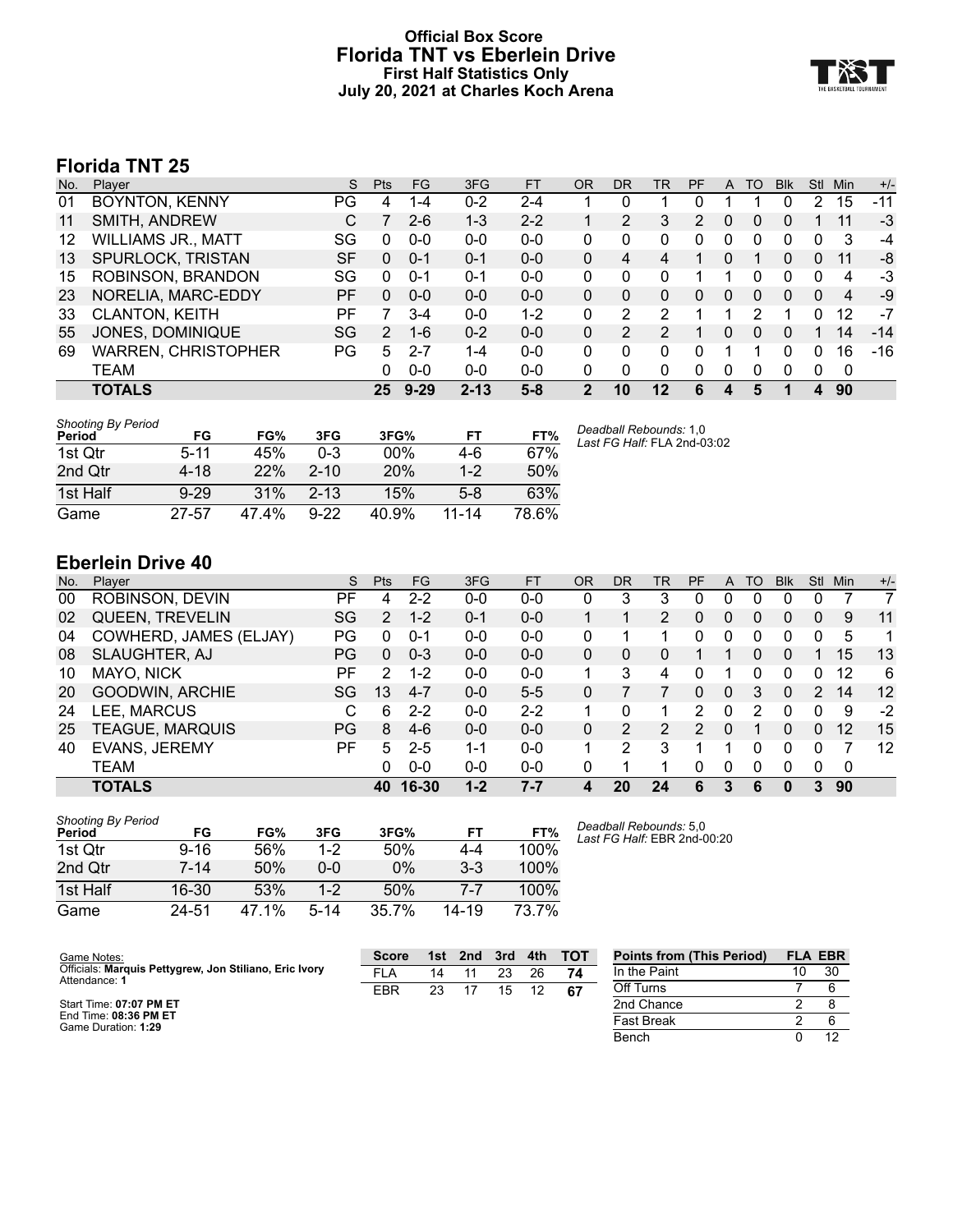# **Official Box Score Florida TNT vs Eberlein Drive First Quarter Statistics Only July 20, 2021 at Charles Koch Arena**



# **Florida TNT 14**

| No.               | Plaver                     | S  | <b>Pts</b> | <b>FG</b> | 3FG     | <b>FT</b> | <b>OR</b> | DR       | TR | <b>PF</b>    | A        | TO | <b>Blk</b> | Stl | Min | $+/-$ |
|-------------------|----------------------------|----|------------|-----------|---------|-----------|-----------|----------|----|--------------|----------|----|------------|-----|-----|-------|
| 01                | <b>BOYNTON, KENNY</b>      | PG | 3          | 1-3       | $0 - 1$ | 1-2       | 0         | 0        | 0  | 0            | 0        |    | 0          | 0   | 9   | -9    |
| 11                | SMITH, ANDREW              | C  | 2          | $0 - 1$   | $0 - 1$ | $2 - 2$   | 0         |          |    |              | 0        | 0  | 0          |     | 4   | -3    |
| 33                | <b>CLANTON, KEITH</b>      | РF |            | $3 - 3$   | $0 - 0$ | $1 - 2$   | 0         |          |    |              |          | 2  |            | 0   | 7   | -6    |
| 55                | JONES, DOMINIQUE           | SG | 0          | $0 - 1$   | $0 - 0$ | $0 - 0$   | 0         |          |    | 0            | $\Omega$ | 0  | 0          |     |     | $-5$  |
| 69                | <b>WARREN, CHRISTOPHER</b> | PG | 2          | $1 - 2$   | $0 - 0$ | $0 - 0$   | 0         | 0        | 0  | 0            |          | 0  | 0          | 0   |     | $-10$ |
| $12 \overline{ }$ | <b>WILLIAMS JR., MATT</b>  | SG | 0          | $0 - 0$   | $0 - 0$ | $0 - 0$   | 0         | 0        | 0  | 0            | 0        | 0  | 0          | 0   | 0   | 0     |
| 13                | SPURLOCK, TRISTAN          | SF | 0          | $0 - 0$   | $0 - 0$ | $0 - 0$   | 0         |          |    | <sup>0</sup> | 0        | 0  | 0          | 0   | 5   | -6    |
| 15                | ROBINSON, BRANDON          | SG | 0          | $0 - 1$   | $0 - 1$ | $0 - 0$   | 0         | 0        | 0  |              |          | 0  | 0          | 0   | 4   | $-3$  |
| 23                | NORELIA, MARC-EDDY         | РF | 0          | $0 - 0$   | $0-0$   | $0 - 0$   | 0         | $\Omega$ | 0  | 0            | 0        | 0  | 0          | 0   | 2   | $-3$  |
|                   | TEAM                       |    |            |           |         |           | 0         | 0        | 0  | 0            |          | 0  |            |     |     |       |
|                   | <b>TOTALS</b>              |    | 14         | $5-11$    | $0 - 3$ | $4-6$     |           | 4        | 4  | 3            | 2        | 3  |            | 2   | 45  |       |
|                   |                            |    |            |           |         |           |           |          |    |              |          |    |            |     |     |       |

| <b>Shooting By Period</b> |           |       |          |            |           |       | Deadball Rebounds: |
|---------------------------|-----------|-------|----------|------------|-----------|-------|--------------------|
| Period                    | FG        | FG%   | 3FG      | 3FG%       | FT        | FT%   |                    |
| 1st Qtr                   | $5 - 11$  | 45%   | 0-3      | 00%        | 4-6       | 67%   |                    |
| 2nd Qtr                   | $4 - 18$  | 22%   | $2 - 10$ | <b>20%</b> | $1 - 2$   | 50%   |                    |
| 1st Half                  | $5 - 11$  | 45%   | 0-3      | $00\%$     | $4-6$     | 67%   |                    |
| 1st Half                  | $9 - 29$  | 31%   | $2 - 13$ | 15%        | $5-8$     | 63%   |                    |
| Game                      | $27 - 57$ | 47.4% | $9 - 22$ | 40.9%      | $11 - 14$ | 78.6% |                    |

# **Eberlein Drive 23**

| No. | Plaver                 | S   | <b>Pts</b> | FG       | 3FG     | <b>FT</b> | <b>OR</b> | DR | TR             | <b>PF</b> | A            | ТО       | <b>Blk</b> | Stl          | Min | $+/-$ |
|-----|------------------------|-----|------------|----------|---------|-----------|-----------|----|----------------|-----------|--------------|----------|------------|--------------|-----|-------|
| 08  | SLAUGHTER, AJ          | PG  | O          | $0 - 2$  | $0-0$   | $0-0$     | 0         | 0  | 0              | 0         |              |          | 0          |              | 8   | 6     |
| 10  | MAYO, NICK             | PF. | 2          | 1-1      | $0 - 0$ | $0 - 0$   |           |    | $\overline{2}$ | 0         |              | 0        | 0          | 0            | 5   | 6     |
| 20  | GOODWIN, ARCHIE        | SG  | 4          | 1-2      | $0 - 0$ | $2 - 2$   | 0         | 3  | 3              | 0         |              |          | 0          |              | 5   | 6     |
| 25  | <b>TEAGUE, MARQUIS</b> | PG  | 4          | $2 - 2$  | $0 - 0$ | $0 - 0$   | 0         | 0  | 0              | 2         |              |          | 0          | 0            | 5   | 8     |
| 40  | <b>EVANS, JEREMY</b>   | PF  | 5          | $2 - 4$  | 1-1     | $0-0$     |           | 2  | 3              |           |              |          | 0          |              | 5   | 6     |
| 00  | ROBINSON, DEVIN        | РF  | 2          | 1-1      | $0 - 0$ | $0 - 0$   | 0         | 0  | 0              | 0         | $\Omega$     | $\Omega$ | 0          | 0            | 4   | 3     |
| 02  | <b>QUEEN, TREVELIN</b> | SG  | 0          | $0 - 1$  | $0 - 1$ | $0 - 0$   | $\Omega$  | 0  | 0              | 0         | 0            | 0        | 0          | 0            | 5   | 6     |
| 04  | COWHERD, JAMES (ELJAY) | PG  | 0          | $0 - 1$  | $0 - 0$ | $0 - 0$   | 0         |    |                | 0         | $\mathbf{0}$ | 0        | 0          | $\mathbf{0}$ | 3   | 2     |
| 24  | LEE, MARCUS            | С   | 6          | $2 - 2$  | $0-0$   | $2 - 2$   |           | 0  |                | 0         | $\Omega$     | 0        | 0          | $\Omega$     | 4   | 2     |
|     | TEAM                   |     |            |          |         |           | 0         | 0  | 0              | 0         |              | 0        |            |              |     |       |
|     | <b>TOTALS</b>          |     | 23         | $9 - 16$ | $1 - 2$ | $4 - 4$   | 3         |    | 10             | 3         |              | 2        |            |              | 45  |       |

| Shooting By Period |          |       |          |       |         |       |
|--------------------|----------|-------|----------|-------|---------|-------|
| Period             | FG       | FG%   | 3FG      | 3FG%  | FT      | FT%   |
| 1st Qtr            | $9 - 16$ | 56%   | $1 - 2$  | 50%   | 4-4     | 100%  |
| 2nd Qtr            | $7 - 14$ | 50%   | $0 - 0$  | $0\%$ | $3-3$   | 100%  |
| 1st Half           | $9 - 16$ | 56%   | $1 - 2$  | 50%   | $4 - 4$ | 100%  |
| 1st Half           | 16-30    | 53%   | $1 - 2$  | 50%   | 7-7     | 100%  |
| Game               | 24-51    | 47.1% | $5 - 14$ | 35.7% | 14-19   | 73.7% |

*Deadball Rebounds:* 5,0

*Deadball Rebounds:* 1,0

| Game Notes:                                            | Score      | 1st. | 2nd | 3rd | 4th | <b>TOT</b> | <b>Points (This Period)</b> | <b>FLA</b>    | <b>EBR</b>    |
|--------------------------------------------------------|------------|------|-----|-----|-----|------------|-----------------------------|---------------|---------------|
| Officials: Marquis Pettygrew, Jon Stiliano, Eric Ivory | <b>FLA</b> | 14   |     | 23  | 26  | 74         | In the Paint                |               | 16            |
| Attendance: 1                                          | <b>EBR</b> | 23   |     | 15  | 12  | -67        | Off Turns                   |               |               |
| Start Time: 07:07 PM ET                                |            |      |     |     |     |            | 2nd Chance                  |               |               |
| End Time: 08:36 PM ET<br>Game Duration: 1:29           |            |      |     |     |     |            | <b>Fast Break</b>           |               |               |
|                                                        |            |      |     |     |     |            | Bench                       |               |               |
|                                                        |            |      |     |     |     |            | Per Poss                    | 0.875<br>7/16 | .353<br>11/17 |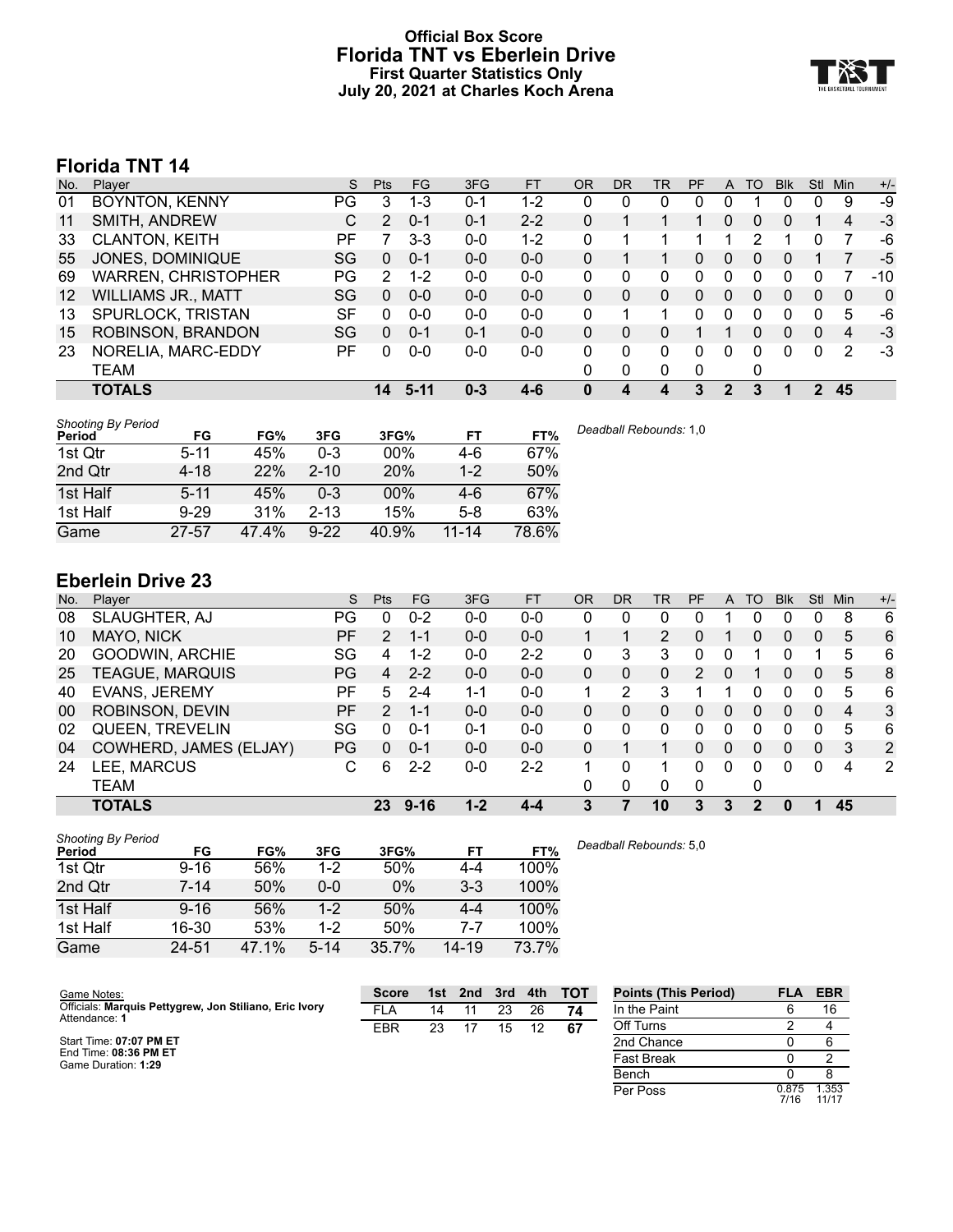## **Official Play-By-Play Florida TNT vs Eberlein Drive First Quarter July 20, 2021 at Charles Koch Arena**



#### **Period 1**

<mark>Starters:</mark><br>Florida TNT: 1 BOYNTON,KENNY (PG); 11 SMITH,ANDREW (C); 33 CLANTON,KEITH (PF); 55 JONES,DOMINIQUE (SG); 69 WARREN,CHRISTOPHER (PG);<br>**Eberlein Drive**: 8 SLAUGHTER,AJ (PG); 10 MAYO,NICK (PF); 20 GOODWIN,ARCHIE (S

| Time           | <b>VISITORS: Florida TNT</b>                                | <b>Score</b> | <b>Margin</b>  | <b>HOME: Eberlein Drive</b>                |
|----------------|-------------------------------------------------------------|--------------|----------------|--------------------------------------------|
| 08:42          |                                                             |              |                | MISSED JUMPER by EVANS, JEREMY             |
| 08:37          |                                                             |              |                | REBOUND (OFF) by EVANS, JEREMY             |
| 08:37          |                                                             | $2 - 0$      | H <sub>2</sub> | GOOD! LAYUP by EVANS, JEREMY               |
| 08:26          | GOOD! LAYUP by CLANTON, KEITH                               | $2 - 2$      | T              |                                            |
| 08:11          |                                                             | $4 - 2$      | H <sub>2</sub> | GOOD! JUMPER by TEAGUE, MARQUIS [PNT]      |
| 07:57          | GOOD! LAYUP by CLANTON, KEITH                               | $4 - 4$      | $\mathsf T$    |                                            |
| 07:47          |                                                             |              |                | MISSED JUMPER by SLAUGHTER, AJ             |
| 07:44          | REBOUND (DEF) by SMITH, ANDREW                              |              |                |                                            |
| 07:34          | MISSED LAYUP by JONES, DOMINIQUE                            |              |                |                                            |
| 07:30          |                                                             |              |                | REBOUND (DEF) by MAYO, NICK                |
| 07:25          |                                                             |              |                | TURNOVER (BALLHANDLING) by TEAGUE, MARQUIS |
| 07:25          | STEAL by SMITH, ANDREW                                      |              |                |                                            |
| 07:15<br>07:15 | GOOD! FT by SMITH, ANDREW                                   | $4 - 5$      | V <sub>1</sub> | FOUL (PERSONAL) by EVANS, JEREMY           |
| 07:15          | GOOD! FT by SMITH, ANDREW                                   | $4 - 6$      | V <sub>2</sub> |                                            |
| 06:50          |                                                             | $7-6$        | H <sub>1</sub> | GOOD! 3PTR by EVANS, JEREMY                |
| 06:41          | TURNOVER (BADPASS) by BOYNTON, KENNY                        |              |                |                                            |
| 06:31          |                                                             |              |                | MISSED JUMPER by EVANS, JEREMY             |
| 06:31          | BLOCK by CLANTON, KEITH                                     |              |                |                                            |
| 06:27          | REBOUND (DEF) by CLANTON, KEITH                             |              |                |                                            |
| 06:16          |                                                             |              |                | FOUL (PERSONAL) by TEAGUE, MARQUIS         |
| 06:16          | GOOD! FT by CLANTON, KEITH                                  | $7 - 7$      | $\mathsf T$    |                                            |
| 06:16          | MISSED FT by CLANTON, KEITH                                 |              |                |                                            |
| 06:16          |                                                             |              |                | REBOUND (DEF) by EVANS, JEREMY             |
| 06:08          |                                                             | $9 - 7$      | H <sub>2</sub> | GOOD! DUNK by MAYO, NICK                   |
| 06:08          |                                                             |              |                | ASSIST by SLAUGHTER, AJ                    |
| 05:52          | MISSED 3PTR by SMITH, ANDREW                                |              |                |                                            |
| 05:48          |                                                             |              |                | REBOUND (DEF) by GOODWIN, ARCHIE           |
| 05:37<br>05:34 | REBOUND (DEF) by JONES, DOMINIQUE                           |              |                | MISSED JUMPER by GOODWIN, ARCHIE           |
| 05:33          | TURNOVER (BALLHANDLING) by CLANTON, KEITH                   |              |                |                                            |
| 05:33          |                                                             |              |                | STEAL by GOODWIN, ARCHIE                   |
| 05:29          | FOUL (PERSONAL) by SMITH, ANDREW                            |              |                |                                            |
| 05:29          |                                                             | $10 - 7$     | $H_3$          | GOOD! FT by GOODWIN, ARCHIE [FB]           |
| 05:29          |                                                             |              |                | SUB OUT: EVANS, JEREMY                     |
| 05:29          |                                                             |              |                | SUB IN: QUEEN, TREVELIN                    |
| 05:29          | SUB OUT: SMITH, ANDREW                                      |              |                |                                            |
| 05:29          | SUB OUT: CLANTON, KEITH                                     |              |                |                                            |
| 05:29          | SUB IN: SPURLOCK, TRISTAN                                   |              |                |                                            |
| 05:29          | SUB IN: NORELIA, MARC-EDDY                                  |              |                |                                            |
| 05:29          |                                                             | $11 - 7$     | H <sub>4</sub> | GOOD! FT by GOODWIN, ARCHIE [FB]           |
| 05:22          |                                                             |              |                | SUB OUT: TEAGUE, MARQUIS                   |
| 05:22          |                                                             |              |                | SUB IN: LEE, MARCUS                        |
| 05:16<br>04:44 | GOOD! JUMPER by WARREN, CHRISTOPHER                         | $11-9$       | H <sub>2</sub> | TURNOVER (BADPASS) by GOODWIN, ARCHIE      |
| 04:44          | STEAL by JONES, DOMINIQUE                                   |              |                |                                            |
| 04:31          | MISSED 3PTR by BOYNTON, KENNY                               |              |                |                                            |
| 04:28          |                                                             |              |                | REBOUND (DEF) by GOODWIN, ARCHIE           |
| 04:24          |                                                             |              |                | MISSED 3PTR by QUEEN, TREVELIN             |
| 04:20          |                                                             |              |                | REBOUND (OFF) by MAYO, NICK                |
| 04:19          |                                                             | $13-9$       | H4             | GOOD! LAYUP by LEE, MARCUS                 |
| 04:19          |                                                             |              |                | ASSIST by MAYO, NICK                       |
| 03:57          | MISSED JUMPER by WARREN, CHRISTOPHER                        |              |                |                                            |
| 03:54          |                                                             |              |                | REBOUND (DEF) by GOODWIN, ARCHIE           |
| 03:46          |                                                             | $15-9$       | H <sub>6</sub> | GOOD! LAYUP by GOODWIN, ARCHIE             |
| 03:44          | TIMEOUT 30SEC                                               |              |                |                                            |
| 03:44          |                                                             |              |                | SUB OUT: MAYO, NICK                        |
| 03:44          |                                                             |              |                | SUB OUT: GOODWIN, ARCHIE                   |
| 03:44          |                                                             |              |                | SUB IN: ROBINSON, DEVIN                    |
| 03:44          |                                                             |              |                | SUB IN: COWHERD, JAMES (ELJAY)             |
| 03:44<br>03:44 | SUB OUT: NORELIA, MARC-EDDY<br>SUB OUT: WARREN, CHRISTOPHER |              |                |                                            |
| 03:44          | SUB IN: ROBINSON, BRANDON                                   |              |                |                                            |
| 03:44          | SUB IN: CLANTON, KEITH                                      |              |                |                                            |
|                | GOOD! JUMPER by CLANTON, KEITH                              | $15 - 11$    | H4             |                                            |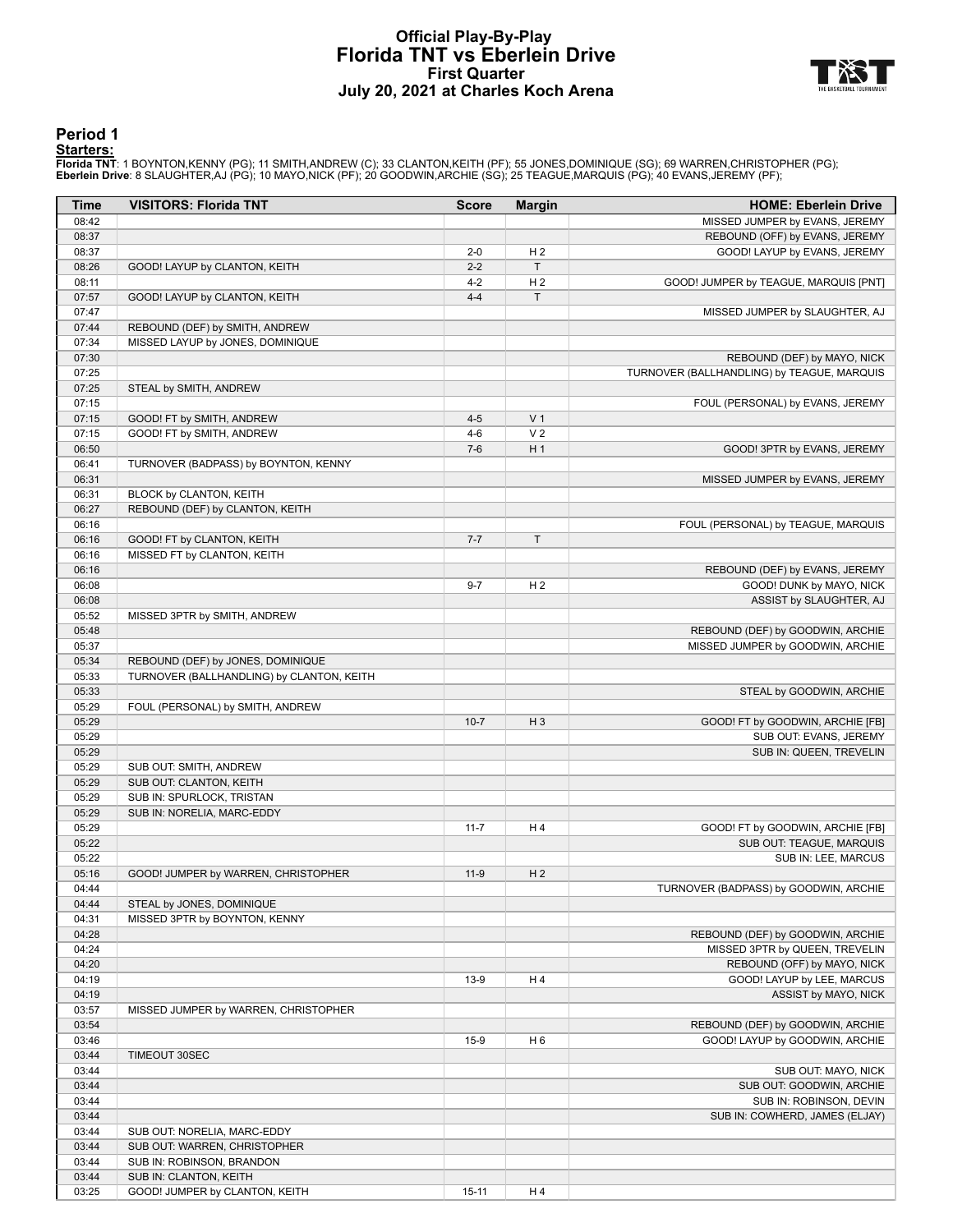| <b>Time</b> | <b>VISITORS: Florida TNT</b>           | <b>Score</b> | <b>Margin</b>  | <b>HOME: Eberlein Drive</b>             |
|-------------|----------------------------------------|--------------|----------------|-----------------------------------------|
| 03:25       | ASSIST by ROBINSON, BRANDON            |              |                |                                         |
| 03:01       |                                        | $17 - 11$    | H <sub>6</sub> | GOOD! LAYUP by LEE, MARCUS              |
| 02:47       | MISSED 3PTR by ROBINSON, BRANDON       |              |                |                                         |
| 02:44       |                                        |              |                | REBOUND (DEF) by COWHERD, JAMES (ELJAY) |
| 02:32       |                                        |              |                | MISSED JUMPER by SLAUGHTER, AJ          |
| 02:28       | REBOUND (DEF) by SPURLOCK, TRISTAN     |              |                |                                         |
| 02:05       | GOOD! JUMPER by BOYNTON, KENNY         | $17-13$      | H4             |                                         |
| 02:05       | ASSIST by CLANTON, KEITH               |              |                |                                         |
| 01:45       |                                        |              |                | MISSED LAYUP by COWHERD, JAMES (ELJAY)  |
| 01:43       |                                        |              |                | REBOUND (OFF) by LEE, MARCUS            |
| 01:43       | FOUL (PERSONAL) by ROBINSON, BRANDON   |              |                |                                         |
| 01:43       |                                        | $18-13$      | H <sub>5</sub> | GOOD! FT by LEE, MARCUS                 |
| 01:43       |                                        |              |                | SUB OUT: SLAUGHTER, AJ                  |
| 01:43       |                                        |              |                | SUB IN: TEAGUE, MARQUIS                 |
| 01:43       | SUB OUT: JONES, DOMINIQUE              |              |                |                                         |
| 01:43       | SUB IN: WARREN, CHRISTOPHER            |              |                |                                         |
| 01:43       |                                        | $19-13$      | $H_6$          | GOOD! FT by LEE, MARCUS                 |
| 01:43       |                                        |              |                | SUB OUT: LEE, MARCUS                    |
| 01:43       |                                        |              |                | SUB IN: EVANS, JEREMY                   |
| 01:34       | FOUL (OFF) by CLANTON, KEITH           |              |                |                                         |
| 01:34       | TURNOVER (OFFENSIVE) by CLANTON, KEITH |              |                |                                         |
| 01:19       |                                        | $21 - 13$    | H8             | GOOD! LAYUP by TEAGUE, MARQUIS          |
| 00:54       |                                        |              |                | FOUL (PERSONAL) by TEAGUE, MARQUIS      |
| 00:54       | MISSED FT by BOYNTON, KENNY            |              |                |                                         |
| 00:54       | REBOUND (OFF) by TEAM                  |              |                |                                         |
| 00:54       |                                        |              |                | SUB OUT: COWHERD, JAMES (ELJAY)         |
| 00:54       |                                        |              |                | SUB IN: SLAUGHTER, AJ                   |
| 00:54       | GOOD! FT by BOYNTON, KENNY             | $21 - 14$    | H <sub>7</sub> |                                         |
| 00:31       |                                        | $23 - 14$    | H9             | GOOD! JUMPER by ROBINSON, DEVIN [PNT]   |
| 00:31       |                                        |              |                | ASSIST by EVANS, JEREMY                 |
| 00:00       | MISSED JUMPER by BOYNTON, KENNY        |              |                |                                         |
| 00:00       |                                        |              |                | REBOUND (DEF) by EVANS, JEREMY          |

# **Florida TNT 14, Eberlein Drive 23**

| <b>Points (This Period)</b> | <b>FLA</b>    | <b>EBR</b>     |
|-----------------------------|---------------|----------------|
| In the Paint                |               | 16             |
| Off Turns                   | ົ             |                |
| 2nd Chance                  |               |                |
| <b>Fast Break</b>           |               |                |
| Bench                       |               |                |
| Per Poss                    | 0.875<br>7/16 | 1.353<br>11/17 |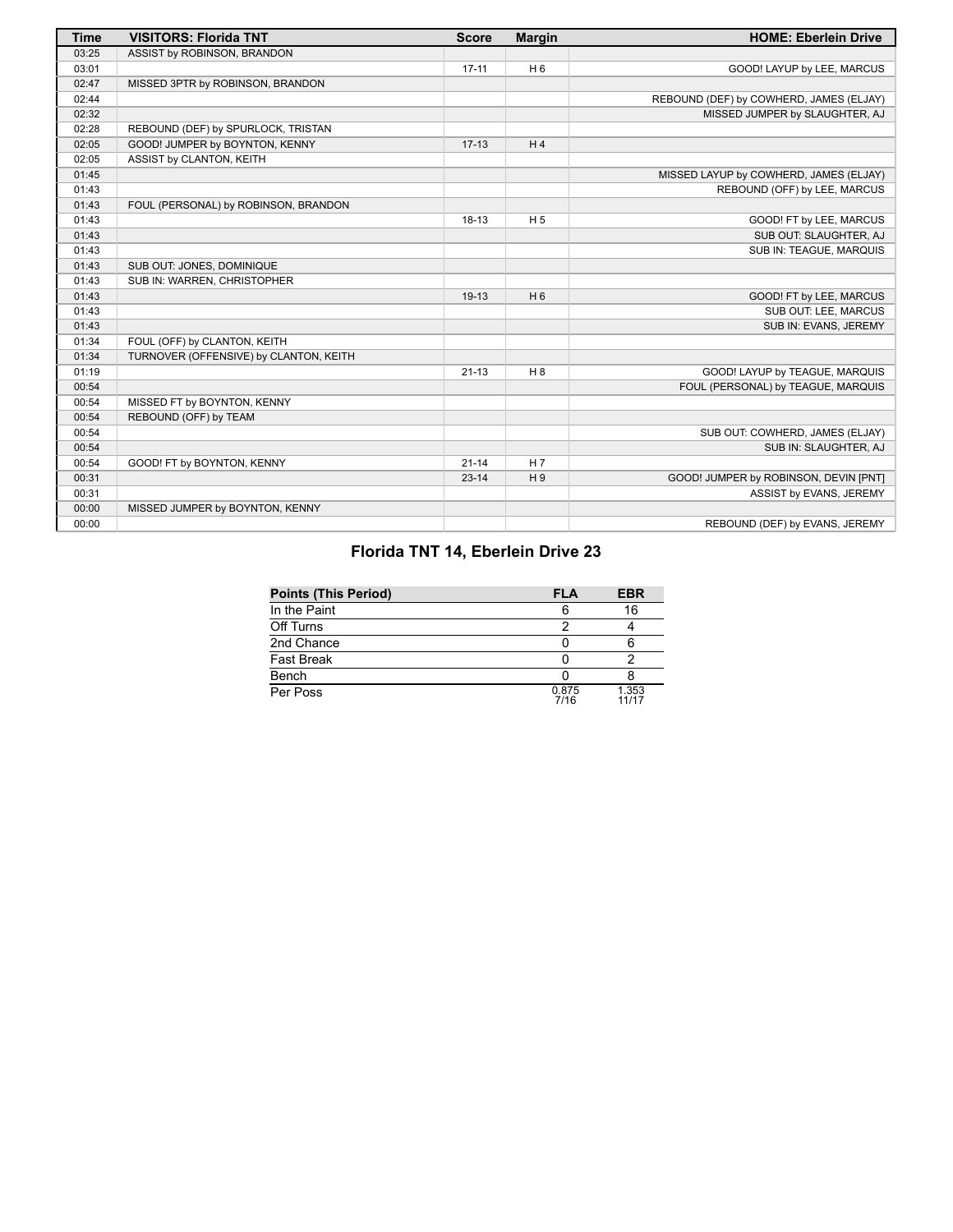# **Official Box Score Florida TNT vs Eberlein Drive Second Quarter Statistics Only July 20, 2021 at Charles Koch Arena**



# **Florida TNT 11**

| No.               | Plaver                     | S   | <b>Pts</b>     | FG      | 3FG      | <b>FT</b> | 0R       | DR | TR | PF       | A        | TO | <b>Blk</b> | Stl          | Min | $+/-$ |
|-------------------|----------------------------|-----|----------------|---------|----------|-----------|----------|----|----|----------|----------|----|------------|--------------|-----|-------|
| 01                | <b>BOYNTON, KENNY</b>      | PG. |                | $0 - 1$ | $0 - 1$  | 1-2       |          |    |    |          |          |    | 0          | 2            | 6   | $-2$  |
| 11                | SMITH, ANDREW              | С   | 5              | $2 - 5$ | $1 - 2$  | $0 - 0$   |          |    | 2  |          | 0        | 0  | 0          | 0            |     | 0     |
| 33                | <b>CLANTON, KEITH</b>      | РF  | 0              | $0 - 1$ | $0 - 0$  | $0 - 0$   | $\Omega$ |    |    | $\Omega$ | $\Omega$ | 0  | 0          | 0            | 5   | $-1$  |
| 55                | JONES, DOMINIQUE           | SG  | $\overline{2}$ | $1 - 5$ | $0 - 2$  | $0 - 0$   | $\Omega$ |    |    |          | 0        | 0  | 0          | 0            |     | -9    |
| 69                | <b>WARREN, CHRISTOPHER</b> | PG  | 3              | $1 - 5$ | $1 - 4$  | $0 - 0$   | $\Omega$ | 0  | 0  | ∩        |          |    | U          | <sup>0</sup> | 9   | -6    |
| $12 \overline{ }$ | <b>WILLIAMS JR., MATT</b>  | SG  | $\Omega$       | $0 - 0$ | $0 - 0$  | $0 - 0$   | $\Omega$ | 0  | 0  | 0        | 0        | 0  | 0          | $\Omega$     | 3   | $-4$  |
| 13                | SPURLOCK, TRISTAN          | SF  | 0              | $0 - 1$ | $0 - 1$  | $0 - 0$   | 0        | 3  | 3  |          | 0        |    | n          | U            | 6   | $-2$  |
| 15                | ROBINSON, BRANDON          | SG  | $\Omega$       | $0 - 0$ | $0 - 0$  | $0 - 0$   | $\Omega$ | 0  | 0  | 0        | 0        | 0  | 0          | 0            | 0   | 0     |
| 23                | NORELIA, MARC-EDDY         | РF  | 0              | $0 - 0$ | $0-0$    | $0 - 0$   | 0        | 0  | 0  | 0        | 0        | 0  | 0          | 0            | 2   | -6    |
|                   | TEAM                       |     |                |         |          |           | 0        | 0  | 0  | 0        |          | 0  |            |              |     |       |
|                   | <b>TOTALS</b>              |     | 11             | 4-18    | $2 - 10$ | $1 - 2$   |          | 6  | 8  | 3        | 2        |    | 0          | 2            | 45  |       |

| <b>Shooting By Period</b> |           |       |          |            |           |       |                        |
|---------------------------|-----------|-------|----------|------------|-----------|-------|------------------------|
| Period                    | FG        | FG%   | 3FG      | 3FG%       | FT        | FT%   | Deadball Rebounds: 1,0 |
| 3rd Qtr                   | $10 - 17$ | 59%   | $3 - 4$  | 75%        | 0-0       | 0%    |                        |
| 4th Qtr                   | $8 - 11$  | 73%   | $4-5$    | 80%        | $6 - 6$   | 100%  |                        |
| 2nd Half                  | 4-18      | 22%   | $2 - 10$ | <b>20%</b> | $1 - 2$   | 50%   |                        |
| 2nd Half                  | 18-28     | 64%   | 7-9      | 78%        | 6-6       | 100%  |                        |
| Game                      | $27 - 57$ | 47.4% | $9 - 22$ | 40.9%      | $11 - 14$ | 78.6% |                        |

# **Eberlein Drive 17**

| No. | Plaver                 | S         | <b>Pts</b>     | FG      | 3FG     | <b>FT</b> | <b>OR</b> | DR | TR | PF | A        | TO       | <b>Blk</b> | Stl          | Min | $+/-$          |
|-----|------------------------|-----------|----------------|---------|---------|-----------|-----------|----|----|----|----------|----------|------------|--------------|-----|----------------|
| 08  | SLAUGHTER, AJ          | PG        | 0              | $0 - 1$ | $0 - 0$ | $0 - 0$   |           |    | 0  |    |          | 0        | 0          |              |     |                |
| 10  | MAYO, NICK             | <b>PF</b> | 0              | $0 - 1$ | $0 - 0$ | $0 - 0$   | 0         | 2  | 2  | 0  | $\Omega$ | 0        | 0          | 0            |     | 0              |
| 20  | GOODWIN, ARCHIE        | SG        | 9              | $3 - 5$ | $0-0$   | $3 - 3$   | 0         | 4  | 4  | 0  |          | 2        | O          |              | 9   | 6              |
| 25  | TEAGUE, MARQUIS        | PG        | 4              | $2 - 4$ | $0 - 0$ | $0 - 0$   | 0         | 2  | 2  | 0  | 0        | 0        | 0          | 0            |     | 7              |
| 40  | <b>EVANS, JEREMY</b>   | РF        | 0              | $0 - 1$ | $0 - 0$ | $0-0$     | 0         | 0  | 0  | 0  |          | 0        | 0          | 0            | 2   | 6              |
| 00  | ROBINSON, DEVIN        | PF        | $\overline{2}$ | $1 - 1$ | $0 - 0$ | $0 - 0$   | 0         | 3  | 3  | 0  | 0        | 0        | 0          | $\mathbf{0}$ | 3   | $\overline{4}$ |
| 02  | QUEEN, TREVELIN        | SG        | 2              | 1-1     | $0 - 0$ | $0 - 0$   |           |    | 2  |    |          | U        | 0          | 0            | 4   | 5              |
| 04  | COWHERD, JAMES (ELJAY) | PG        | 0              | $0 - 0$ | $0 - 0$ | $0 - 0$   | 0         | 0  | 0  | 0  | 0        | $\Omega$ | 0          | $\mathbf{0}$ | 2   | -1             |
| 24  | LEE, MARCUS            | С         | 0              | $0 - 0$ | $0 - 0$ | $0 - 0$   | $\Omega$  | 0  | 0  | 2  | $\Omega$ | 2        | 0          | 0            | 5   | $-4$           |
|     | TEAM                   |           |                |         |         |           | 0         |    |    | 0  |          | 0        |            |              |     |                |
|     | <b>TOTALS</b>          |           | 17             | 7-14    | $0 - 0$ | $3 - 3$   |           | 13 | 14 | 3  | $\Omega$ | 4        | 0          | 2            | 45  |                |

| <b>Shooting By Period</b><br>Period | FG       | FG%   | 3FG      | 3FG%  | FT        | FT%   | Deadball Rebounds: 5,0 |
|-------------------------------------|----------|-------|----------|-------|-----------|-------|------------------------|
| 3rd Qtr                             | 4-11     | 36%   | 2-6      | 33%   | $5-8$     | 63%   |                        |
| 4th Qtr                             | $4 - 10$ | 40%   | $2 - 6$  | 33%   | $2 - 4$   | 50%   |                        |
| 2nd Half                            | 7-14     | 50%   | 0-0      | $0\%$ | $3 - 3$   | 100%  |                        |
| 2nd Half                            | $8 - 21$ | 38%   | 4-12     | 33%   | 7-12      | 58%   |                        |
| Game                                | 24-51    | 47.1% | $5 - 14$ | 35.7% | $14 - 19$ | 73.7% |                        |

Game Notes: Officials: **Marquis Pettygrew, Jon Stiliano, Eric Ivory** Attendance: **1** Start Time: **07:07 PM ET** End Time: **08:36 PM ET** Game Duration: **1:29 Score 1st 2nd 3rd 4th TOT** FLA 14 11 23 26 **74** EBR 23 17 15 12 **67 Points (This Period) FLA EBR** In the Paint 4 14 Off Turns 5 2<br>
2nd Chance 5 2 2 2nd Chance 2 2<br>
Fast Break 2 4 Fast Break 2 4 Bench 0 4<br>Per Poss 0.579 0.94 Per Poss

5/19 0.944 9/18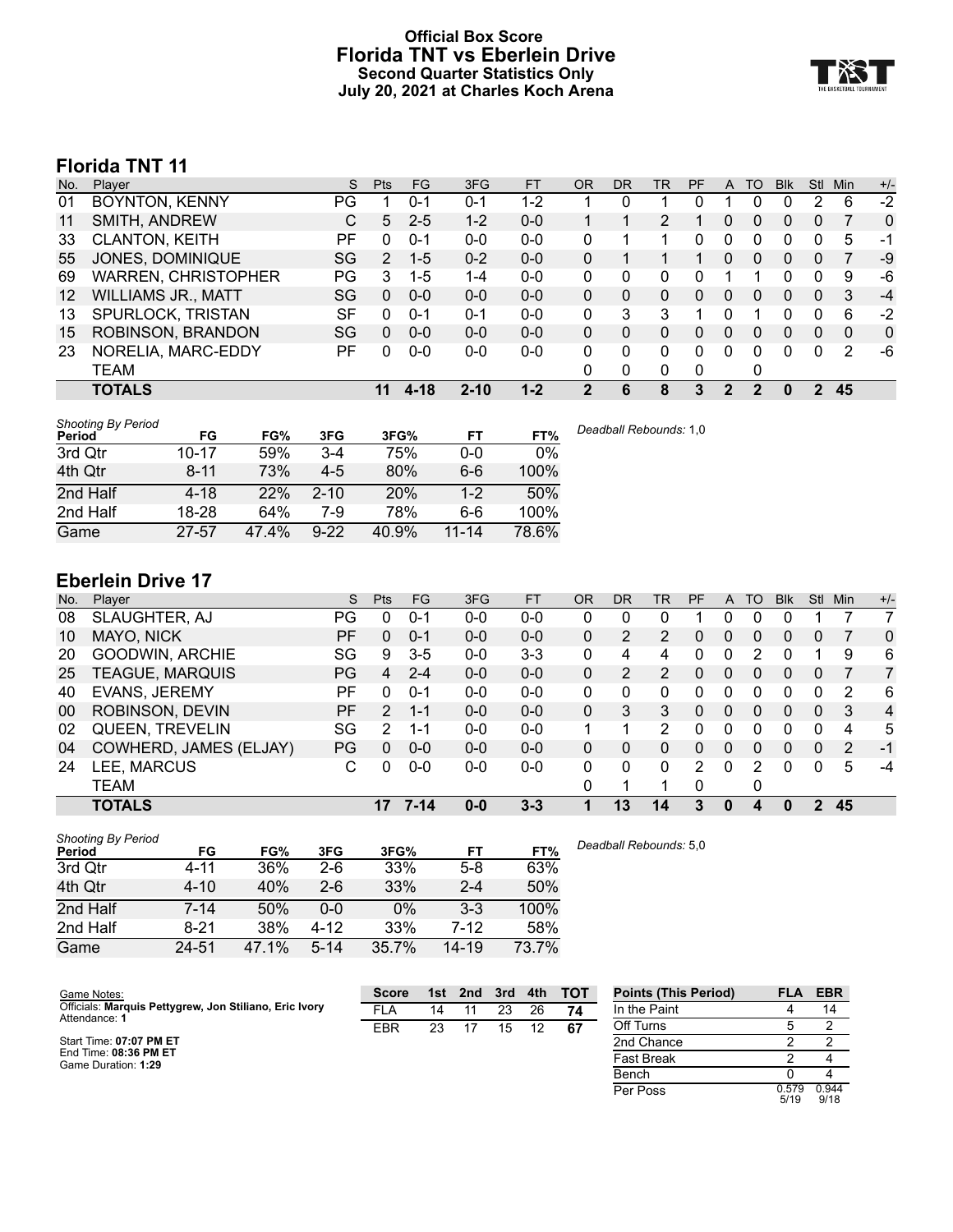## **Official Play-By-Play Florida TNT vs Eberlein Drive Second Quarter July 20, 2021 at Charles Koch Arena**



#### **Period 2**

<mark>Starters:</mark><br>Florida TNT: 1 BOYNTON,KENNY (PG); 11 SMITH,ANDREW (C); 33 CLANTON,KEITH (PF); 55 JONES,DOMINIQUE (SG); 69 WARREN,CHRISTOPHER (PG);<br>**Eberlein Drive**: 8 SLAUGHTER,AJ (PG); 10 MAYO,NICK (PF); 20 GOODWIN,ARCHIE (S

| Time           | <b>VISITORS: Florida TNT</b>                                          | <b>Score</b> | <b>Margin</b> | <b>HOME: Eberlein Drive</b>                                      |
|----------------|-----------------------------------------------------------------------|--------------|---------------|------------------------------------------------------------------|
| 09:00          |                                                                       |              |               | SUB OUT: QUEEN, TREVELIN                                         |
| 09:00          |                                                                       |              |               | SUB OUT: EVANS, JEREMY                                           |
| 09:00          |                                                                       |              |               | SUB IN: MAYO, NICK                                               |
| 09:00          |                                                                       |              |               | SUB IN: GOODWIN, ARCHIE                                          |
| 09:00          | SUB OUT: BOYNTON, KENNY                                               |              |               |                                                                  |
| 09:00<br>09:00 | SUB OUT: SPURLOCK, TRISTAN                                            |              |               |                                                                  |
| 09:00          | SUB OUT: ROBINSON, BRANDON<br>SUB IN: SMITH, ANDREW                   |              |               |                                                                  |
| 09:00          | SUB IN: WILLIAMS JR., MATT                                            |              |               |                                                                  |
| 09:00          | SUB IN: JONES, DOMINIQUE                                              |              |               |                                                                  |
| 08:46          | MISSED JUMPER by WARREN, CHRISTOPHER                                  |              |               |                                                                  |
| 08:42          |                                                                       |              |               | REBOUND (DEF) by TEAGUE, MARQUIS                                 |
| 08:40          |                                                                       | $25 - 14$    | H 11          | GOOD! LAYUP by GOODWIN, ARCHIE [FB]                              |
| 08:30          | MISSED 3PTR by JONES, DOMINIQUE                                       |              |               |                                                                  |
| 08:27          |                                                                       |              |               | REBOUND (DEF) by ROBINSON, DEVIN                                 |
| 08:23          |                                                                       |              |               | MISSED JUMPER by SLAUGHTER, AJ                                   |
| 08:18          | REBOUND (DEF) by JONES, DOMINIQUE                                     |              |               |                                                                  |
| 08:13          | MISSED JUMPER by JONES, DOMINIQUE                                     |              |               |                                                                  |
| 08:10          |                                                                       |              |               | REBOUND (DEF) by ROBINSON, DEVIN                                 |
| 07:56          |                                                                       |              |               | MISSED JUMPER by TEAGUE, MARQUIS                                 |
| 07:53<br>07:39 | REBOUND (DEF) by CLANTON, KEITH<br>MISSED 3PTR by WARREN, CHRISTOPHER |              |               |                                                                  |
| 07:37          |                                                                       |              |               | REBOUND (DEF) by ROBINSON, DEVIN                                 |
| 07:15          |                                                                       | $27 - 14$    | H 13          | GOOD! LAYUP by TEAGUE, MARQUIS                                   |
| 07:14          | <b>TIMEOUT 30SEC</b>                                                  |              |               |                                                                  |
| 06:56          | MISSED JUMPER by JONES, DOMINIQUE                                     |              |               |                                                                  |
| 06:45          | REBOUND (OFF) by SMITH, ANDREW                                        |              |               |                                                                  |
| 06:45          | GOOD! DUNK by SMITH, ANDREW                                           | $27-16$      | H 11          |                                                                  |
| 06:34          |                                                                       | 29-16        | H 13          | GOOD! JUMPER by ROBINSON, DEVIN [PNT]                            |
| 06:14          | MISSED 3PTR by WARREN, CHRISTOPHER                                    |              |               |                                                                  |
| 06:10          |                                                                       |              |               | REBOUND (DEF) by MAYO, NICK                                      |
| 06:03          |                                                                       |              |               | TURNOVER (BADPASS) by GOODWIN, ARCHIE                            |
| 06:03          |                                                                       |              |               | SUB OUT: ROBINSON, DEVIN                                         |
| 06:03          |                                                                       |              |               | SUB IN: LEE, MARCUS                                              |
| 06:03          | SUB OUT: WILLIAMS JR., MATT                                           |              |               |                                                                  |
| 06:03<br>05:52 | SUB IN: BOYNTON, KENNY                                                |              |               |                                                                  |
| 05:52          | TURNOVER (BADPASS) by WARREN, CHRISTOPHER                             |              |               | STEAL by SLAUGHTER, AJ                                           |
| 05:50          | FOUL (PERSONAL) by SMITH, ANDREW                                      |              |               |                                                                  |
| 05:50          | SUB OUT: JONES, DOMINIQUE                                             |              |               |                                                                  |
| 05:50          | SUB IN: SPURLOCK, TRISTAN                                             |              |               |                                                                  |
| 05:33          |                                                                       |              |               | MISSED LAYUP by GOODWIN, ARCHIE                                  |
| 05:29          | REBOUND (DEF) by SMITH, ANDREW                                        |              |               |                                                                  |
| 05:13          | MISSED JUMPER by SMITH, ANDREW                                        |              |               |                                                                  |
| 05:09          |                                                                       |              |               | REBOUND (DEF) by GOODWIN, ARCHIE                                 |
| 04:53          |                                                                       |              |               | TURNOVER (BALLHANDLING) by LEE, MARCUS                           |
| 04:53          | STEAL by BOYNTON, KENNY                                               |              |               |                                                                  |
| 04:51          |                                                                       |              |               | FOUL (PERSONAL) by SLAUGHTER, AJ                                 |
| 04:42          | GOOD! 3PTR by SMITH, ANDREW                                           | 29-19        | H 10          |                                                                  |
| 04:42<br>04:22 | ASSIST by BOYNTON, KENNY                                              |              |               |                                                                  |
| 04:22          |                                                                       |              |               | FOUL (OFF) by LEE, MARCUS<br>TURNOVER (OFFENSIVE) by LEE, MARCUS |
| 04:15          | MISSED 3PTR by BOYNTON, KENNY                                         |              |               |                                                                  |
| 04:11          |                                                                       |              |               | REBOUND (DEF) by TEAGUE, MARQUIS                                 |
| 03:59          |                                                                       |              |               | MISSED JUMPER by TEAGUE, MARQUIS                                 |
| 03:56          | REBOUND (DEF) by SPURLOCK, TRISTAN                                    |              |               |                                                                  |
| 03:49          | MISSED JUMPER by CLANTON, KEITH                                       |              |               |                                                                  |
| 03:45          |                                                                       |              |               | REBOUND (DEF) by MAYO, NICK                                      |
| 03:38          | FOUL (PERSONAL) by SPURLOCK, TRISTAN                                  |              |               |                                                                  |
| 03:38          |                                                                       |              |               |                                                                  |
| 03:38          |                                                                       |              |               | SUB OUT: SLAUGHTER, AJ                                           |
| 03:38          |                                                                       |              |               | SUB OUT: TEAGUE, MARQUIS                                         |
| 03:38          |                                                                       |              |               | SUB IN: QUEEN, TREVELIN                                          |
| 03:38          |                                                                       |              |               | SUB IN: COWHERD, JAMES (ELJAY)                                   |
| 03:38          | SUB OUT: CLANTON, KEITH                                               |              |               |                                                                  |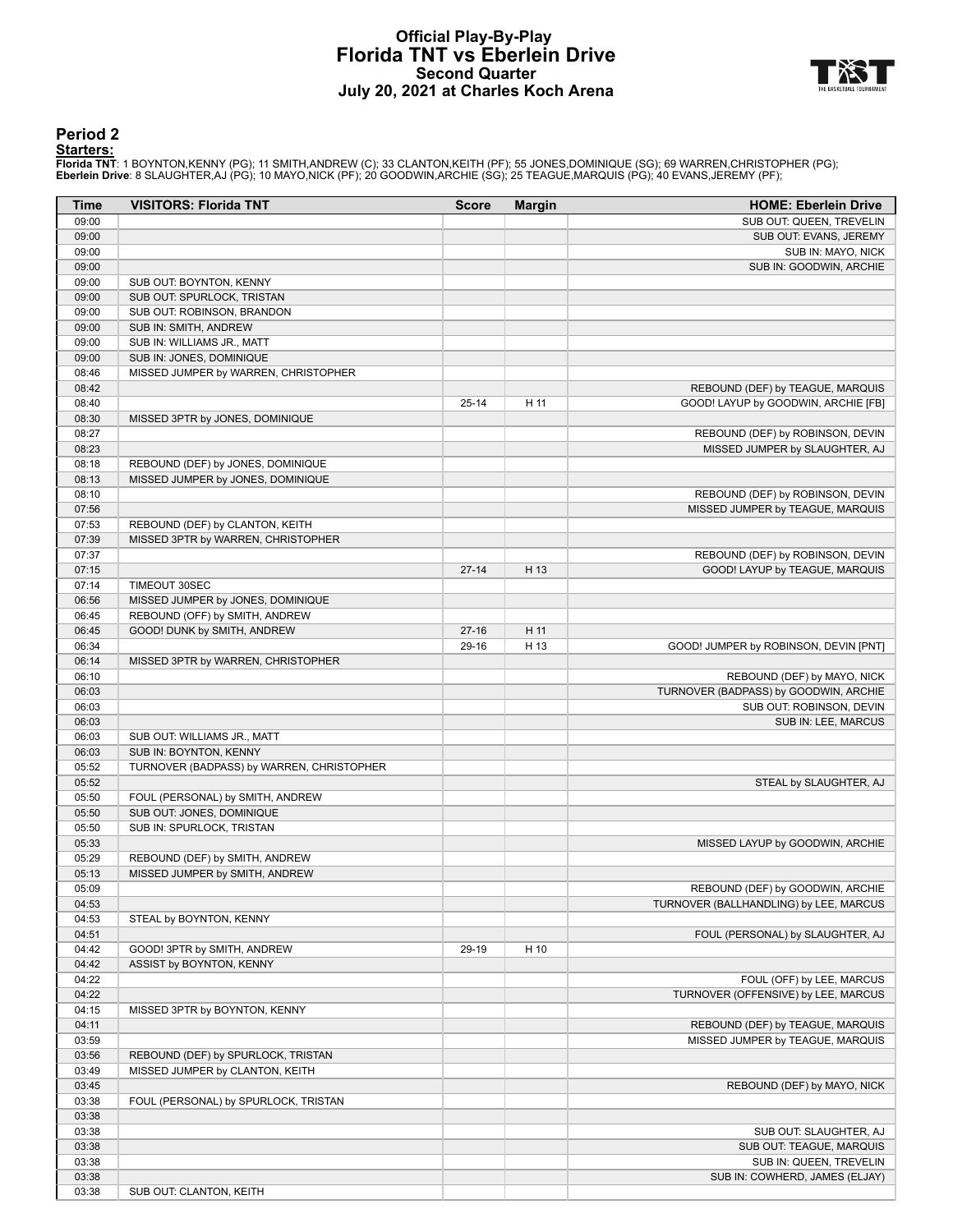| <b>Time</b> | <b>VISITORS: Florida TNT</b>            | <b>Score</b> | <b>Margin</b>  | <b>HOME: Eberlein Drive</b>                |
|-------------|-----------------------------------------|--------------|----------------|--------------------------------------------|
| 03:38       | SUB IN: JONES, DOMINIQUE                |              |                |                                            |
| 03:38       |                                         | $30 - 19$    | H 11           | GOOD! FT by GOODWIN, ARCHIE                |
| 03:38       |                                         | $31 - 19$    | H 12           | GOOD! FT by GOODWIN, ARCHIE                |
| 03:24       | GOOD! 3PTR by WARREN, CHRISTOPHER       | $31 - 22$    | H <sub>9</sub> |                                            |
| 03:07       |                                         |              |                | TURNOVER (BALLHANDLING) by GOODWIN, ARCHIE |
| 03:07       | STEAL by BOYNTON, KENNY                 |              |                |                                            |
| 03:02       | GOOD! LAYUP by JONES, DOMINIQUE [FB]    | $31 - 24$    | H 7            |                                            |
| 03:02       | ASSIST by WARREN, CHRISTOPHER           |              |                |                                            |
| 02:51       |                                         | 33-24        | H9             | GOOD! LAYUP by GOODWIN, ARCHIE             |
| 02:51       | FOUL (PERSONAL) by JONES, DOMINIQUE     |              |                |                                            |
| 02:51       |                                         | 34-24        | H 10           | GOOD! FT by GOODWIN, ARCHIE                |
| 02:45       | MISSED 3PTR by SMITH, ANDREW            |              |                |                                            |
| 02:42       | REBOUND (OFF) by BOYNTON, KENNY         |              |                |                                            |
| 02:40       | MISSED 3PTR by SPURLOCK, TRISTAN        |              |                |                                            |
| 02:37       |                                         |              |                | REBOUND (DEF) by GOODWIN, ARCHIE           |
| 02:32       |                                         |              |                | MISSED LAYUP by MAYO, NICK                 |
| 02:29       | REBOUND (DEF) by SPURLOCK, TRISTAN      |              |                |                                            |
| 02:11       | MISSED JUMPER by SMITH, ANDREW          |              |                |                                            |
| 02:08       |                                         |              |                | REBOUND (DEF) by GOODWIN, ARCHIE           |
| 01:51       |                                         |              |                | MISSED JUMPER by GOODWIN, ARCHIE           |
| 01:47       | REBOUND (DEF) by SPURLOCK, TRISTAN      |              |                |                                            |
| 01:32       |                                         |              |                | FOUL (PERSONAL) by LEE, MARCUS             |
| 01:32       | GOOD! FT by BOYNTON, KENNY              | 34-25        | H <sub>9</sub> |                                            |
| 01:32       |                                         |              |                | SUB OUT: COWHERD, JAMES (ELJAY)            |
| 01:32       |                                         |              |                | SUB OUT: MAYO, NICK                        |
| 01:32       |                                         |              |                | SUB OUT: LEE, MARCUS                       |
| 01:32       |                                         |              |                | SUB IN: SLAUGHTER, AJ                      |
| 01:32       |                                         |              |                | SUB IN: TEAGUE, MARQUIS                    |
| 01:32       |                                         |              |                | SUB IN: EVANS, JEREMY                      |
| 01:32       | SUB OUT: SMITH, ANDREW                  |              |                |                                            |
| 01:32       | SUB IN: NORELIA, MARC-EDDY              |              |                |                                            |
| 01:32       | MISSED FT by BOYNTON, KENNY             |              |                |                                            |
| 01:32       |                                         |              |                | REBOUND (DEF) by GOODWIN, ARCHIE           |
| 01:16       |                                         |              |                | MISSED LAYUP by EVANS, JEREMY              |
| 01:11       |                                         |              |                | REBOUND (OFF) by QUEEN, TREVELIN           |
| 01:11       |                                         | 36-25        | H 11           | GOOD! DUNK by QUEEN, TREVELIN              |
| 00:59       | TURNOVER (BADPASS) by SPURLOCK, TRISTAN |              |                |                                            |
| 00:59       |                                         |              |                | STEAL by GOODWIN, ARCHIE                   |
| 00:55       |                                         | 38-25        | H 13           | GOOD! DUNK by GOODWIN, ARCHIE [FB]         |
| 00:43       | MISSED 3PTR by JONES, DOMINIQUE         |              |                |                                            |
| 00:40       |                                         |              |                | REBOUND (DEF) by TEAM                      |
| 00:20       |                                         | 40-25        | H 15           | GOOD! LAYUP by TEAGUE, MARQUIS             |
| 00:11       | MISSED 3PTR by WARREN, CHRISTOPHER      |              |                |                                            |
| 00:08       |                                         |              |                | REBOUND (DEF) by QUEEN, TREVELIN           |

# **Florida TNT 25, Eberlein Drive 40**

| <b>Points (This Period)</b> | <b>FLA</b>    | <b>EBR</b>    |
|-----------------------------|---------------|---------------|
| In the Paint                |               | 14            |
| Off Turns                   | 5             |               |
| 2nd Chance                  |               |               |
| Fast Break                  |               |               |
| Bench                       |               |               |
| Per Poss                    | 0.579<br>5/19 | 0.944<br>9/18 |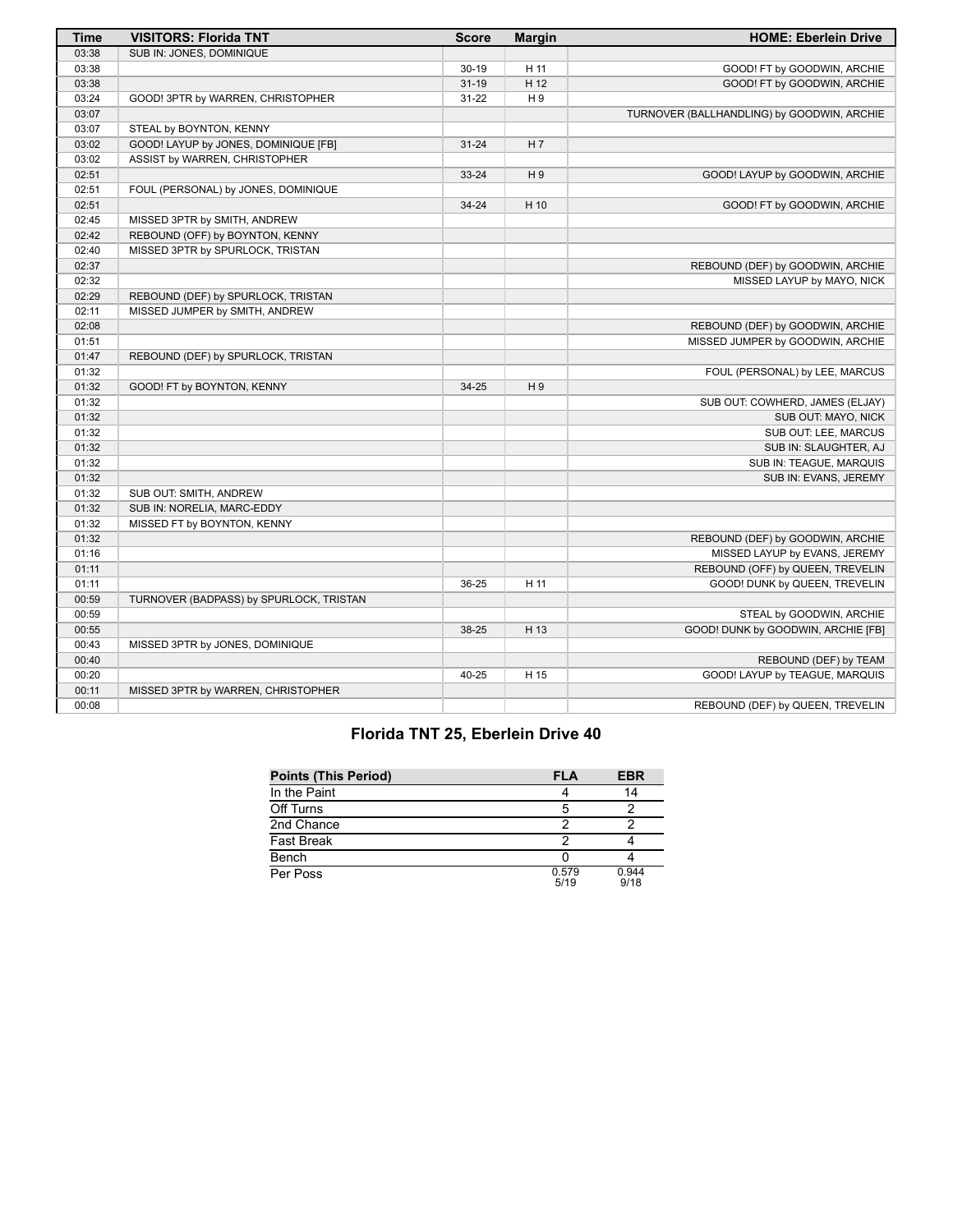# **Official Box Score Florida TNT vs Eberlein Drive Second Half Statistics Only July 20, 2021 at Charles Koch Arena**



# **Florida TNT 49**

| No. | Plaver                     | S  | <b>Pts</b>     | FG        | 3FG     | <b>FT</b> | <b>OR</b> | DR       | TR            | PF | A        | TO | <b>Blk</b> | Stl      | Min | $+/-$ |
|-----|----------------------------|----|----------------|-----------|---------|-----------|-----------|----------|---------------|----|----------|----|------------|----------|-----|-------|
| 01  | <b>BOYNTON, KENNY</b>      | PG | 10             | $4-6$     | $2 - 3$ | $0 - 0$   |           |          | 2             | 0  |          |    | 0          |          | 14  | 17    |
| 11  | SMITH, ANDREW              | С  | 2              | $1 - 1$   | $0 - 0$ | $0 - 0$   |           |          | $\mathcal{P}$ |    |          | 0  | 0          | $\Omega$ | 8   | 8     |
| 12  | <b>WILLIAMS JR., MATT</b>  | SG | 3              | 1-1       | 1-1     | $0 - 0$   | 0         |          |               |    |          | 0  | 0          |          | 5   | 3     |
| 13  | SPURLOCK, TRISTAN          | SF | 0              | $0 - 1$   | $0 - 1$ | $0 - 0$   | 0         | 0        | 0             | 0  |          | 0  | 0          | 0        | 8   | 14    |
| 15  | ROBINSON, BRANDON          | SG | 13             | $3 - 3$   | $2 - 2$ | $5 - 5$   | 0         |          |               | 2  |          | O  | 0          |          |     | 15    |
| 23  | NORELIA, MARC-EDDY         | РF | $\overline{2}$ | $1 - 3$   | $0 - 0$ | $0 - 0$   | 2         | $\Omega$ | 2             |    | $\Omega$ |    | 0          | $\Omega$ |     | 3     |
| 33  | <b>CLANTON, KEITH</b>      | PF |                | $3 - 3$   | $0 - 0$ | 1-1       | 0         |          |               | 3  | $\Omega$ | 0  | 0          |          | 9   | 14    |
| 55  | JONES, DOMINIQUE           | SG | $\mathcal{P}$  | $1 - 3$   | $0 - 0$ | $0 - 0$   | 0         | 4        | 4             | 0  | 3        | 2  | 0          |          | 13  | 14    |
| 69  | <b>WARREN, CHRISTOPHER</b> | PG | 10             | $4 - 7$   | $2 - 2$ | $0 - 0$   | 0         |          |               | 0  |          | 0  | 0          | 0        | 18  | 22    |
|     | TEAM                       |    | 0              | $0 - 0$   | $0 - 0$ | $0 - 0$   | 0         | 0        | 0             | 0  | $\Omega$ | 0  | 0          | $\Omega$ | 0   |       |
|     | <b>TOTALS</b>              |    | 49             | $18 - 28$ | 7-9     | $6-6$     | 3         | 11       | 14            | 8  |          |    | 0          |          | 90  |       |

| <b>Shooting By Period</b><br>Period | FG        | FG%  | 3FG    | 3FG%  | FT        | FT%   | Deadball Rebounds: 1,0<br>Last FG Half: FLA 4th-03:52 |
|-------------------------------------|-----------|------|--------|-------|-----------|-------|-------------------------------------------------------|
| 3rd Otr                             | $10 - 17$ | 59%  | $3-4$  | 75%   | 0-0       | 0%    |                                                       |
| 4th Qtr                             | $8 - 11$  | 73%  | $4-5$  | 80%   | 6-6       | 100%  |                                                       |
| 2nd Half                            | $18 - 28$ | 64%  | 7-9    | 78%   | 6-6       | 100%  |                                                       |
| Game                                | $27 - 57$ | 474% | $9-22$ | 40.9% | $11 - 14$ | 78.6% |                                                       |

# **Eberlein Drive 27**

| No. | Player                 | S  | <b>Pts</b> | FG      | 3FG      | <b>FT</b> | OR       | DR | TR | <b>PF</b> | $\mathsf{A}$   | TO       | <b>Blk</b> | Stl | Min | $+/-$ |
|-----|------------------------|----|------------|---------|----------|-----------|----------|----|----|-----------|----------------|----------|------------|-----|-----|-------|
| 00  | ROBINSON, DEVIN        | РF |            | 0-1     | 0-1      | $1-2$     |          |    |    |           |                | 0        |            |     |     | $-3$  |
| 02  | <b>QUEEN, TREVELIN</b> | SG | 9          | $2 - 3$ | $2 - 3$  | $3 - 4$   | 0        | 0  | 0  | 0         | 0              |          | 0          | 0   | 10  | -8    |
| 04  | COWHERD, JAMES (ELJAY) | PG | $\Omega$   | $0 - 0$ | $0 - 0$  | $0-0$     | 0        | 0  | 0  | 0         |                |          | ი          | 0   | 4   | -5    |
| 08  | SLAUGHTER, AJ          | PG | 5          | $2 - 6$ | $1 - 4$  | $0 - 0$   | $\Omega$ |    |    | 2         | $\overline{0}$ |          | 0          | 0   | 18  | $-22$ |
| 10  | MAYO, NICK             | РF | 3          | 1-3     | $1 - 2$  | $0-0$     | 0        | 0  | 0  |           |                |          |            | 0   | 15  | -18   |
| 20  | GOODWIN, ARCHIE        | SG | 5          | $2 - 5$ | $0 - 2$  | $1 - 2$   |          | 0  |    |           | 0              |          | 0          | 0   | 14  | $-18$ |
| 24  | LEE, MARCUS            | С  | 3          | $1-2$   | $0 - 0$  | $1-2$     | 0        | 2  | 2  | 2         | $\Omega$       | 0        | 0          | 0   |     | $-16$ |
| 25  | TEAGUE, MARQUIS        | PG |            | $0 - 0$ | $0 - 0$  | $1 - 2$   | 0        |    |    |           | 2              | $\Omega$ | 0          | 2   | 12  | $-17$ |
| 40  | EVANS, JEREMY          | РF | U          | 0-1     | $0 - 0$  | $0 - 0$   |          |    | າ  |           | 0              | 0        | O          | 0   | 3   | -3    |
|     | <b>TEAM</b>            |    | O          | $0 - 0$ | $0 - 0$  | $0 - 0$   | 0        |    | 1  | 0         | $\Omega$       | 0        | 0          | 0   | 0   |       |
|     | <b>TOTALS</b>          |    | 27         | 8-21    | $4 - 12$ | $7-12$    |          |    | 9  | 9         | 5              | 5        |            | 3   | 90  |       |

| Shooting By Period |          |       |        |       |           |       |
|--------------------|----------|-------|--------|-------|-----------|-------|
| Period             | FG       | FG%   | 3FG    | 3FG%  | FΤ        | FT%   |
| 3rd Otr            | 4-11     | 36%   | $2-6$  | 33%   | $5-8$     | 63%   |
| 4th Qtr            | $4 - 10$ | 40%   | $2-6$  | 33%   | $2 - 4$   | 50%   |
| 2nd Half           | $8 - 21$ | 38%   | 4-12   | 33%   | 7-12      | 58%   |
| Game               | 24-51    | 47.1% | $5-14$ | 35.7% | $14 - 19$ | 73.7% |

*Deadball Rebounds:* 5,0 *Last FG Half:* EBR 4th-04:23

| Game Notes:                                                             | <b>Score</b> |    | 1st 2nd | -3rd | 4th | тот | <b>Points from (This Period)</b> |    | <b>FLA EBR</b> |
|-------------------------------------------------------------------------|--------------|----|---------|------|-----|-----|----------------------------------|----|----------------|
| Officials: Marquis Pettygrew, Jon Stiliano, Eric Ivory<br>Attendance: 1 | FLA          | 14 |         | 23   | 26  | 74  | In the Paint                     | 18 |                |
|                                                                         | <b>EBR</b>   | 23 |         | 15   | 12  | 67  | Off Turns                        | 6  |                |
| Start Time: 07:07 PM ET                                                 |              |    |         |      |     |     | 2nd Chance                       |    |                |
| End Time: 08:36 PM ET<br>Game Duration: 1:29                            |              |    |         |      |     |     | <b>Fast Break</b>                |    |                |
|                                                                         |              |    |         |      |     |     | Bench                            | 18 |                |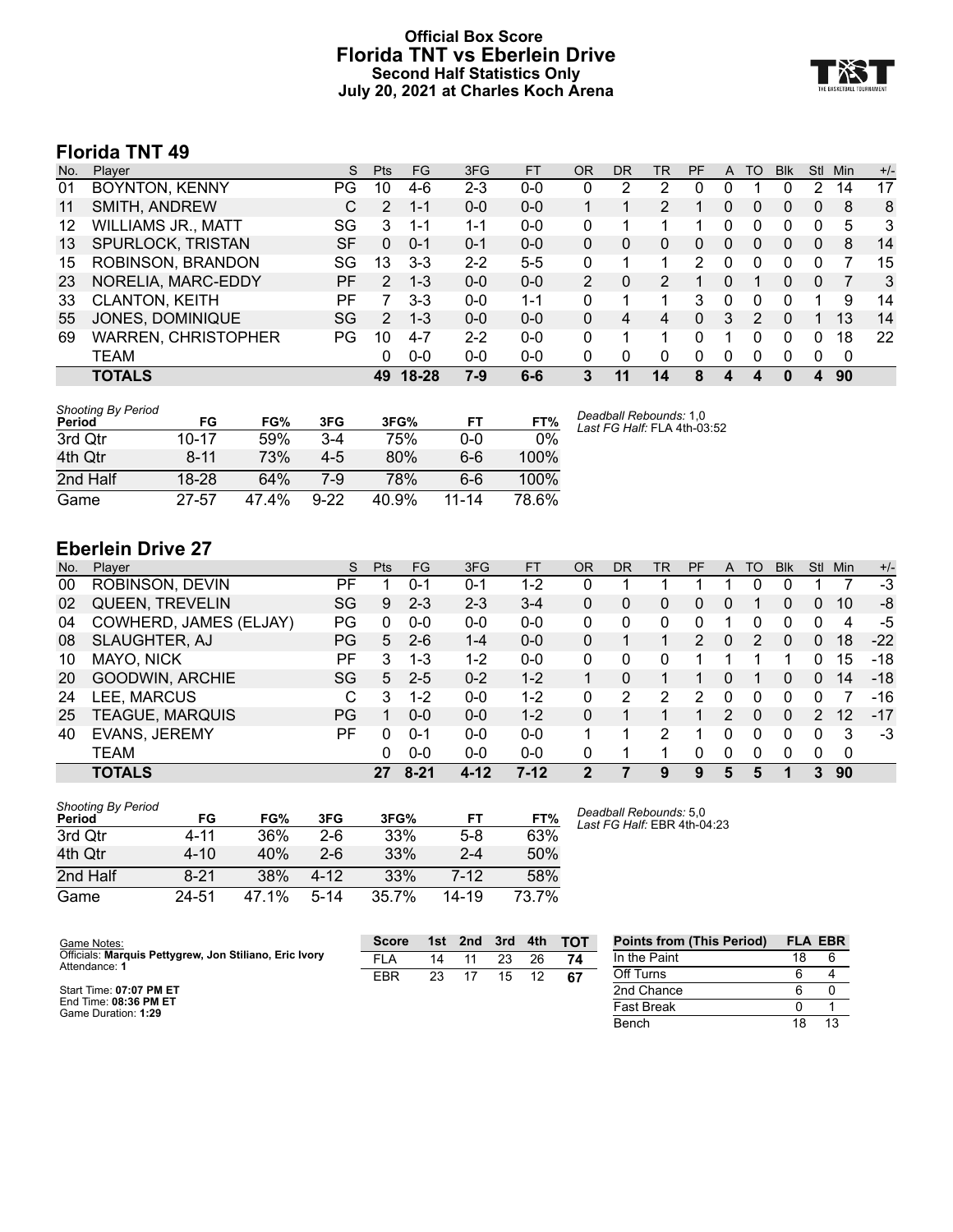# **Official Box Score Florida TNT vs Eberlein Drive Third Quarter Statistics Only July 20, 2021 at Charles Koch Arena**



# **Florida TNT 49**

| No.               | Plaver                     | S  | <b>Pts</b> | FG       | 3FG     | <b>FT</b> | 0R       | DR            | TR            | <b>PF</b> | A | TO       | <b>Blk</b> | Stl | Min      | $+/-$          |
|-------------------|----------------------------|----|------------|----------|---------|-----------|----------|---------------|---------------|-----------|---|----------|------------|-----|----------|----------------|
| 01                | <b>BOYNTON, KENNY</b>      | PG |            | $3 - 5$  | $1-2$   | $0 - 0$   | 0        |               | 2             | 0         | 0 |          | O          |     | 9        | 8              |
| 11                | SMITH, ANDREW              | С  | 2          | $1 - 1$  | $0 - 0$ | $0 - 0$   |          |               | 2             |           | 0 | 0        | 0          | 0   | 8        | 8              |
| 33                | <b>CLANTON, KEITH</b>      | РF | 2          | 1-1      | $0 - 0$ | $0 - 0$   | $\Omega$ | 0             | 0             | 3         | 0 | 0        | 0          | 0   | 1        | 0              |
| 55                | JONES, DOMINIQUE           | SG | $\Omega$   | $0 - 2$  | $0 - 0$ | $0 - 0$   | $\Omega$ | $\mathcal{P}$ | 2             | 0         | 2 | $\Omega$ | 0          |     | 8        | 9              |
| 69                | <b>WARREN, CHRISTOPHER</b> | PG |            | $3 - 5$  | $1 - 1$ | $0 - 0$   | $\Omega$ | 0             | 0             | 0         |   | 0        | 0          | 0   | 9        | 8              |
| $12 \overline{ }$ | <b>WILLIAMS JR., MATT</b>  | SG | 3          | $1 - 1$  | $1 - 1$ | $0 - 0$   | $\Omega$ |               |               | 0         | 0 | 0        | 0          | 0   | 4        | 3              |
| 13                | SPURLOCK, TRISTAN          | SF | 0          | $0 - 0$  | $0 - 0$ | $0 - 0$   | 0        | 0             | 0             | O         | 0 | 0        | U          | 0   | $\Omega$ | 0              |
| 15                | ROBINSON, BRANDON          | SG | $\Omega$   | $0 - 0$  | $0 - 0$ | $0 - 0$   | $\Omega$ | 0             | 0             | 0         | 0 | 0        | 0          | 0   | 0        | 0              |
| 23                | NORELIA, MARC-EDDY         | РF | 2          | $1 - 2$  | $0 - 0$ | $0 - 0$   | 2        | 0             | $\mathcal{P}$ |           | 0 |          | U          | 0   | 5        | $\overline{4}$ |
|                   | TEAM                       |    |            |          |         |           | 0        | 0             | 0             | 0         |   | 0        |            |     |          |                |
|                   | <b>TOTALS</b>              |    |            | 23 10-17 | 3-4     | $0 - 0$   | 3        | 6             | 9             | 5         | 3 | 2        | 0          | 2   | 45       |                |
|                   |                            |    |            |          |         |           |          |               |               |           |   |          |            |     |          |                |

| <b>Shooting By Period</b><br>Period | FG        | FG%   | 3FG      | 3FG%  |           | FT%   | Deadball Rebounds: 1,0 |
|-------------------------------------|-----------|-------|----------|-------|-----------|-------|------------------------|
| 2nd Half                            | 0-0       | 0%    | ი-ი      | 0%    | 0-0       | 0%    |                        |
| Game                                | $27 - 57$ | 47.4% | $9 - 22$ | 40.9% | $11 - 14$ | 78.6% |                        |

# **Eberlein Drive 27**

| No. | Player                 | S   | Pts | FG       | 3FG     | <b>FT</b> | OR | <b>DR</b> | TR | PF       | A        | TO       | <b>Blk</b> | Stl | Min | $+/-$ |
|-----|------------------------|-----|-----|----------|---------|-----------|----|-----------|----|----------|----------|----------|------------|-----|-----|-------|
| 08  | SLAUGHTER, AJ          | PG  | 2   | $1 - 2$  | $0-0$   | $0-0$     | 0  | 0         | 0  | 0        | 0        |          |            | 0   | 9   | -8    |
| 10  | MAYO, NICK             | РF  | 0   | $0 - 1$  | $0 - 1$ | $0-0$     | 0  | 0         | 0  | 0        |          | 0        |            | 0   | 6   | $-4$  |
| 20  | GOODWIN, ARCHIE        | SG  | 2   | $1 - 3$  | $0 - 1$ | $0-0$     | 0  | 0         | 0  |          | 0        | 0        | 0          | 0   | 5   | $-4$  |
| 25  | TEAGUE, MARQUIS        | РG  |     | $0 - 0$  | $0 - 0$ | $1 - 2$   | 0  | 0         | 0  | 0        | 0        | $\Omega$ | 0          |     | 3   | $-3$  |
| 40  | <b>EVANS, JEREMY</b>   | РF  | 0   | $0 - 1$  | $0 - 0$ | $0-0$     |    |           | 2  |          | 0        | 0        | 0          | 0   | 3   | -3    |
| 00  | ROBINSON, DEVIN        | PF. | 0   | $0 - 1$  | $0 - 1$ | $0 - 0$   | 0  | 0         | 0  | 0        | 0        | 0        |            |     | 4   | $-4$  |
| 02  | QUEEN, TREVELIN        | SG  | 9   | $2 - 3$  | $2 - 3$ | 3-4       | 0  | 0         | 0  | U        | 0        | ∩        | O          | 0   | 6   | -5    |
| 04  | COWHERD, JAMES (ELJAY) | PG  | 0   | $0 - 0$  | $0 - 0$ | $0 - 0$   | 0  | 0         | 0  | 0        |          | 0        | 0          | 0   | 4   | -5    |
| 24  | LEE, MARCUS            | С   |     | $0-0$    | $0 - 0$ | $1-2$     | 0  | 2         | 2  | 0        | $\Omega$ | 0        | 0          | 0   | 5   | $-4$  |
|     | TEAM                   |     |     |          |         |           | 0  |           |    | 0        |          | 0        |            |     |     |       |
|     | <b>TOTALS</b>          |     | 15  | $4 - 11$ | $2 - 6$ | $5 - 8$   |    | 4         | 5  | $\bf{2}$ | 2        | 2        |            | 2   | 45  |       |

| <b>Shooting By Period</b><br>Period | FG    | FG%   | 3FG      | 3FG%  | FТ    | FT%   |
|-------------------------------------|-------|-------|----------|-------|-------|-------|
| 2nd Half                            | 0-0   | $0\%$ | ი-ი      | $0\%$ | 0-0   | 0%    |
| Game                                | 24-51 | 47.1% | $5 - 14$ | 35.7% | 14-19 | 73.7% |

*Deadball Rebounds:* 5,0

| Game Notes:                                                             | <b>Score</b> |    | 1st 2nd | 3rd | 4th | <b>- тот</b> | <b>Points (This Period)</b> | <b>FLA</b>    | <b>EBR</b>    |
|-------------------------------------------------------------------------|--------------|----|---------|-----|-----|--------------|-----------------------------|---------------|---------------|
| Officials: Marquis Pettygrew, Jon Stiliano, Eric Ivory<br>Attendance: 1 | <b>FLA</b>   | 14 |         | 23  | 26  | 74           | In the Paint                | 10            |               |
|                                                                         | EBR          | 23 |         | 15  | 12  | 67           | Off Turns                   |               |               |
| Start Time: 07:07 PM ET                                                 |              |    |         |     |     |              | 2nd Chance                  |               |               |
| End Time: 08:36 PM ET<br>Game Duration: 1:29                            |              |    |         |     |     |              | <b>Fast Break</b>           |               |               |
|                                                                         |              |    |         |     |     |              | Bench                       |               |               |
|                                                                         |              |    |         |     |     |              | Per Poss                    | .438<br>10/16 | 1.000<br>7/15 |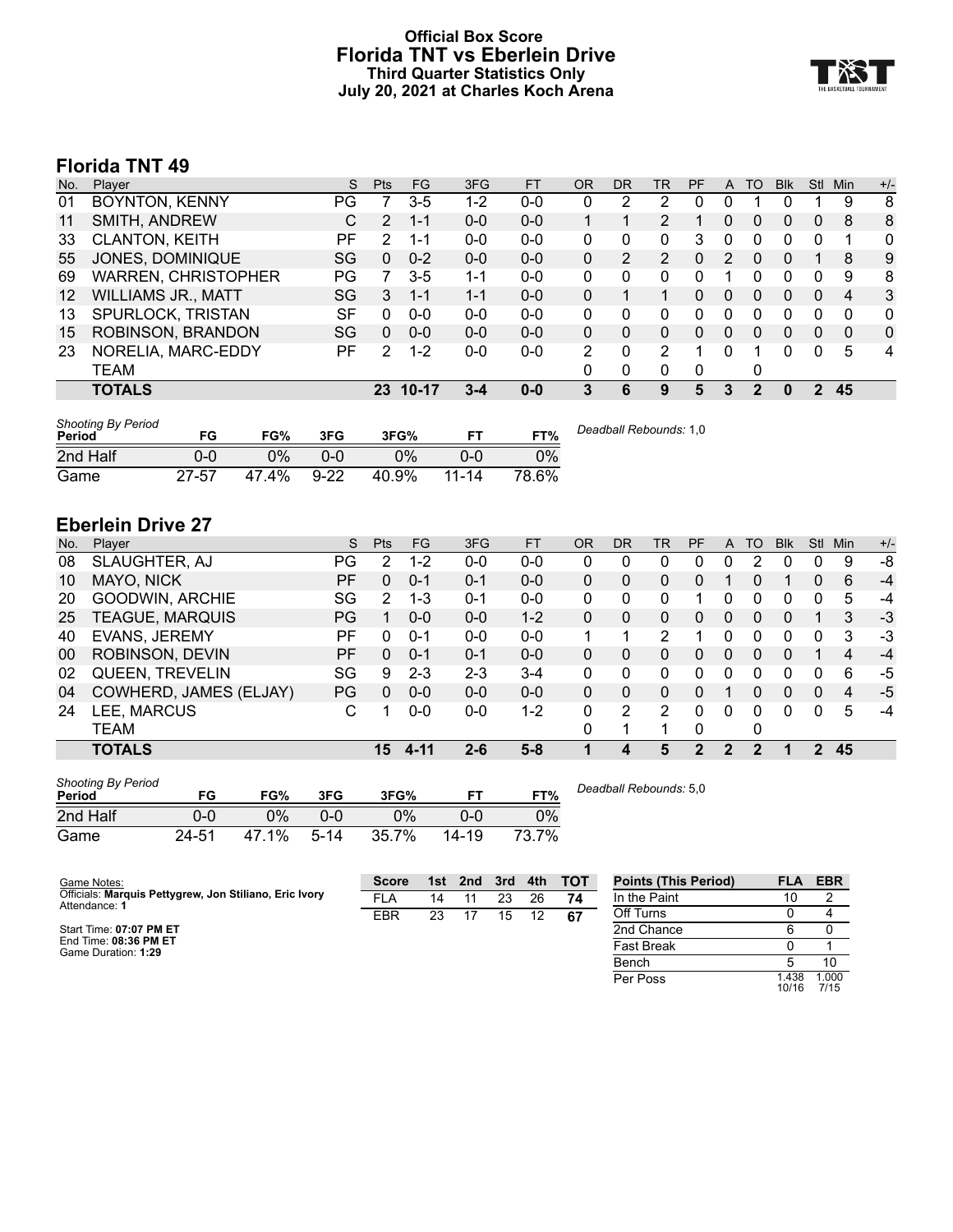## **Official Play-By-Play Florida TNT vs Eberlein Drive Third Quarter July 20, 2021 at Charles Koch Arena**



### **Period 3**

<mark>Starters:</mark><br>Florida TNT: 1 BOYNTON,KENNY (PG); 11 SMITH,ANDREW (C); 33 CLANTON,KEITH (PF); 55 JONES,DOMINIQUE (SG); 69 WARREN,CHRISTOPHER (PG);<br>**Eberlein Drive**: 8 SLAUGHTER,AJ (PG); 10 MAYO,NICK (PF); 20 GOODWIN,ARCHIE (S

| Time           | <b>VISITORS: Florida TNT</b>              | <b>Score</b> | <b>Margin</b> | <b>HOME: Eberlein Drive</b>                               |
|----------------|-------------------------------------------|--------------|---------------|-----------------------------------------------------------|
| 09:00          |                                           |              |               | SUB OUT: QUEEN, TREVELIN                                  |
| 09:00          |                                           |              |               | SUB IN: MAYO, NICK                                        |
| 09:00          | SUB OUT: SPURLOCK, TRISTAN                |              |               |                                                           |
| 09:00          | SUB IN: SMITH, ANDREW                     |              |               |                                                           |
| 08:40          |                                           |              |               | MISSED 3PTR by GOODWIN, ARCHIE                            |
| 08:37          | REBOUND (DEF) by JONES, DOMINIQUE         |              |               |                                                           |
| 08:27          | GOOD! JUMPER by WARREN, CHRISTOPHER [PNT] | 40-27        | H 13          |                                                           |
| 08:11          |                                           |              |               | TURNOVER (BADPASS) by SLAUGHTER, AJ                       |
| 08:11          | STEAL by BOYNTON, KENNY                   |              |               |                                                           |
| 08:06          | TURNOVER (BADPASS) by NORELIA, MARC-EDDY  |              |               |                                                           |
| 08:06          |                                           |              |               | STEAL by TEAGUE, MARQUIS                                  |
| 08:00          | FOUL (PERSONAL) by SMITH, ANDREW          |              |               |                                                           |
| 08:00          |                                           |              |               | MISSED FT by TEAGUE, MARQUIS                              |
| 08:00<br>08:00 |                                           | 41-27        | H 14          | REBOUND (OFF) by TEAM<br>GOOD! FT by TEAGUE, MARQUIS [FB] |
| 07:46          | MISSED JUMPER by JONES, DOMINIQUE         |              |               |                                                           |
| 07:43          |                                           |              |               | REBOUND (DEF) by EVANS, JEREMY                            |
| 07:25          |                                           |              |               | MISSED JUMPER by SLAUGHTER, AJ                            |
| 07:20          | REBOUND (DEF) by BOYNTON, KENNY           |              |               |                                                           |
| 07:15          | MISSED LAYUP by BOYNTON, KENNY            |              |               |                                                           |
| 07:10          | REBOUND (OFF) by NORELIA, MARC-EDDY       |              |               |                                                           |
| 07:10          | GOOD! LAYUP by NORELIA, MARC-EDDY         | 41-29        | H 12          |                                                           |
| 06:59          |                                           | 43-29        | H 14          | GOOD! LAYUP by GOODWIN, ARCHIE                            |
| 06:44          | GOOD! LAYUP by WARREN, CHRISTOPHER        | 43-31        | H 12          |                                                           |
| 06:17          |                                           |              |               | MISSED 3PTR by MAYO, NICK                                 |
| 06:14          |                                           |              |               | REBOUND (OFF) by EVANS, JEREMY                            |
| 06:07          |                                           |              |               | MISSED JUMPER by EVANS, JEREMY                            |
| 06:03          | REBOUND (DEF) by SMITH, ANDREW            |              |               |                                                           |
| 05:53          | MISSED JUMPER by WARREN, CHRISTOPHER      |              |               |                                                           |
| 05:52          | REBOUND (OFF) by NORELIA, MARC-EDDY       |              |               |                                                           |
| 05:52          |                                           |              |               | FOUL (PERSONAL) by EVANS, JEREMY                          |
| 05:52          |                                           |              |               | SUB OUT: TEAGUE, MARQUIS                                  |
| 05:52          |                                           |              |               | SUB OUT: EVANS, JEREMY                                    |
| 05:52          |                                           |              |               | SUB IN: QUEEN, TREVELIN                                   |
| 05:52          |                                           |              |               | SUB IN: LEE, MARCUS                                       |
| 05:43          |                                           |              |               | FOUL (PERSONAL) by GOODWIN, ARCHIE                        |
| 05:37          | GOOD! JUMPER by BOYNTON, KENNY            | 43-33        | H 10          |                                                           |
| 05:23          |                                           | 46-33        | H 13          | GOOD! 3PTR by QUEEN, TREVELIN                             |
| 05:23          |                                           |              |               | ASSIST by MAYO, NICK                                      |
| 05:07          | GOOD! JUMPER by BOYNTON, KENNY            | 46-35        | H 11          |                                                           |
| 04:45          |                                           |              |               | MISSED LAYUP by GOODWIN, ARCHIE                           |
| 04:42          | REBOUND (DEF) by JONES, DOMINIQUE         |              |               |                                                           |
| 04:34          | MISSED JUMPER by WARREN, CHRISTOPHER      |              |               |                                                           |
| 04:30          | REBOUND (OFF) by SMITH, ANDREW            |              |               |                                                           |
| 04:30          | GOOD! LAYUP by SMITH, ANDREW              | 46-37        | H 9           |                                                           |
| 04:15<br>04:15 | FOUL (PERSONAL) by NORELIA, MARC-EDDY     | 47-37        | H 10          |                                                           |
| 04:15          | SUB OUT: SMITH, ANDREW                    |              |               | GOOD! FT by QUEEN, TREVELIN                               |
| 04:15          | SUB OUT: JONES, DOMINIQUE                 |              |               |                                                           |
| 04:15          | SUB IN: WILLIAMS JR., MATT                |              |               |                                                           |
| 04:15          | SUB IN: CLANTON, KEITH                    |              |               |                                                           |
| 04:15          |                                           | 48-37        | H 11          | GOOD! FT by QUEEN, TREVELIN                               |
| 03:56          | MISSED LAYUP by NORELIA, MARC-EDDY        |              |               |                                                           |
| 03:56          |                                           |              |               | BLOCK by MAYO, NICK                                       |
| 03:56          |                                           |              |               | REBOUND (DEF) by TEAM                                     |
| 03:56          |                                           |              |               |                                                           |
| 03:56          |                                           |              |               | SUB OUT: GOODWIN, ARCHIE                                  |
| 03:56          |                                           |              |               | SUB OUT: LEE, MARCUS                                      |
| 03:56          |                                           |              |               | SUB IN: ROBINSON, DEVIN                                   |
| 03:56          |                                           |              |               | SUB IN: COWHERD, JAMES (ELJAY)                            |
| 03:42          | FOUL (PERSONAL) by CLANTON, KEITH         |              |               |                                                           |
| 03:42          |                                           |              |               | MISSED FT by QUEEN, TREVELIN                              |
| 03:42          |                                           |              |               | REBOUND (OFF) by TEAM                                     |
| 03:42          | SUB OUT: NORELIA, MARC-EDDY               |              |               |                                                           |
| 03:42          | SUB IN: JONES, DOMINIQUE                  |              |               |                                                           |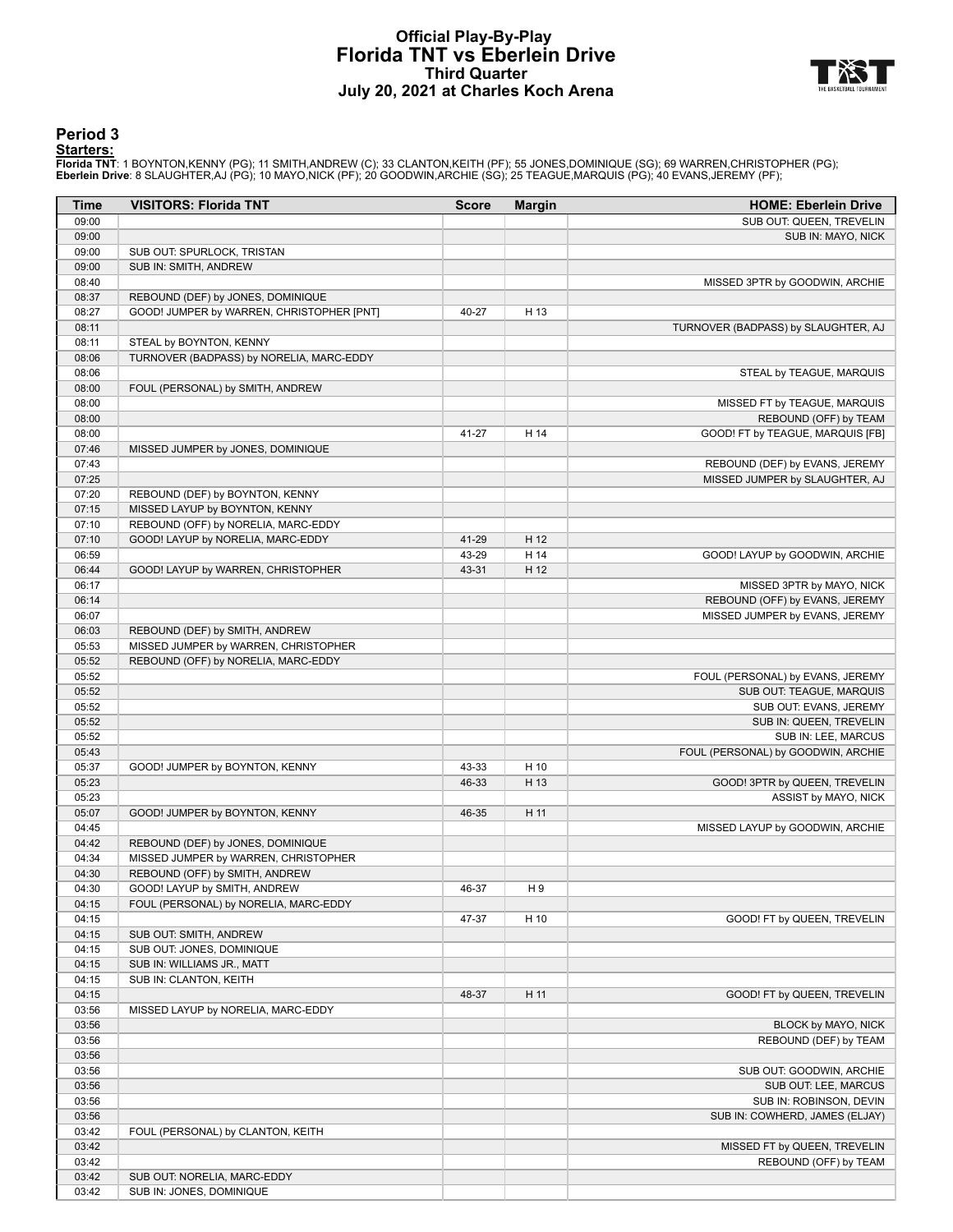| <b>Time</b> | <b>VISITORS: Florida TNT</b>         | <b>Score</b> | <b>Margin</b> | <b>HOME: Eberlein Drive</b>              |
|-------------|--------------------------------------|--------------|---------------|------------------------------------------|
| 03:42       |                                      | 49-37        | H 12          | GOOD! FT by QUEEN, TREVELIN              |
| 03:23       | GOOD! JUMPER by CLANTON, KEITH       | 49-39        | H 10          |                                          |
| 03:23       | ASSIST by WARREN, CHRISTOPHER        |              |               |                                          |
| 03:13       | FOUL (PERSONAL) by CLANTON, KEITH    |              |               |                                          |
| 03:04       |                                      |              |               | SUB OUT: COWHERD, JAMES (ELJAY)          |
| 03:04       |                                      |              |               | SUB IN: LEE, MARCUS                      |
| 03:04       | FOUL (PERSONAL) by CLANTON, KEITH    |              |               |                                          |
| 03:04       |                                      |              |               | MISSED FT by LEE, MARCUS                 |
| 03:04       |                                      |              |               | REBOUND (OFF) by TEAM                    |
| 03:04       | SUB OUT: CLANTON, KEITH              |              |               |                                          |
| 03:04       | SUB IN: SMITH, ANDREW                |              |               |                                          |
| 03:04       |                                      | 50-39        | H 11          | GOOD! FT by LEE, MARCUS                  |
| 03:04       |                                      |              |               | SUB OUT: MAYO, NICK                      |
| 03:04       |                                      |              |               | SUB IN: COWHERD, JAMES (ELJAY)           |
| 02:53       | MISSED JUMPER by JONES, DOMINIQUE    |              |               |                                          |
| 02:50       |                                      |              |               | REBOUND (DEF) by LEE, MARCUS             |
| 02:29       |                                      |              |               | MISSED 3PTR by ROBINSON, DEVIN           |
| 02:26       | REBOUND (DEF) by BOYNTON, KENNY      |              |               |                                          |
| 02:21       | TURNOVER (BADPASS) by BOYNTON, KENNY |              |               |                                          |
| 02:21       |                                      |              |               | STEAL by ROBINSON, DEVIN                 |
| 02:14       |                                      | 53-39        | H 14          | GOOD! 3PTR by QUEEN, TREVELIN            |
| 02:14       |                                      |              |               | ASSIST by COWHERD, JAMES (ELJAY)         |
| 01:48       | GOOD! 3PTR by WILLIAMS JR., MATT     | 53-42        | H 11          |                                          |
| 01:48       | ASSIST by JONES, DOMINIQUE           |              |               |                                          |
| 01:28       |                                      |              |               | MISSED 3PTR by QUEEN, TREVELIN           |
| 01:26       | REBOUND (DEF) by WILLIAMS JR., MATT  |              |               |                                          |
| 01:17       | GOOD! 3PTR by BOYNTON, KENNY         | 53-45        | H 8           |                                          |
| 00:55       |                                      | 55-45        | H 10          | GOOD! JUMPER by SLAUGHTER, AJ            |
| 00:41       | GOOD! 3PTR by WARREN, CHRISTOPHER    | 55-48        | H 7           |                                          |
| 00:41       | ASSIST by JONES, DOMINIQUE           |              |               |                                          |
| 00:22       |                                      |              |               | TURNOVER (BALLHANDLING) by SLAUGHTER, AJ |
| 00:22       | STEAL by JONES, DOMINIQUE            |              |               |                                          |
| 00:04       | MISSED 3PTR by BOYNTON, KENNY        |              |               |                                          |
| 00:00       |                                      |              |               | REBOUND (DEF) by LEE, MARCUS             |

# **Florida TNT 48, Eberlein Drive 55**

| <b>Points (This Period)</b> | <b>FLA</b>     | <b>EBR</b>    |
|-----------------------------|----------------|---------------|
| In the Paint                |                |               |
| Off Turns                   |                |               |
| 2nd Chance                  |                |               |
| <b>Fast Break</b>           |                |               |
| Bench                       |                | 10            |
| Per Poss                    | 1.438<br>10/16 | 1.000<br>7/15 |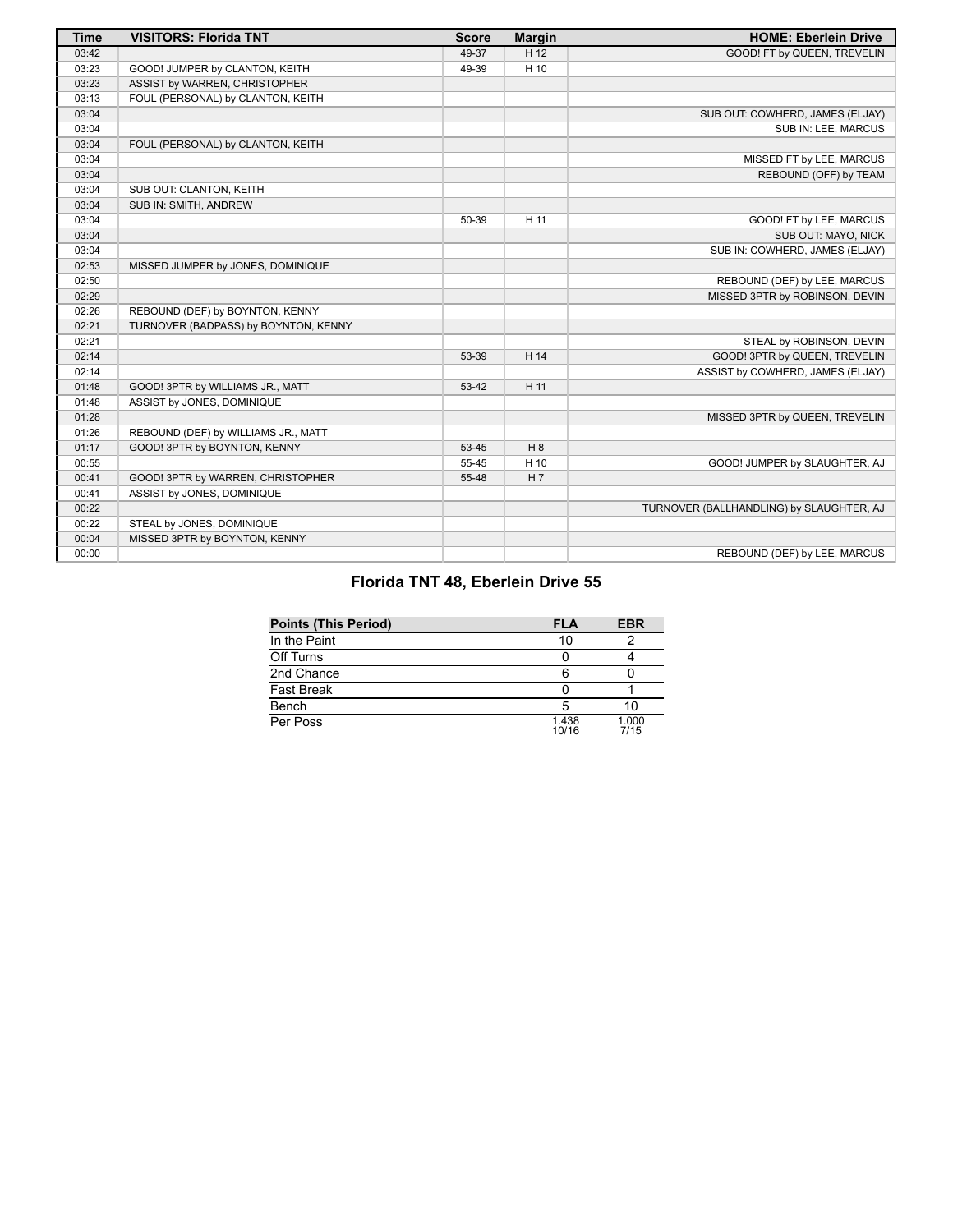# **Official Box Score Florida TNT vs Eberlein Drive Fourth Quarter Statistics Only July 20, 2021 at Charles Koch Arena**



# **Florida TNT 26**

| No.               | Plaver                     | S         | <b>Pts</b> | FG      | 3FG     | <b>FT</b> | ΟR       | DR | <b>TR</b> | <b>PF</b>     | A        | TO | <b>Blk</b> | Stl      | Min | $+/-$        |
|-------------------|----------------------------|-----------|------------|---------|---------|-----------|----------|----|-----------|---------------|----------|----|------------|----------|-----|--------------|
| 01                | <b>BOYNTON, KENNY</b>      | PG        | 3          | 1-1     | 1-1     | $0 - 0$   | 0        | 0  | 0         | 0             | 0        | 0  | 0          |          | 5   | 9            |
| 11                | SMITH, ANDREW              | С         | 0          | $0 - 0$ | $0 - 0$ | $0 - 0$   | $\Omega$ | 0  | 0         | $\Omega$      | 0        | 0  | 0          | 0        | 0   | $\mathbf{0}$ |
| 33                | <b>CLANTON, KEITH</b>      | РF        | 5          | $2 - 2$ | $0 - 0$ | 1-1       | $\Omega$ |    |           | 0             | $\Omega$ | 0  | 0          |          | 8   | 14           |
| 55                | JONES, DOMINIQUE           | SG        | 2          | $1 - 1$ | $0 - 0$ | $0 - 0$   | 0        | 2  | 2         | $\Omega$      |          | 2  | 0          | $\Omega$ | 5   | 5            |
| 69                | <b>WARREN, CHRISTOPHER</b> | PG.       | 3          | $1 - 2$ | $1 - 1$ | $0 - 0$   | 0        |    |           | 0             | $\Omega$ | 0  | 0          | 0        | 9   | 14           |
| $12 \overline{ }$ | <b>WILLIAMS JR., MATT</b>  | SG        | $\Omega$   | $0 - 0$ | $0 - 0$ | $0 - 0$   | 0        | 0  | 0         |               | 0        | 0  | 0          | 0        | 1   | $\Omega$     |
| 13                | SPURLOCK, TRISTAN          | <b>SF</b> | 0          | $0 - 1$ | $0 - 1$ | $0 - 0$   | $\Omega$ | 0  | 0         | <sup>0</sup>  | 0        | 0  | 0          | 0        | 8   | 14           |
| 15                | ROBINSON, BRANDON          | SG        | 13         | $3 - 3$ | $2 - 2$ | $5 - 5$   | 0        |    |           | $\mathcal{P}$ | $\Omega$ | 0  | 0          | 0        |     | 15           |
| 23                | NORELIA, MARC-EDDY         | РF        | 0          | $0 - 1$ | $0-0$   | $0 - 0$   | $\Omega$ | 0  | 0         | 0             | 0        | 0  | 0          | 0        | 2   | -1           |
|                   | TEAM                       |           |            |         |         |           | 0        | 0  | 0         | 0             |          | 0  |            |          |     |              |
|                   | <b>TOTALS</b>              |           | 26         | 8-11    | 4-5     | 6-6       |          | 5  | 5         | 3             |          | 2  | 0          | 2        | 45  |              |
|                   |                            |           |            |         |         |           |          |    |           |               |          |    |            |          |     |              |

| <b>Shooting By Period</b><br>Period | FG        | FG%   | 3FG      | 3FG%  |           | FT%   | Deadball Rebounds: 1,0 |
|-------------------------------------|-----------|-------|----------|-------|-----------|-------|------------------------|
| Game                                | $27 - 57$ | 47.4% | $9 - 22$ | 40.9% | $11 - 14$ | 78.6% |                        |

# **Eberlein Drive 12**

| No. | Player                 | S         | <b>Pts</b> | FG       | 3FG     | <b>FT</b> | 0R       | DR | TR | PF | A        | TO           | <b>Blk</b> | <b>Stl</b>   | Min      | $+/-$        |
|-----|------------------------|-----------|------------|----------|---------|-----------|----------|----|----|----|----------|--------------|------------|--------------|----------|--------------|
| 08  | SLAUGHTER, AJ          | PG        | 3          | $1 - 4$  | 1-4     | $0 - 0$   |          |    |    | 2  | 0        | 0            | 0          | 0            | 9        | -14          |
| 10  | MAYO, NICK             | <b>PF</b> | 3          | $1 - 2$  | $1 - 1$ | $0-0$     | 0        | 0  | 0  |    |          |              | 0          | $\mathbf{0}$ | 9        | $-14$        |
| 20  | GOODWIN, ARCHIE        | SG        | 3          | $1 - 2$  | $0 - 1$ | $1 - 2$   |          | 0  | 1  | 0  |          |              | 0          | 0            | 9        | -14          |
| 25  | <b>TEAGUE, MARQUIS</b> | PG        | 0          | $0 - 0$  | $0 - 0$ | $0 - 0$   | 0        |    |    |    | 2        | 0            | 0          |              | 9        | $-14$        |
| 40  | <b>EVANS, JEREMY</b>   | PF        | 0          | $0-0$    | $0-0$   | $0-0$     | $\Omega$ | 0  | 0  | 0  | 0        | <sup>0</sup> | 0          | 0            | $\Omega$ | 0            |
| 00  | ROBINSON, DEVIN        | РF        |            | $0 - 0$  | $0 - 0$ | $1 - 2$   | 0        |    |    |    |          | 0            | 0          | $\Omega$     | 3        | 1            |
| 02  | QUEEN, TREVELIN        | SG        | 0          | $0-0$    | $0 - 0$ | $0-0$     | 0        | 0  | 0  |    |          |              | 0          | 0            | 4        | $-3$         |
| 04  | COWHERD, JAMES (ELJAY) | PG        | 0          | $0 - 0$  | $0 - 0$ | $0 - 0$   | 0        | 0  | 0  | 0  | $\Omega$ | $\Omega$     | 0          | 0            | $\Omega$ | $\mathbf{0}$ |
| 24  | LEE, MARCUS            | С         | 2          | $1 - 2$  | $0 - 0$ | $0 - 0$   | $\Omega$ | 0  | 0  | 2  | $\Omega$ | 0            | 0          | $\Omega$     | 2        | $-12$        |
|     | TEAM                   |           |            |          |         |           | 0        | 0  | 0  | 0  |          | 0            |            |              |          |              |
|     | <b>TOTALS</b>          |           | 12         | $4 - 10$ | $2 - 6$ | $2 - 4$   |          | 3  | 4  | 7  | 3        | 3            | 0          |              | 45       |              |

| Shooting By Period |       |          |         |       |         |       |
|--------------------|-------|----------|---------|-------|---------|-------|
| Period             |       | FG%      | 3FG     | 3FG%  | FТ      | FT%   |
| Game               | 24-51 | $47.1\%$ | $-5-14$ | 35.7% | $14-19$ | 73.7% |

*Deadball Rebounds:* 5,0

**Score 1st 2nd 3rd 4th TOT**

| Game Notes:                                            | <b>Score</b> | 1st | 2nd | 3rd | 4th | <b>TOT</b> | <b>Points (This Period)</b> | <b>FLA</b>     | <b>EBR</b>    |
|--------------------------------------------------------|--------------|-----|-----|-----|-----|------------|-----------------------------|----------------|---------------|
| Officials: Marquis Pettygrew, Jon Stiliano, Eric Ivory | FLA          | 14  |     | 23  | 26  | 74         | In the Paint                |                |               |
| Attendance: 1                                          | <b>EBR</b>   | 23  | 17  | 15  | 12  | -67        | Off Turns                   |                |               |
| Start Time: 07:07 PM ET                                |              |     |     |     |     |            | 2nd Chance                  |                |               |
| End Time: 08:36 PM ET<br>Game Duration: 1:29           |              |     |     |     |     |            | Fast Break                  |                |               |
|                                                        |              |     |     |     |     |            | Bench                       |                |               |
|                                                        |              |     |     |     |     |            | Per Poss                    | 1.733<br>11/15 | 0.857<br>5/14 |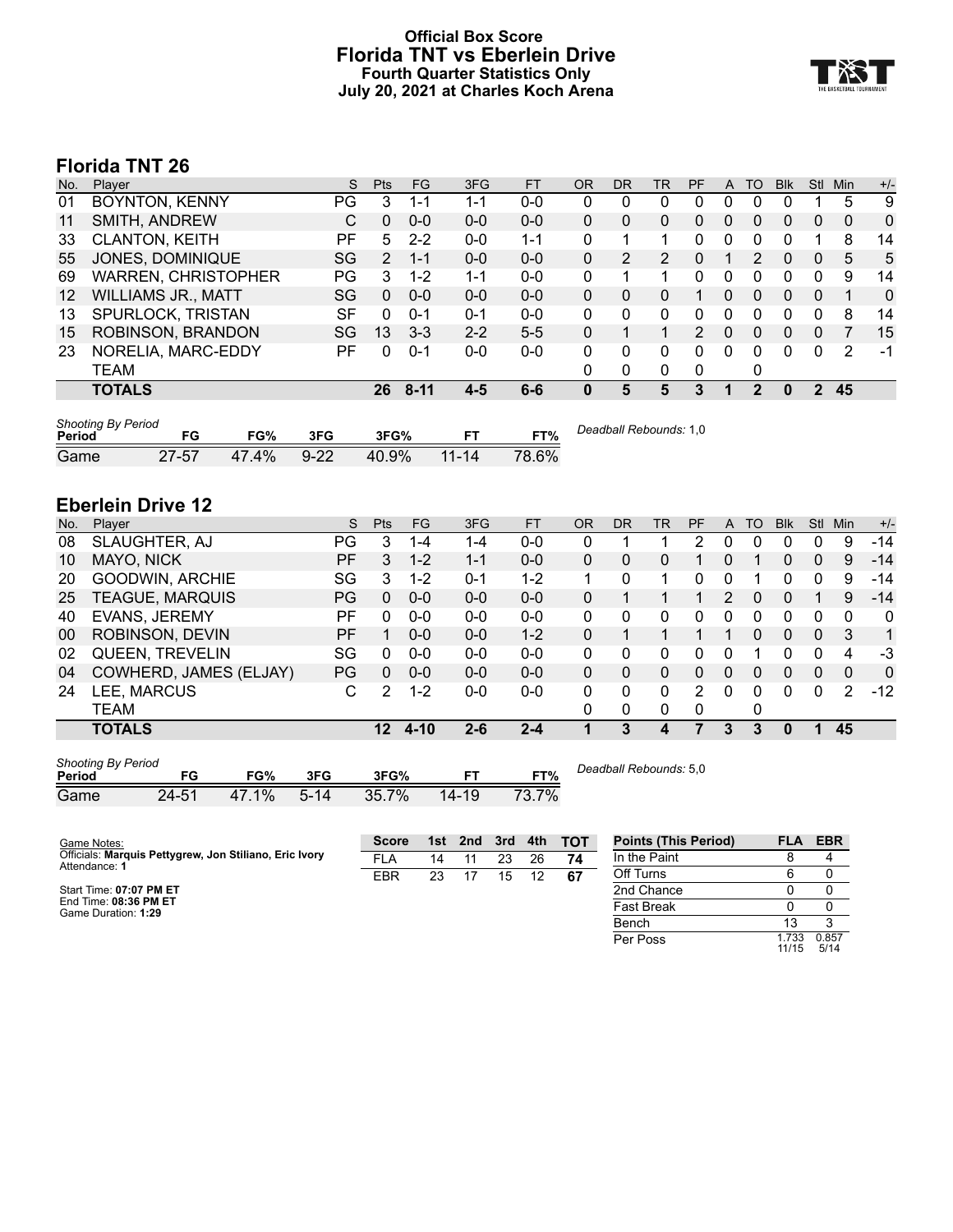## **Official Play-By-Play Florida TNT vs Eberlein Drive Fourth Quarter July 20, 2021 at Charles Koch Arena**



#### **Period 4**

<mark>Starters:</mark><br>Florida TNT: 1 BOYNTON,KENNY (PG); 11 SMITH,ANDREW (C); 33 CLANTON,KEITH (PF); 55 JONES,DOMINIQUE (SG); 69 WARREN,CHRISTOPHER (PG);<br>**Eberlein Drive**: 8 SLAUGHTER,AJ (PG); 10 MAYO,NICK (PF); 20 GOODWIN,ARCHIE (S

| <b>Time</b> | <b>VISITORS: Florida TNT</b>            | <b>Score</b> | <b>Margin</b>  | <b>HOME: Eberlein Drive</b>           |
|-------------|-----------------------------------------|--------------|----------------|---------------------------------------|
| 09:00       |                                         |              |                | SUB OUT: QUEEN, TREVELIN              |
| 09:00       |                                         |              |                | SUB OUT: COWHERD, JAMES (ELJAY)       |
| 09:00       |                                         |              |                | SUB OUT: LEE, MARCUS                  |
| 09:00       |                                         |              |                | SUB IN: MAYO, NICK                    |
| 09:00       |                                         |              |                | SUB IN: GOODWIN, ARCHIE               |
| 09:00       |                                         |              |                | SUB IN: TEAGUE, MARQUIS               |
| 09:00       | SUB OUT: SMITH, ANDREW                  |              |                |                                       |
| 09:00       | SUB IN: NORELIA, MARC-EDDY              |              |                |                                       |
| 08:50       |                                         |              |                | FOUL (PERSONAL) by SLAUGHTER, AJ      |
| 08:48       | TURNOVER (BADPASS) by JONES, DOMINIQUE  |              |                |                                       |
| 08:48       |                                         |              |                | STEAL by TEAGUE, MARQUIS              |
| 08:42       |                                         |              |                |                                       |
|             |                                         |              |                | MISSED LAYUP by MAYO, NICK            |
| 08:39       |                                         |              |                | REBOUND (OFF) by GOODWIN, ARCHIE      |
| 08:38       |                                         |              |                | TURNOVER (BADPASS) by GOODWIN, ARCHIE |
| 08:38       | STEAL by BOYNTON, KENNY                 |              |                |                                       |
| 08:28       |                                         |              |                | FOUL (PERSONAL) by SLAUGHTER, AJ      |
| 08:24       | MISSED JUMPER by WARREN, CHRISTOPHER    |              |                |                                       |
| 08:20       |                                         |              |                | REBOUND (DEF) by TEAGUE, MARQUIS      |
| 08:18       | FOUL (PERSONAL) by WILLIAMS JR., MATT   |              |                |                                       |
| 08:18       |                                         |              |                | MISSED FT by ROBINSON, DEVIN          |
| 08:18       |                                         |              |                | REBOUND (OFF) by TEAM                 |
| 08:18       | SUB OUT: BOYNTON, KENNY                 |              |                |                                       |
| 08:18       | SUB OUT: WILLIAMS JR., MATT             |              |                |                                       |
| 08:18       | SUB IN: SPURLOCK, TRISTAN               |              |                |                                       |
| 08:18       | SUB IN: CLANTON, KEITH                  |              |                |                                       |
| 08:18       |                                         | 56-48        | H <sub>8</sub> | GOOD! FT by ROBINSON, DEVIN           |
| 08:03       | GOOD! LAYUP by CLANTON, KEITH           | 56-50        | H <sub>6</sub> |                                       |
| 07:45       |                                         | 58-50        | H 8            | GOOD! LAYUP by GOODWIN, ARCHIE        |
| 07:34       | MISSED JUMPER by NORELIA, MARC-EDDY     |              |                |                                       |
| 07:34       |                                         |              |                | REBOUND (DEF) by ROBINSON, DEVIN      |
| 07:24       | SUB OUT: NORELIA, MARC-EDDY             |              |                |                                       |
| 07:24       | SUB IN: ROBINSON, BRANDON               |              |                |                                       |
| 07:17       |                                         | 61-50        | H 11           | GOOD! 3PTR by SLAUGHTER, AJ           |
| 07:17       |                                         |              |                | ASSIST by ROBINSON, DEVIN             |
| 06:53       |                                         |              |                | FOUL (PERSONAL) by ROBINSON, DEVIN    |
| 06:53       | GOOD! FT by ROBINSON, BRANDON           | 61-51        | H 10           |                                       |
| 06:53       | GOOD! FT by ROBINSON, BRANDON           | 61-52        | H <sub>9</sub> |                                       |
| 06:53       | GOOD! FT by ROBINSON, BRANDON           | 61-53        | H 8            |                                       |
| 06:24       |                                         |              |                | MISSED 3PTR by GOODWIN, ARCHIE        |
| 06:20       | REBOUND (DEF) by CLANTON, KEITH         |              |                |                                       |
| 06:14       |                                         |              |                | FOUL (PERSONAL) by TEAGUE, MARQUIS    |
| 06:14       |                                         |              |                | SUB OUT: ROBINSON, DEVIN              |
| 06:14       |                                         |              |                | SUB IN: LEE, MARCUS                   |
| 06:10       | GOOD! JUMPER by JONES, DOMINIQUE [PNT]  | 61-55        | H <sub>6</sub> |                                       |
| 05:55       |                                         |              |                | MISSED 3PTR by SLAUGHTER, AJ          |
| 05:50       | REBOUND (DEF) by JONES, DOMINIQUE       |              |                |                                       |
| 05:49       | TURNOVER (TRAVEL) by JONES, DOMINIQUE   |              |                |                                       |
|             |                                         |              |                |                                       |
| 05:40       |                                         |              |                | MISSED DUNK by LEE, MARCUS            |
| 05:37       | REBOUND (DEF) by WARREN, CHRISTOPHER    |              |                |                                       |
| 05:28       |                                         |              |                | FOUL (PERSONAL) by LEE, MARCUS        |
| 05:28       | GOOD! FT by ROBINSON, BRANDON           | 61-56        | H <sub>5</sub> |                                       |
| 05:28       | GOOD! FT by ROBINSON, BRANDON           | 61-57        | H 4            |                                       |
| 05:17       |                                         |              |                | MISSED 3PTR by SLAUGHTER, AJ          |
| 05:13       | REBOUND (DEF) by JONES, DOMINIQUE       |              |                |                                       |
| 05:06       | GOOD! 3PTR by ROBINSON, BRANDON         | 61-60        | H 1            |                                       |
| 05:06       | ASSIST by JONES, DOMINIQUE              |              |                |                                       |
| 04:52       |                                         | 64-60        | H 4            | GOOD! 3PTR by MAYO, NICK              |
| 04:52       |                                         |              |                | ASSIST by TEAGUE, MARQUIS             |
| 04:40       | GOOD! JUMPER by ROBINSON, BRANDON [PNT] | 64-62        | H <sub>2</sub> |                                       |
| 04:23       |                                         | 66-62        | H4             | GOOD! DUNK by LEE, MARCUS             |
| 04:23       |                                         |              |                | ASSIST by TEAGUE, MARQUIS             |
| 03:59       | GOOD! JUMPER by CLANTON, KEITH          | 66-64        | H <sub>2</sub> |                                       |
| 03:52       |                                         |              |                | TIMEOUT 30SEC                         |
| 03:52       | SUB OUT: JONES, DOMINIQUE               |              |                |                                       |
| 03:52       | SUB IN: BOYNTON, KENNY                  |              |                |                                       |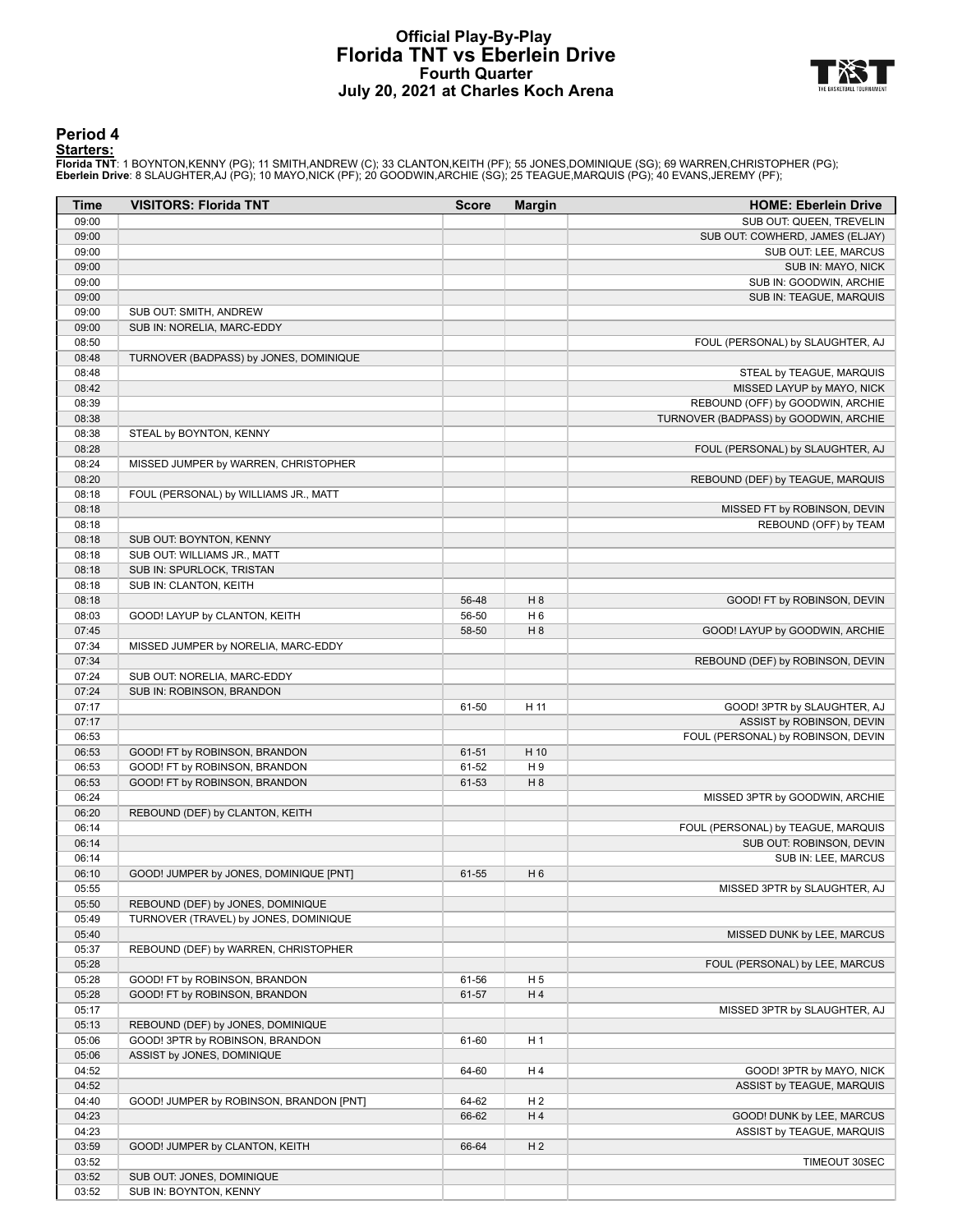| <b>Time</b> | <b>VISITORS: Florida TNT</b>         | <b>Score</b> | <b>Margin</b>  | <b>HOME: Eberlein Drive</b>                |
|-------------|--------------------------------------|--------------|----------------|--------------------------------------------|
| 03:52       | FOUL (PERSONAL) by ROBINSON, BRANDON |              |                |                                            |
| 03:52       |                                      |              |                | MISSED FT by GOODWIN, ARCHIE               |
| 03:52       |                                      |              |                | REBOUND (OFF) by TEAM                      |
| 03:52       |                                      | 67-64        | $H_3$          | GOOD! FT by GOODWIN, ARCHIE                |
| 03:52       | GOOD! 3PTR by ROBINSON, BRANDON      | 67-67        | T              |                                            |
| 03:52       |                                      |              |                | FOUL (OFF) by MAYO, NICK                   |
| 03:52       |                                      |              |                | TURNOVER (OFFENSIVE) by MAYO, NICK         |
| 03:52       | GOOD! 3PTR by BOYNTON, KENNY         | 67-70        | $V_3$          |                                            |
| 03:52       |                                      |              |                | MISSED 3PTR by SLAUGHTER, AJ               |
| 03:52       | REBOUND (DEF) by ROBINSON, BRANDON   |              |                |                                            |
| 03:52       |                                      |              |                | FOUL (PERSONAL) by LEE, MARCUS             |
| 03:52       | GOOD! FT by CLANTON, KEITH           | 67-71        | V <sub>4</sub> |                                            |
| 03:52       |                                      |              |                | SUB OUT: LEE, MARCUS                       |
| 03:52       |                                      |              |                | SUB IN: QUEEN, TREVELIN                    |
| 03:52       | TIMEOUT 30SEC                        |              |                |                                            |
| 03:52       | MISSED 3PTR by SPURLOCK, TRISTAN     |              |                |                                            |
| 03:52       |                                      |              |                | REBOUND (DEF) by SLAUGHTER, AJ             |
| 03:52       | FOUL (PERSONAL) by ROBINSON, BRANDON |              |                |                                            |
| 03:52       |                                      |              |                | TURNOVER (BALLHANDLING) by QUEEN, TREVELIN |
| 03:52       | STEAL by CLANTON, KEITH              |              |                |                                            |
| 03:52       | GOOD! 3PTR by WARREN, CHRISTOPHER    | 67-74        | V <sub>7</sub> |                                            |

# **Florida TNT 74, Eberlein Drive 67**

| <b>Points (This Period)</b> | <b>FLA</b>     | <b>EBR</b>    |
|-----------------------------|----------------|---------------|
| In the Paint                |                |               |
| Off Turns                   |                |               |
| 2nd Chance                  |                |               |
| <b>Fast Break</b>           |                |               |
| Bench                       | 13             |               |
| Per Poss                    | 1.733<br>11/15 | 0.857<br>5/14 |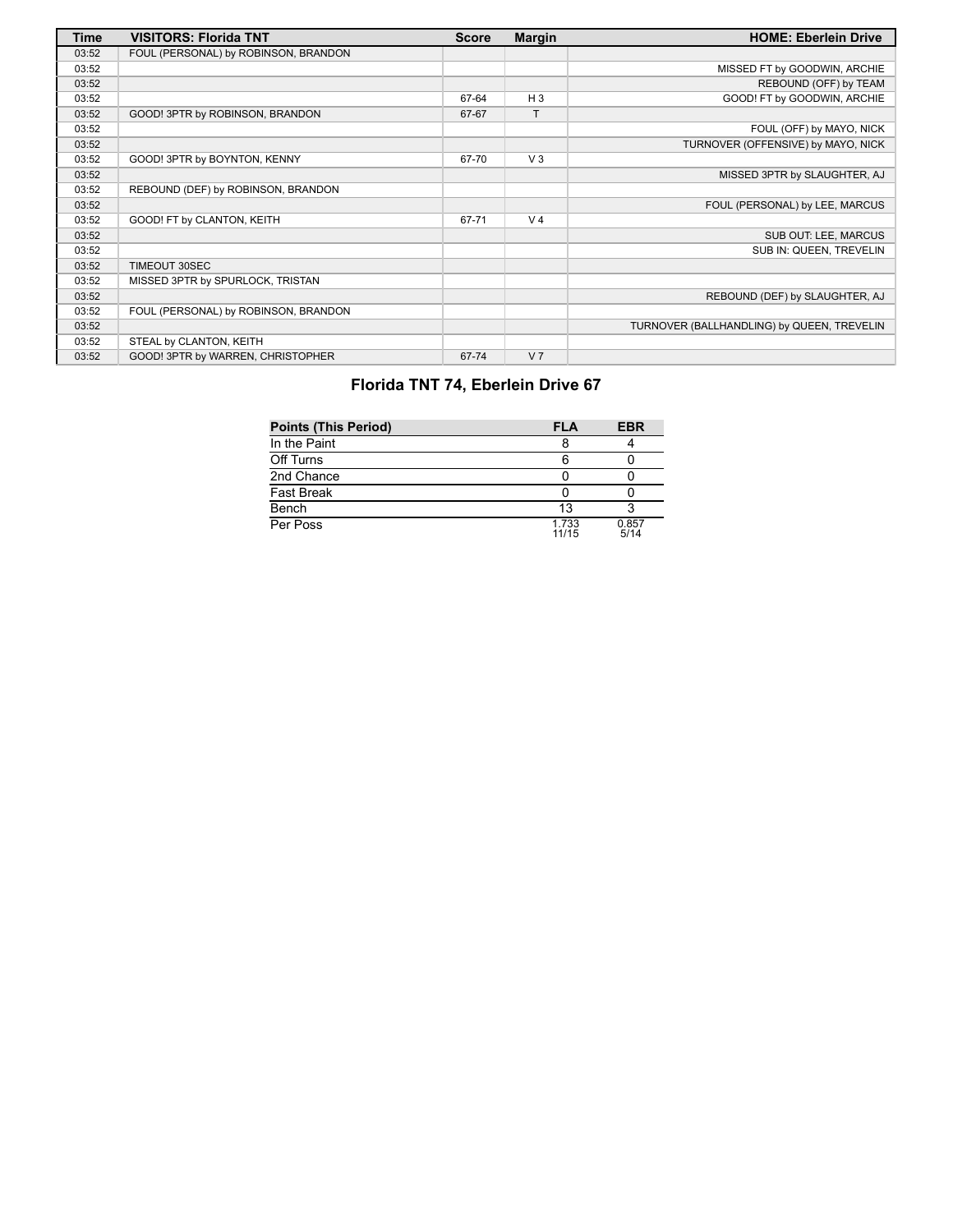#### **Official Scoring/Possession Reference Chart Florida TNT vs Eberlein Drive Period 1 July 20, 2021 at Charles Koch Arena**



**Period 1**

<mark>Starters:</mark><br>Florida TNT: 1 BOYNTON,KENNY (PG); 11 SMITH,ANDREW (C); 33 CLANTON,KEITH (PF); 55 JONES,DOMINIQUE (SG); 69 WARREN,CHRISTOPHER (PG);<br>**Eberlein Drive**: 8 SLAUGHTER,AJ (PG); 10 MAYO,NICK (PF); 20 GOODWIN,ARCHIE (S

| <b>Time</b> | <b>VISITORS: Florida TNT</b>        | <b>Score</b> | <b>Margin</b>  | <b>HOME: Eberlein Drive</b>           |
|-------------|-------------------------------------|--------------|----------------|---------------------------------------|
| 08:37       |                                     | $2 - 0$      | H <sub>2</sub> | GOOD! LAYUP by EVANS, JEREMY          |
| 08:26       | GOOD! LAYUP by CLANTON, KEITH       | $2 - 2$      | T.             |                                       |
| 08:11       |                                     | $4 - 2$      | H <sub>2</sub> | GOOD! JUMPER by TEAGUE, MARQUIS [PNT] |
| 07:57       | GOOD! LAYUP by CLANTON, KEITH       | $4 - 4$      | T.             |                                       |
| 07:15       | GOOD! FT by SMITH, ANDREW           | $4 - 5$      | V <sub>1</sub> |                                       |
| 07:15       | GOOD! FT by SMITH, ANDREW           | $4-6$        | V <sub>2</sub> |                                       |
| 06:50       |                                     | $7-6$        | H <sub>1</sub> | GOOD! 3PTR by EVANS, JEREMY           |
| 06:16       | GOOD! FT by CLANTON, KEITH          | $7 - 7$      | T.             |                                       |
| 06:08       |                                     | $9 - 7$      | H <sub>2</sub> | GOOD! DUNK by MAYO, NICK              |
| 05:29       |                                     | $10 - 7$     | $H_3$          | GOOD! FT by GOODWIN, ARCHIE [FB]      |
| 05:29       |                                     | $11 - 7$     | H <sub>4</sub> | GOOD! FT by GOODWIN, ARCHIE [FB]      |
| 05:16       | GOOD! JUMPER by WARREN, CHRISTOPHER | $11 - 9$     | H <sub>2</sub> |                                       |
| 04:19       |                                     | $13-9$       | H <sub>4</sub> | GOOD! LAYUP by LEE, MARCUS            |
| 03:46       |                                     | $15-9$       | H <sub>6</sub> | GOOD! LAYUP by GOODWIN, ARCHIE        |
| 03:25       | GOOD! JUMPER by CLANTON, KEITH      | $15 - 11$    | H <sub>4</sub> |                                       |
| 03:01       |                                     | $17 - 11$    | $H_6$          | GOOD! LAYUP by LEE, MARCUS            |
| 02:05       | GOOD! JUMPER by BOYNTON, KENNY      | $17-13$      | H <sub>4</sub> |                                       |
| 01:43       |                                     | $18 - 13$    | H <sub>5</sub> | GOOD! FT by LEE, MARCUS               |
| 01:43       |                                     | 19-13        | H <sub>6</sub> | GOOD! FT by LEE, MARCUS               |
| 01:19       |                                     | $21 - 13$    | $H_8$          | GOOD! LAYUP by TEAGUE, MARQUIS        |
| 00:54       | GOOD! FT by BOYNTON, KENNY          | $21 - 14$    | H 7            |                                       |
| 00:31       |                                     | $23 - 14$    | H <sub>9</sub> | GOOD! JUMPER by ROBINSON, DEVIN [PNT] |

**Florida TNT 14, Eberlein Drive 23**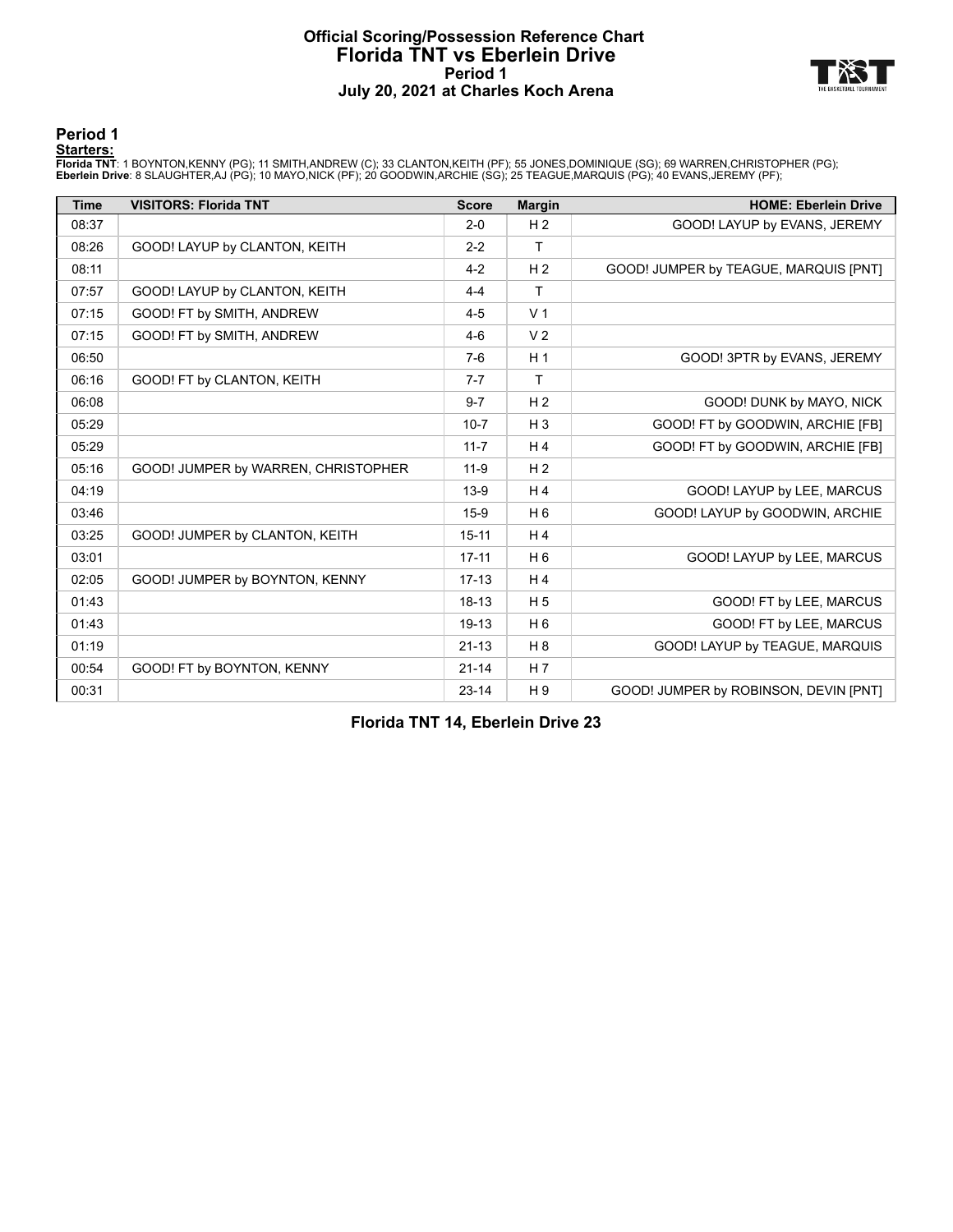#### **Official Scoring/Possession Reference Chart Florida TNT vs Eberlein Drive Period 2 July 20, 2021 at Charles Koch Arena**



#### **Period 2**

<mark>Starters:</mark><br>Florida TNT: 1 BOYNTON,KENNY (PG); 11 SMITH,ANDREW (C); 33 CLANTON,KEITH (PF); 55 JONES,DOMINIQUE (SG); 69 WARREN,CHRISTOPHER (PG);<br>**Eberlein Drive**: 8 SLAUGHTER,AJ (PG); 10 MAYO,NICK (PF); 20 GOODWIN,ARCHIE (S

| <b>Time</b> | <b>VISITORS: Florida TNT</b>         | <b>Score</b> | <b>Margin</b>  | <b>HOME: Eberlein Drive</b>           |
|-------------|--------------------------------------|--------------|----------------|---------------------------------------|
| 08:40       |                                      | $25 - 14$    | H 11           | GOOD! LAYUP by GOODWIN, ARCHIE [FB]   |
| 07:15       |                                      | $27 - 14$    | H 13           | GOOD! LAYUP by TEAGUE, MARQUIS        |
| 06:45       | GOOD! DUNK by SMITH, ANDREW          | $27-16$      | H 11           |                                       |
| 06:34       |                                      | 29-16        | H 13           | GOOD! JUMPER by ROBINSON, DEVIN [PNT] |
| 04:42       | GOOD! 3PTR by SMITH, ANDREW          | 29-19        | H 10           |                                       |
| 03:38       |                                      | $30 - 19$    | H 11           | GOOD! FT by GOODWIN, ARCHIE           |
| 03:38       |                                      | $31 - 19$    | H 12           | GOOD! FT by GOODWIN, ARCHIE           |
| 03:24       | GOOD! 3PTR by WARREN, CHRISTOPHER    | $31 - 22$    | H 9            |                                       |
| 03:02       | GOOD! LAYUP by JONES, DOMINIQUE [FB] | $31 - 24$    | H <sub>7</sub> |                                       |
| 02:51       |                                      | $33 - 24$    | H9             | GOOD! LAYUP by GOODWIN, ARCHIE        |
| 02:51       |                                      | $34 - 24$    | H 10           | GOOD! FT by GOODWIN, ARCHIE           |
| 01:32       | GOOD! FT by BOYNTON, KENNY           | $34 - 25$    | H 9            |                                       |
| 01:11       |                                      | $36 - 25$    | H 11           | GOOD! DUNK by QUEEN, TREVELIN         |
| 00:55       |                                      | 38-25        | H 13           | GOOD! DUNK by GOODWIN, ARCHIE [FB]    |
| 00:20       |                                      | 40-25        | H 15           | GOOD! LAYUP by TEAGUE, MARQUIS        |

**Florida TNT 25, Eberlein Drive 40**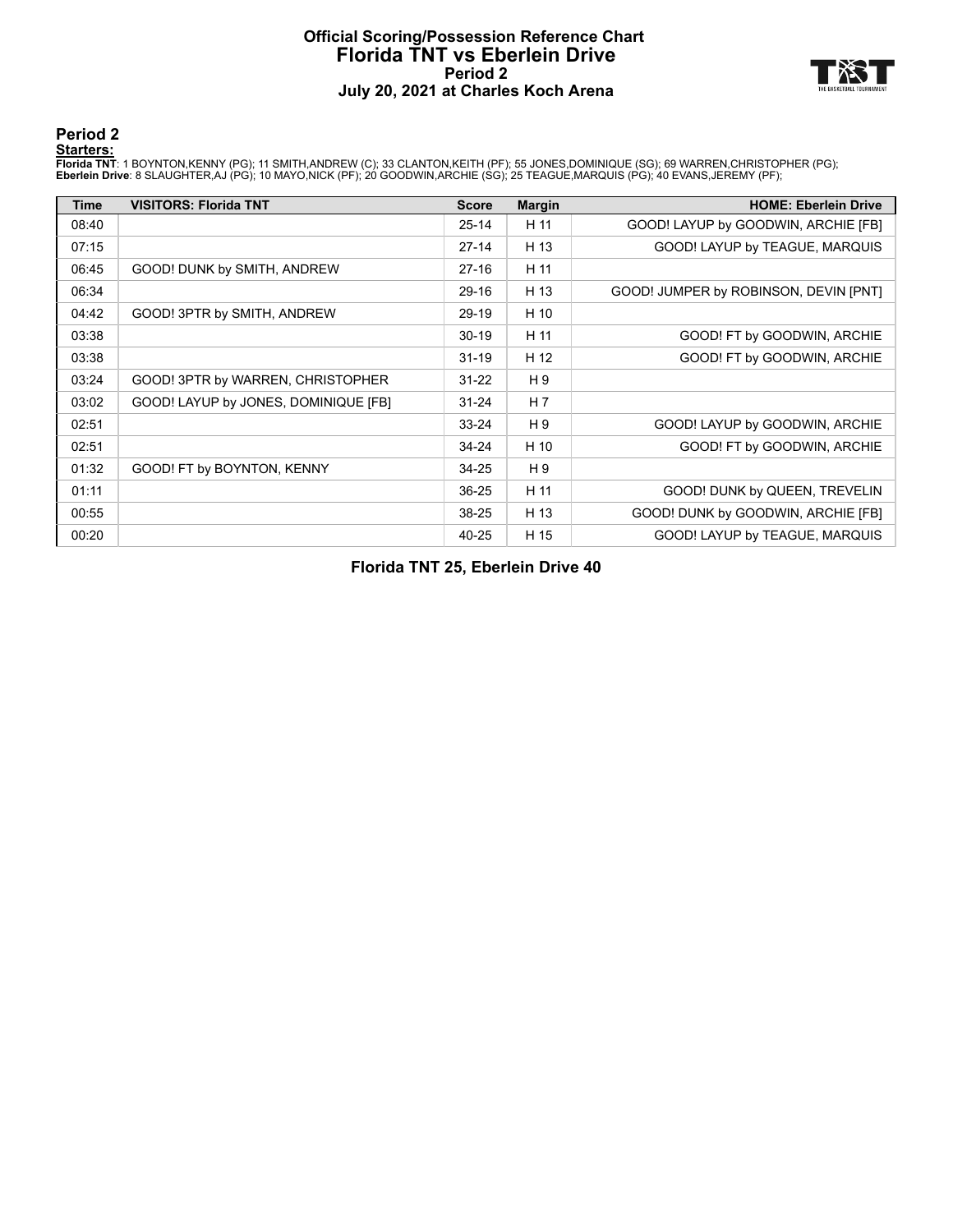#### **Official Scoring/Possession Reference Chart Florida TNT vs Eberlein Drive Period 3 July 20, 2021 at Charles Koch Arena**



**Period 3**

<mark>Starters:</mark><br>Florida TNT: 1 BOYNTON,KENNY (PG); 11 SMITH,ANDREW (C); 33 CLANTON,KEITH (PF); 55 JONES,DOMINIQUE (SG); 69 WARREN,CHRISTOPHER (PG);<br>**Eberlein Drive**: 8 SLAUGHTER,AJ (PG); 10 MAYO,NICK (PF); 20 GOODWIN,ARCHIE (S

| <b>Time</b> | <b>VISITORS: Florida TNT</b>        | <b>Score</b> | <b>Margin</b>  | <b>HOME: Eberlein Drive</b>      |
|-------------|-------------------------------------|--------------|----------------|----------------------------------|
| 08:27       | GOOD! JUMPER by WARREN, CHRISTOPHER | 40-27        | H 13           |                                  |
|             | [PNT]                               |              |                |                                  |
| 08:00       |                                     | 41-27        | H 14           | GOOD! FT by TEAGUE, MARQUIS [FB] |
| 07:10       | GOOD! LAYUP by NORELIA, MARC-EDDY   | 41-29        | H 12           |                                  |
| 06:59       |                                     | 43-29        | H 14           | GOOD! LAYUP by GOODWIN, ARCHIE   |
| 06:44       | GOOD! LAYUP by WARREN, CHRISTOPHER  | 43-31        | H 12           |                                  |
| 05:37       | GOOD! JUMPER by BOYNTON, KENNY      | 43-33        | H 10           |                                  |
| 05:23       |                                     | 46-33        | H 13           | GOOD! 3PTR by QUEEN, TREVELIN    |
| 05:07       | GOOD! JUMPER by BOYNTON, KENNY      | 46-35        | H 11           |                                  |
| 04:30       | GOOD! LAYUP by SMITH, ANDREW        | 46-37        | H 9            |                                  |
| 04:15       |                                     | 47-37        | H 10           | GOOD! FT by QUEEN, TREVELIN      |
| 04:15       |                                     | 48-37        | H 11           | GOOD! FT by QUEEN, TREVELIN      |
| 03:42       |                                     | 49-37        | H 12           | GOOD! FT by QUEEN, TREVELIN      |
| 03:23       | GOOD! JUMPER by CLANTON, KEITH      | 49-39        | H 10           |                                  |
| 03:04       |                                     | 50-39        | H 11           | GOOD! FT by LEE, MARCUS          |
| 02:14       |                                     | 53-39        | H 14           | GOOD! 3PTR by QUEEN, TREVELIN    |
| 01:48       | GOOD! 3PTR by WILLIAMS JR., MATT    | 53-42        | H 11           |                                  |
| 01:17       | GOOD! 3PTR by BOYNTON, KENNY        | 53-45        | H 8            |                                  |
| 00:55       |                                     | 55-45        | H 10           | GOOD! JUMPER by SLAUGHTER, AJ    |
| 00:41       | GOOD! 3PTR by WARREN, CHRISTOPHER   | 55-48        | H <sub>7</sub> |                                  |

**Florida TNT 48, Eberlein Drive 55**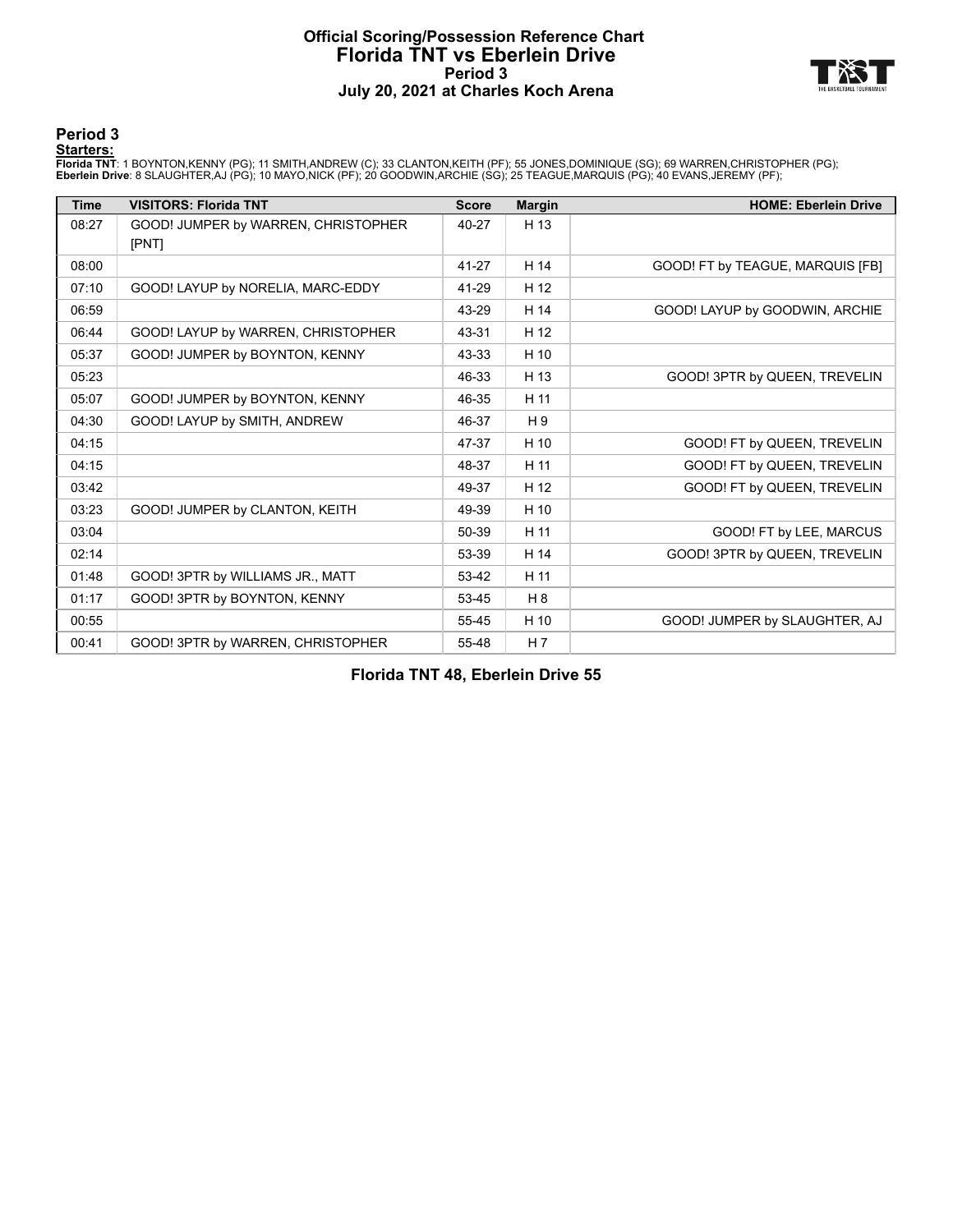#### **Official Scoring/Possession Reference Chart Florida TNT vs Eberlein Drive Period 4 July 20, 2021 at Charles Koch Arena**



#### **Period 4**

<mark>Starters:</mark><br>Florida TNT: 1 BOYNTON,KENNY (PG); 11 SMITH,ANDREW (C); 33 CLANTON,KEITH (PF); 55 JONES,DOMINIQUE (SG); 69 WARREN,CHRISTOPHER (PG);<br>**Eberlein Drive**: 8 SLAUGHTER,AJ (PG); 10 MAYO,NICK (PF); 20 GOODWIN,ARCHIE (S

| <b>Time</b> | <b>VISITORS: Florida TNT</b>            | <b>Score</b> | <b>Margin</b>  | <b>HOME: Eberlein Drive</b>    |
|-------------|-----------------------------------------|--------------|----------------|--------------------------------|
| 08:18       |                                         | 56-48        | H 8            | GOOD! FT by ROBINSON, DEVIN    |
| 08:03       | GOOD! LAYUP by CLANTON, KEITH           | 56-50        | H <sub>6</sub> |                                |
| 07:45       |                                         | 58-50        | H 8            | GOOD! LAYUP by GOODWIN, ARCHIE |
| 07:17       |                                         | 61-50        | H 11           | GOOD! 3PTR by SLAUGHTER, AJ    |
| 06:53       | GOOD! FT by ROBINSON, BRANDON           | 61-51        | H 10           |                                |
| 06:53       | GOOD! FT by ROBINSON, BRANDON           | 61-52        | H <sub>9</sub> |                                |
| 06:53       | GOOD! FT by ROBINSON, BRANDON           | 61-53        | H 8            |                                |
| 06:10       | GOOD! JUMPER by JONES, DOMINIQUE [PNT]  | 61-55        | H <sub>6</sub> |                                |
| 05:28       | GOOD! FT by ROBINSON, BRANDON           | 61-56        | H <sub>5</sub> |                                |
| 05:28       | GOOD! FT by ROBINSON, BRANDON           | 61-57        | H <sub>4</sub> |                                |
| 05:06       | GOOD! 3PTR by ROBINSON, BRANDON         | 61-60        | H <sub>1</sub> |                                |
| 04:52       |                                         | 64-60        | H <sub>4</sub> | GOOD! 3PTR by MAYO, NICK       |
| 04:40       | GOOD! JUMPER by ROBINSON, BRANDON [PNT] | 64-62        | H <sub>2</sub> |                                |
| 04:23       |                                         | 66-62        | H <sub>4</sub> | GOOD! DUNK by LEE, MARCUS      |
| 03:59       | GOOD! JUMPER by CLANTON, KEITH          | 66-64        | H <sub>2</sub> |                                |
| 03:52       |                                         | 67-64        | $H_3$          | GOOD! FT by GOODWIN, ARCHIE    |
| 03:52       | GOOD! 3PTR by ROBINSON, BRANDON         | 67-67        | Τ              |                                |
| 03:52       | GOOD! 3PTR by BOYNTON, KENNY            | 67-70        | $V_3$          |                                |
| 03:52       | GOOD! FT by CLANTON, KEITH              | 67-71        | V <sub>4</sub> |                                |
| 03:52       | GOOD! 3PTR by WARREN, CHRISTOPHER       | 67-74        | V <sub>7</sub> |                                |

**Florida TNT 74, Eberlein Drive 67**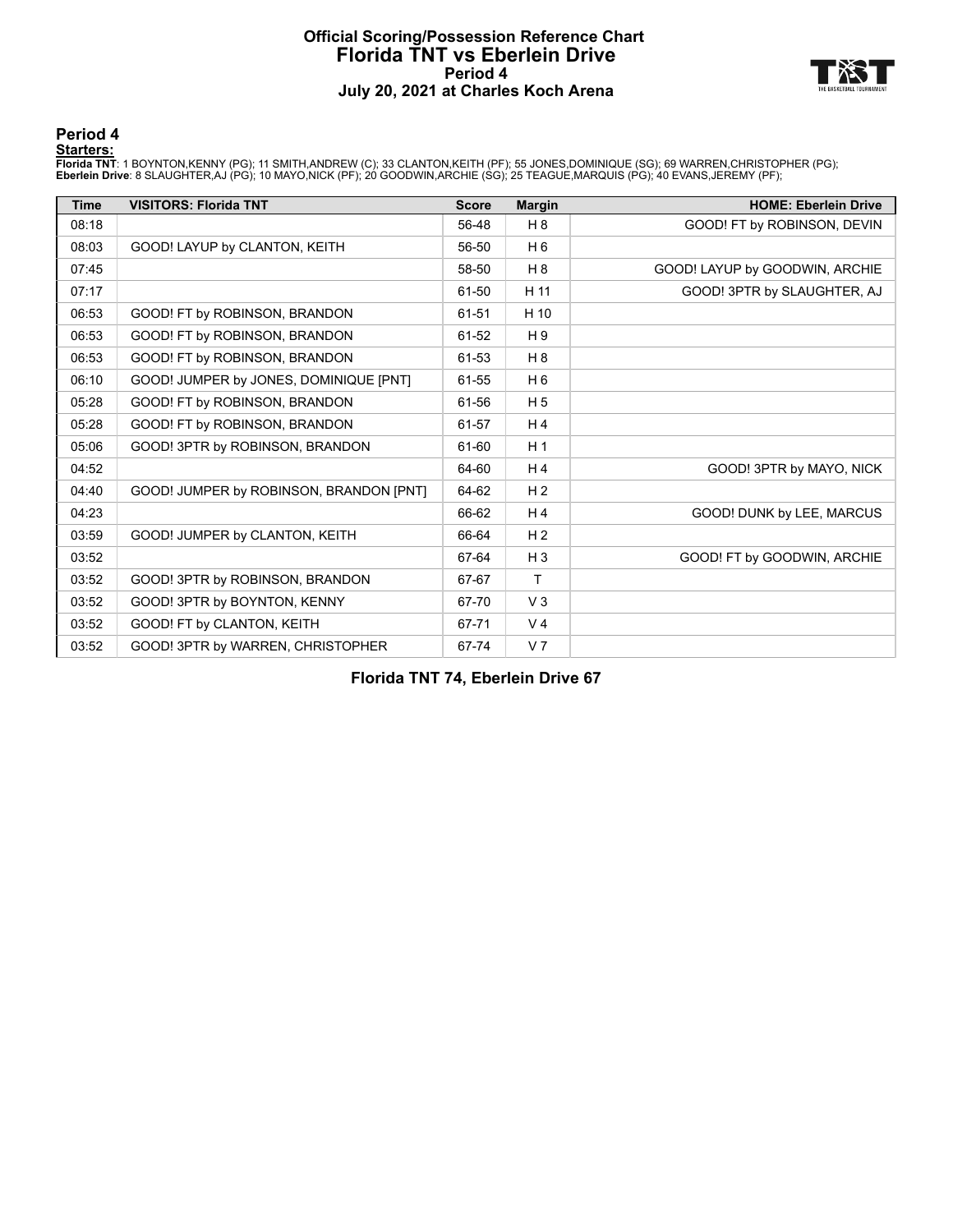### **Official Substitutions Log Florida TNT vs Eberlein Drive Period 1 July 20, 2021 at Charles Koch Arena**



| <b>VISITORS: Florida TNT</b>    | <b>Time</b> | <b>Score</b> | <b>HOME: Eberlein Drive</b>     |
|---------------------------------|-------------|--------------|---------------------------------|
| 1 BOYNTON, KENNY                |             |              | 8 SLAUGHTER, AJ                 |
| 11 SMITH, ANDREW                |             |              | 10 MAYO.NICK                    |
| 33 CLANTON, KEITH               |             |              | 20 GOODWIN, ARCHIE              |
| 55 JONES, DOMINIQUE             |             |              | <b>25 TEAGUE, MARQUIS</b>       |
| 69 WARREN, CHRISTOPHER          |             |              | 40 EVANS, JEREMY                |
|                                 | 05:29       | $7 - 10$     | SUB OUT: EVANS, JEREMY          |
|                                 | 05:29       |              | SUB IN: QUEEN, TREVELIN         |
| SUB OUT: 11 SMITH, ANDREW       | 05:29       |              |                                 |
| SUB OUT: 33 CLANTON, KEITH      | 05:29       |              |                                 |
| SUB IN: 13 SPURLOCK, TRISTAN    | 05:29       |              |                                 |
| SUB IN: 23 NORELIA, MARC-EDDY   | 05:29       |              |                                 |
|                                 | 05:22       | $7 - 11$     | SUB OUT: TEAGUE, MARQUIS        |
|                                 | 05:22       |              | SUB IN: LEE, MARCUS             |
|                                 | 03:44       | $9 - 15$     | SUB OUT: MAYO, NICK             |
|                                 | 03:44       |              | SUB OUT: GOODWIN, ARCHIE        |
|                                 | 03:44       |              | SUB IN: ROBINSON, DEVIN         |
|                                 | 03:44       |              | SUB IN: COWHERD, JAMES (ELJAY)  |
| SUB OUT: 23 NORELIA, MARC-EDDY  | 03:44       |              |                                 |
| SUB OUT: 69 WARREN, CHRISTOPHER | 03:44       |              |                                 |
| SUB IN: 15 ROBINSON, BRANDON    | 03:44       |              |                                 |
| SUB IN: 33 CLANTON, KEITH       | 03:44       |              |                                 |
|                                 | 01:43       | $13 - 18$    | SUB OUT: SLAUGHTER, AJ          |
|                                 | 01:43       |              | SUB IN: TEAGUE, MARQUIS         |
| SUB OUT: 55 JONES DOMINIQUE     | 01:43       |              |                                 |
| SUB IN: 69 WARREN, CHRISTOPHER  | 01:43       |              |                                 |
|                                 | 01:43       |              | SUB OUT: LEE, MARCUS            |
|                                 | 01:43       |              | SUB IN: EVANS, JEREMY           |
|                                 | 00:54       | $13 - 21$    | SUB OUT: COWHERD, JAMES (ELJAY) |
|                                 | 00:54       |              | SUB IN: SLAUGHTER, AJ           |

**Florida TNT 14, Eberlein Drive 23**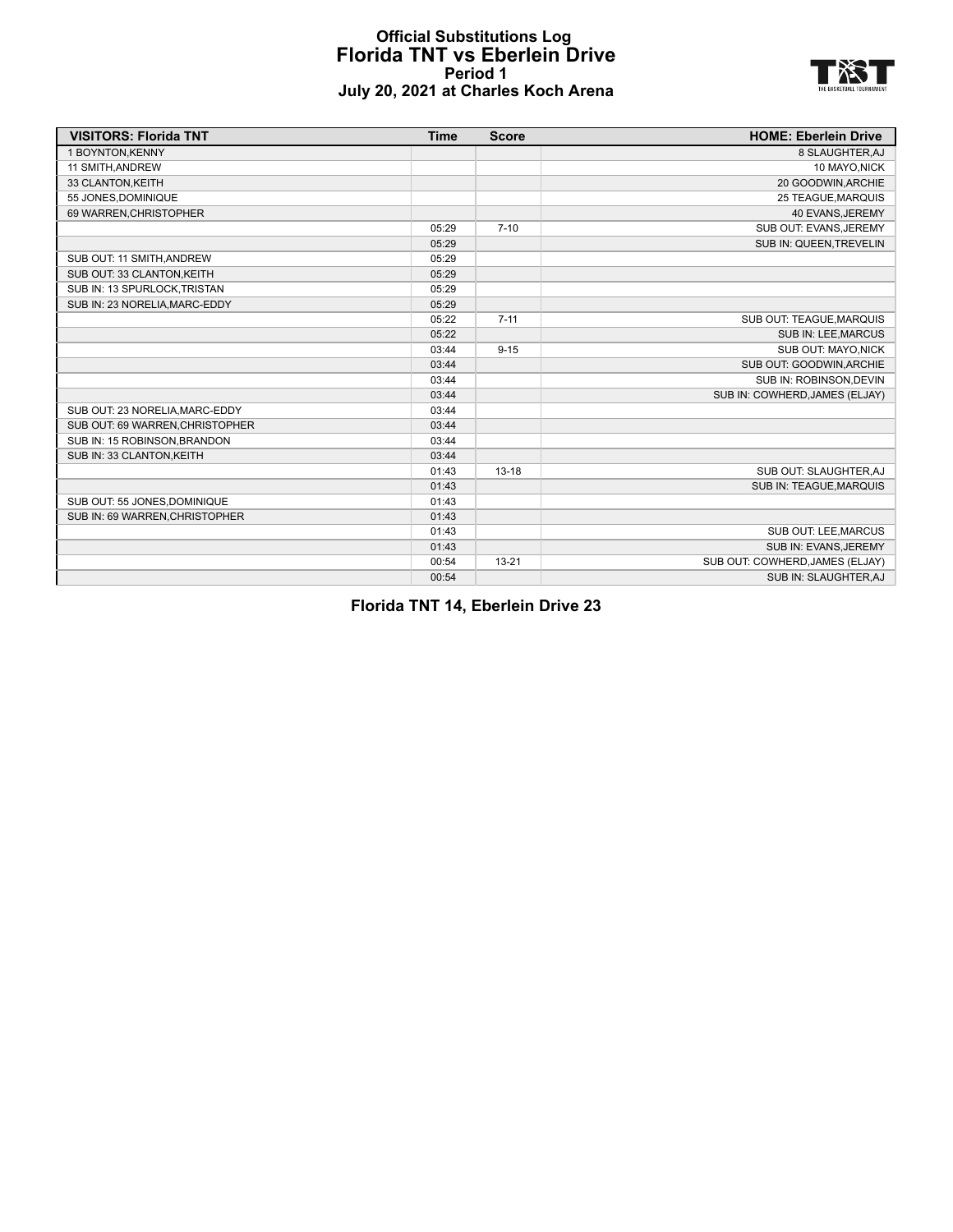### **Official Substitutions Log Florida TNT vs Eberlein Drive Period 2 July 20, 2021 at Charles Koch Arena**



| <b>VISITORS: Florida TNT</b>   | <b>Time</b> | <b>Score</b>   | <b>HOME: Eberlein Drive</b>     |
|--------------------------------|-------------|----------------|---------------------------------|
| 1 BOYNTON, KENNY               |             |                | 8 SLAUGHTER, AJ                 |
| 11 SMITH, ANDREW               |             |                | 10 MAYO, NICK                   |
| 33 CLANTON, KEITH              |             |                | 20 GOODWIN, ARCHIE              |
| 55 JONES DOMINIQUE             |             |                | <b>25 TEAGUE, MARQUIS</b>       |
| 69 WARREN, CHRISTOPHER         |             |                | 40 EVANS, JEREMY                |
|                                | 09:00       | $\overline{a}$ | SUB OUT: QUEEN, TREVELIN        |
|                                | 09:00       |                | SUB OUT: EVANS, JEREMY          |
|                                | 09:00       |                | SUB IN: MAYO, NICK              |
|                                | 09:00       |                | SUB IN: GOODWIN, ARCHIE         |
| SUB OUT: 1 BOYNTON, KENNY      | 09:00       |                |                                 |
| SUB OUT: 13 SPURLOCK, TRISTAN  | 09:00       |                |                                 |
| SUB OUT: 15 ROBINSON, BRANDON  | 09:00       |                |                                 |
| SUB IN: 11 SMITH, ANDREW       | 09:00       |                |                                 |
| SUB IN: 12 WILLIAMS JR., MATT  | 09:00       |                |                                 |
| SUB IN: 55 JONES, DOMINIQUE    | 09:00       |                |                                 |
|                                | 06:03       | 16-29          | SUB OUT: ROBINSON, DEVIN        |
|                                | 06:03       |                | SUB IN: LEE, MARCUS             |
| SUB OUT: 12 WILLIAMS JR., MATT | 06:03       |                |                                 |
| SUB IN: 1 BOYNTON, KENNY       | 06:03       |                |                                 |
| SUB OUT: 55 JONES, DOMINIQUE   | 05:50       | 16-29          |                                 |
| SUB IN: 13 SPURLOCK, TRISTAN   | 05:50       |                |                                 |
|                                | 03:38       | 19-29          | SUB OUT: SLAUGHTER, AJ          |
|                                | 03:38       |                | SUB OUT: TEAGUE, MARQUIS        |
|                                | 03:38       |                | SUB IN: QUEEN, TREVELIN         |
|                                | 03:38       |                | SUB IN: COWHERD, JAMES (ELJAY)  |
| SUB OUT: 33 CLANTON, KEITH     | 03:38       |                |                                 |
| SUB IN: 55 JONES, DOMINIQUE    | 03:38       |                |                                 |
|                                | 01:32       | 25-34          | SUB OUT: COWHERD, JAMES (ELJAY) |
|                                | 01:32       |                | SUB OUT: MAYO, NICK             |
|                                | 01:32       |                | SUB OUT: LEE, MARCUS            |
|                                | 01:32       |                | SUB IN: SLAUGHTER, AJ           |
|                                | 01:32       |                | SUB IN: TEAGUE, MARQUIS         |
|                                | 01:32       |                | SUB IN: EVANS, JEREMY           |
| SUB OUT: 11 SMITH, ANDREW      | 01:32       |                |                                 |
| SUB IN: 23 NORELIA, MARC-EDDY  | 01:32       |                |                                 |

**Florida TNT 25, Eberlein Drive 40**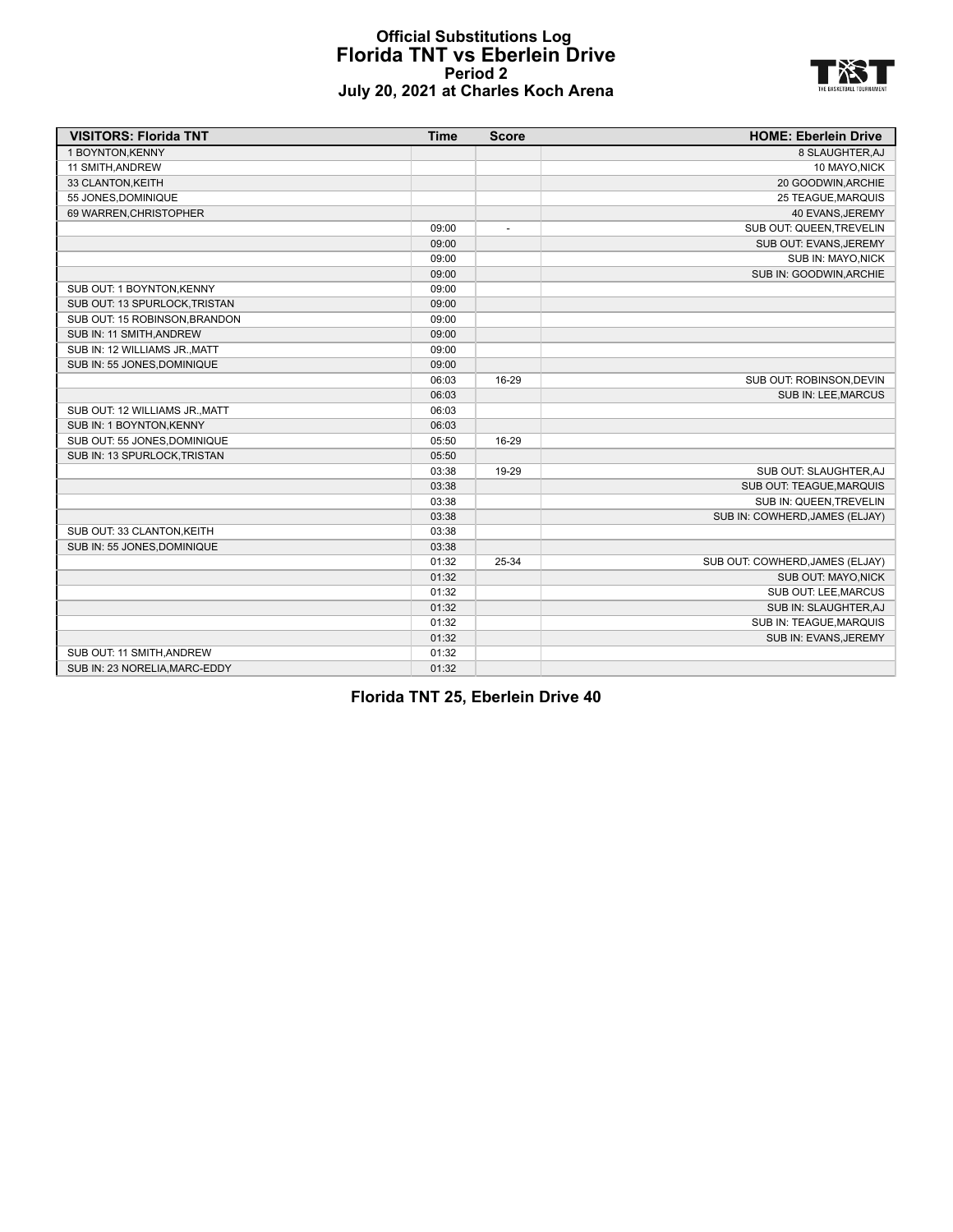### **Official Substitutions Log Florida TNT vs Eberlein Drive Period 3 July 20, 2021 at Charles Koch Arena**



| <b>VISITORS: Florida TNT</b>   | <b>Time</b> | <b>Score</b>             | <b>HOME: Eberlein Drive</b>     |
|--------------------------------|-------------|--------------------------|---------------------------------|
| 1 BOYNTON, KENNY               |             |                          | 8 SLAUGHTER, AJ                 |
| 11 SMITH, ANDREW               |             |                          | 10 MAYO, NICK                   |
| 33 CLANTON, KEITH              |             |                          | 20 GOODWIN, ARCHIE              |
| 55 JONES, DOMINIQUE            |             |                          | <b>25 TEAGUE, MARQUIS</b>       |
| 69 WARREN, CHRISTOPHER         |             |                          | 40 EVANS, JEREMY                |
|                                | 09:00       | $\overline{\phantom{a}}$ | SUB OUT: QUEEN, TREVELIN        |
|                                | 09:00       |                          | SUB IN: MAYO, NICK              |
| SUB OUT: 13 SPURLOCK, TRISTAN  | 09:00       |                          |                                 |
| SUB IN: 11 SMITH, ANDREW       | 09:00       |                          |                                 |
|                                | 05:52       | $31 - 43$                | SUB OUT: TEAGUE, MARQUIS        |
|                                | 05:52       |                          | SUB OUT: EVANS, JEREMY          |
|                                | 05:52       |                          | SUB IN: QUEEN, TREVELIN         |
|                                | 05:52       |                          | SUB IN: LEE, MARCUS             |
| SUB OUT: 11 SMITH, ANDREW      | 04:15       | $37 - 47$                |                                 |
| SUB OUT: 55 JONES, DOMINIQUE   | 04:15       |                          |                                 |
| SUB IN: 12 WILLIAMS JR., MATT  | 04:15       |                          |                                 |
| SUB IN: 33 CLANTON, KEITH      | 04:15       |                          |                                 |
|                                | 03:56       | 37-48                    | SUB OUT: GOODWIN, ARCHIE        |
|                                | 03:56       |                          | SUB OUT: LEE, MARCUS            |
|                                | 03:56       |                          | SUB IN: ROBINSON, DEVIN         |
|                                | 03:56       |                          | SUB IN: COWHERD, JAMES (ELJAY)  |
| SUB OUT: 23 NORELIA, MARC-EDDY | 03:42       | 37-48                    |                                 |
| SUB IN: 55 JONES, DOMINIQUE    | 03:42       |                          |                                 |
|                                | 03:04       | 39-49                    | SUB OUT: COWHERD, JAMES (ELJAY) |
|                                | 03:04       |                          | SUB IN: LEE, MARCUS             |
| SUB OUT: 33 CLANTON, KEITH     | 03:04       |                          |                                 |
| SUB IN: 11 SMITH, ANDREW       | 03:04       |                          |                                 |
|                                | 03:04       |                          | SUB OUT: MAYO, NICK             |
|                                | 03:04       |                          | SUB IN: COWHERD, JAMES (ELJAY)  |

**Florida TNT 48, Eberlein Drive 55**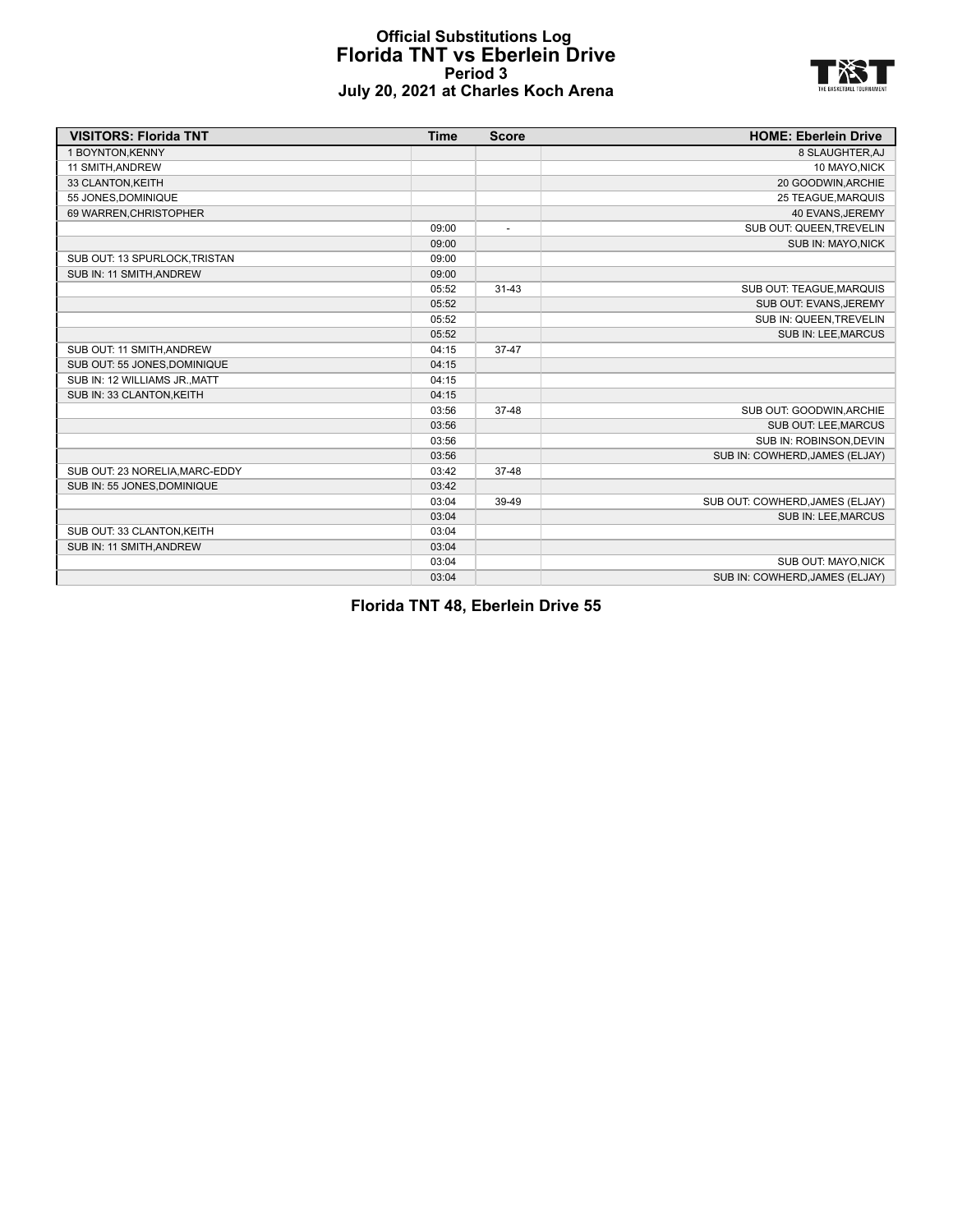### **Official Substitutions Log Florida TNT vs Eberlein Drive Period 4 July 20, 2021 at Charles Koch Arena**



| <b>VISITORS: Florida TNT</b>   | <b>Time</b> | <b>Score</b>             | <b>HOME: Eberlein Drive</b>     |
|--------------------------------|-------------|--------------------------|---------------------------------|
| 1 BOYNTON, KENNY               |             |                          | 8 SLAUGHTER, AJ                 |
| 11 SMITH.ANDREW                |             |                          | 10 MAYO, NICK                   |
| 33 CLANTON, KEITH              |             |                          | 20 GOODWIN, ARCHIE              |
| 55 JONES DOMINIQUE             |             |                          | 25 TEAGUE, MARQUIS              |
| 69 WARREN, CHRISTOPHER         |             |                          | 40 EVANS, JEREMY                |
|                                | 09:00       | $\overline{\phantom{a}}$ | SUB OUT: QUEEN, TREVELIN        |
|                                | 09:00       |                          | SUB OUT: COWHERD, JAMES (ELJAY) |
|                                | 09:00       |                          | SUB OUT: LEE, MARCUS            |
|                                | 09:00       |                          | SUB IN: MAYO, NICK              |
|                                | 09:00       |                          | SUB IN: GOODWIN, ARCHIE         |
|                                | 09:00       |                          | SUB IN: TEAGUE, MARQUIS         |
| SUB OUT: 11 SMITH, ANDREW      | 09:00       |                          |                                 |
| SUB IN: 23 NORELIA, MARC-EDDY  | 09:00       |                          |                                 |
| SUB OUT: 1 BOYNTON, KENNY      | 08:18       | $\overline{\phantom{a}}$ |                                 |
| SUB OUT: 12 WILLIAMS JR., MATT | 08:18       |                          |                                 |
| SUB IN: 13 SPURLOCK, TRISTAN   | 08:18       |                          |                                 |
| SUB IN: 33 CLANTON, KEITH      | 08:18       |                          |                                 |
| SUB OUT: 23 NORELIA, MARC-EDDY | 07:24       | 50-58                    |                                 |
| SUB IN: 15 ROBINSON, BRANDON   | 07:24       |                          |                                 |
|                                | 06:14       | 53-61                    | SUB OUT: ROBINSON, DEVIN        |
|                                | 06:14       |                          | SUB IN: LEE, MARCUS             |
| SUB OUT: 55 JONES DOMINIQUE    | 03:52       | 64-66                    |                                 |
| SUB IN: 1 BOYNTON, KENNY       | 03:52       |                          |                                 |
|                                | 03:52       |                          | SUB OUT: LEE, MARCUS            |
|                                | 03:52       |                          | SUB IN: QUEEN, TREVELIN         |

**Florida TNT 74, Eberlein Drive 67**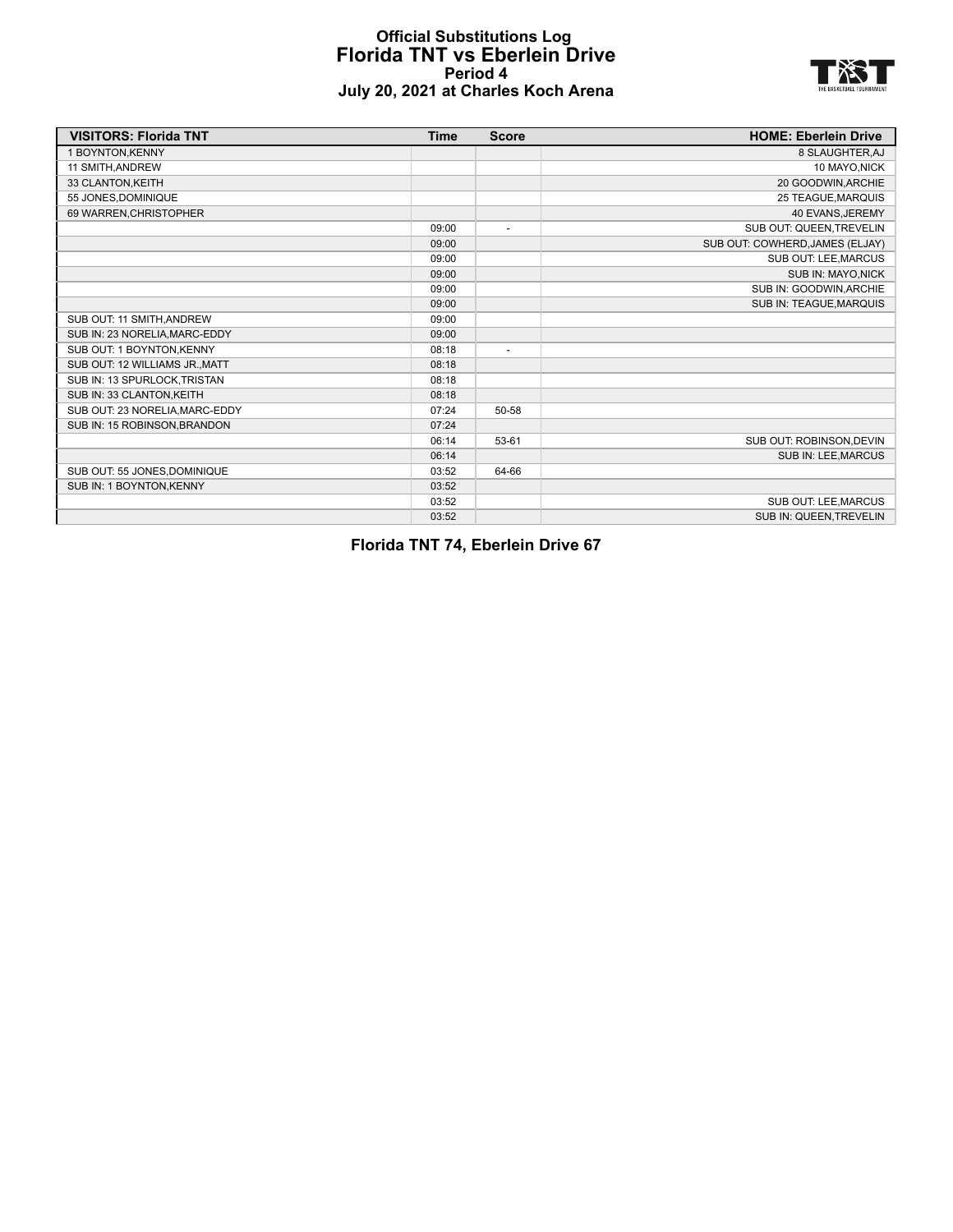# **Official Shot Chart Florida TNT vs Eberlein Drive PERIOD 1 Shots July 20, 2021 at Charles Koch Arena**



| <b>EBR</b> : Period 1    | <b>Made</b> | Att | Pct   |
|--------------------------|-------------|-----|-------|
| Layups                   | 5           | 6   | 83.3  |
| Dunks                    |             |     | 100.0 |
| 2PT Field Goals          |             | 14  | 57.1  |
| <b>3PT Field Goals</b>   |             |     | 50.0  |
| <b>Total Field Goals</b> | 9           | 16  | 56.3  |

| <b>FLA: Period 1</b>     | Made | Att | Pct  |
|--------------------------|------|-----|------|
| Layups                   |      | 3   | 66.7 |
| Dunks                    |      |     |      |
| <b>2PT Field Goals</b>   | 5    |     | 62.5 |
| <b>3PT Field Goals</b>   |      | 3   | 00.0 |
| <b>Total Field Goals</b> |      |     | 45.5 |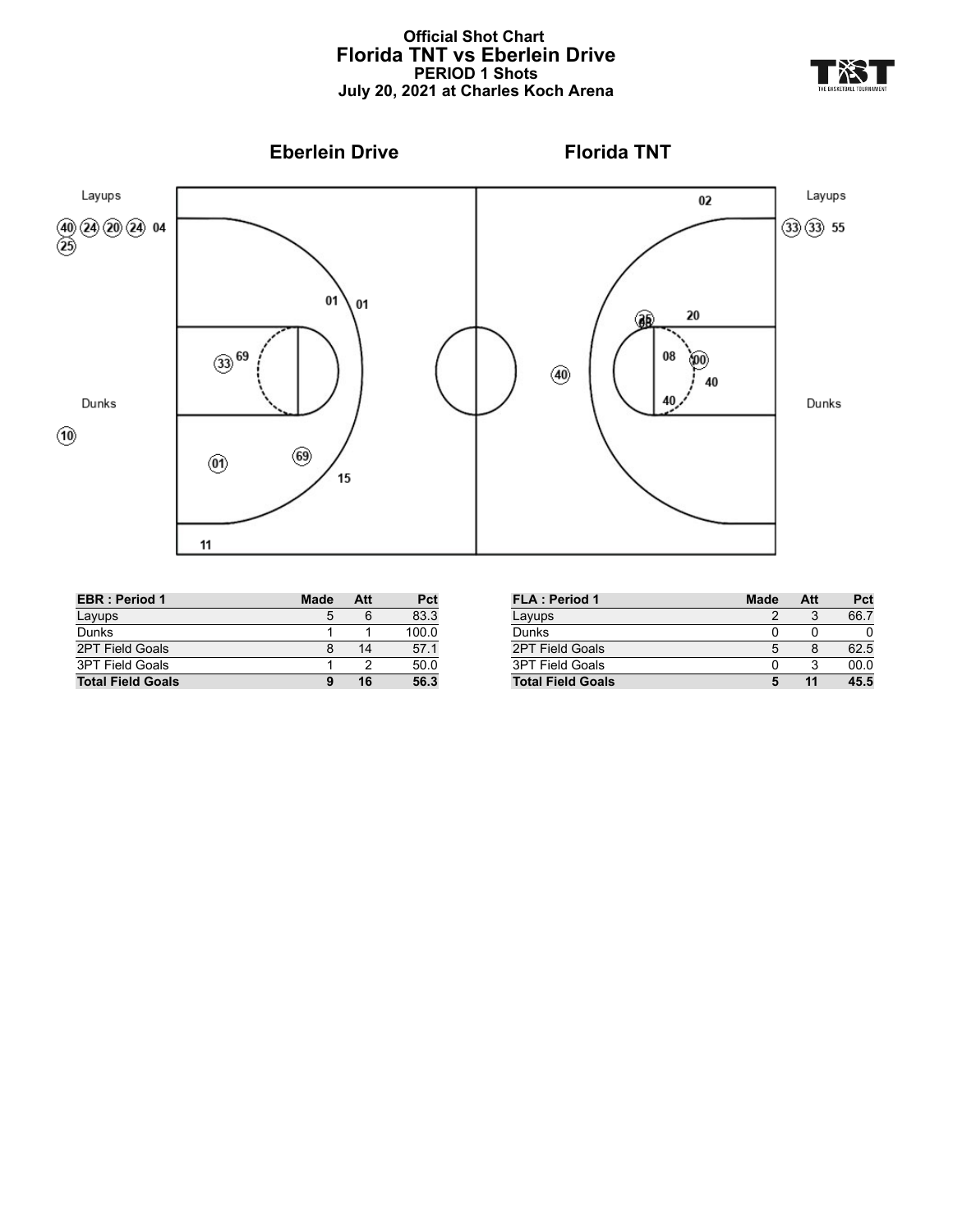# **Official Shot Chart Florida TNT vs Eberlein Drive PERIOD 2 Shots July 20, 2021 at Charles Koch Arena**



| <b>EBR</b> : Period 2    | Made | Att | Pct   |
|--------------------------|------|-----|-------|
| Layups                   |      |     | 57.1  |
| Dunks                    |      |     | 100.0 |
| 2PT Field Goals          |      | 14  | 50.0  |
| <b>3PT Field Goals</b>   | O    |     |       |
| <b>Total Field Goals</b> |      | 14  | 50.0  |

| <b>FLA: Period 2</b>     | Made | Att | Pct   |
|--------------------------|------|-----|-------|
| Layups                   |      |     | 100.0 |
| Dunks                    |      |     | 100.0 |
| 2PT Field Goals          |      |     | 25.0  |
| <b>3PT Field Goals</b>   |      | 10  | 20.0  |
| <b>Total Field Goals</b> |      | 18  | 22.2  |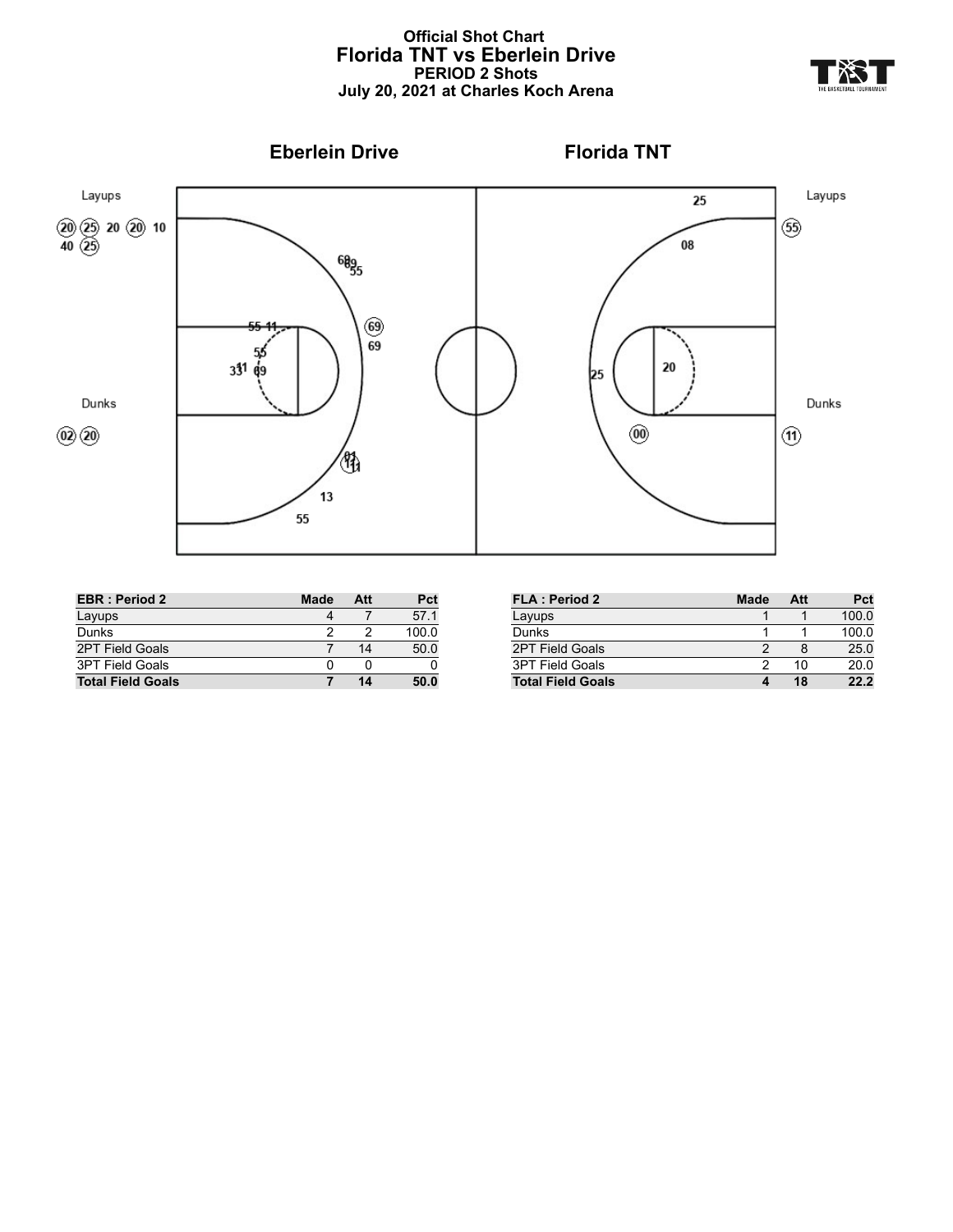# **Official Shot Chart Florida TNT vs Eberlein Drive PERIOD 3 Shots July 20, 2021 at Charles Koch Arena**



| <b>EBR</b> : Period 3    | <b>Made</b> | Att | Pct  |
|--------------------------|-------------|-----|------|
| Layups                   |             |     | 50.0 |
| Dunks                    |             |     |      |
| <b>2PT Field Goals</b>   |             | 5   | 40.0 |
| 3PT Field Goals          |             | 6   | 33.3 |
| <b>Total Field Goals</b> |             |     | 36.4 |

| <b>FLA: Period 3</b>     | <b>Made</b> | Att | Pct  |
|--------------------------|-------------|-----|------|
| Layups                   |             | 5   | 60.0 |
| Dunks                    |             |     |      |
| 2PT Field Goals          |             | 13  | 53.8 |
| 3PT Field Goals          |             |     | 75.0 |
| <b>Total Field Goals</b> | 10          | 17  | 58.8 |

**YE**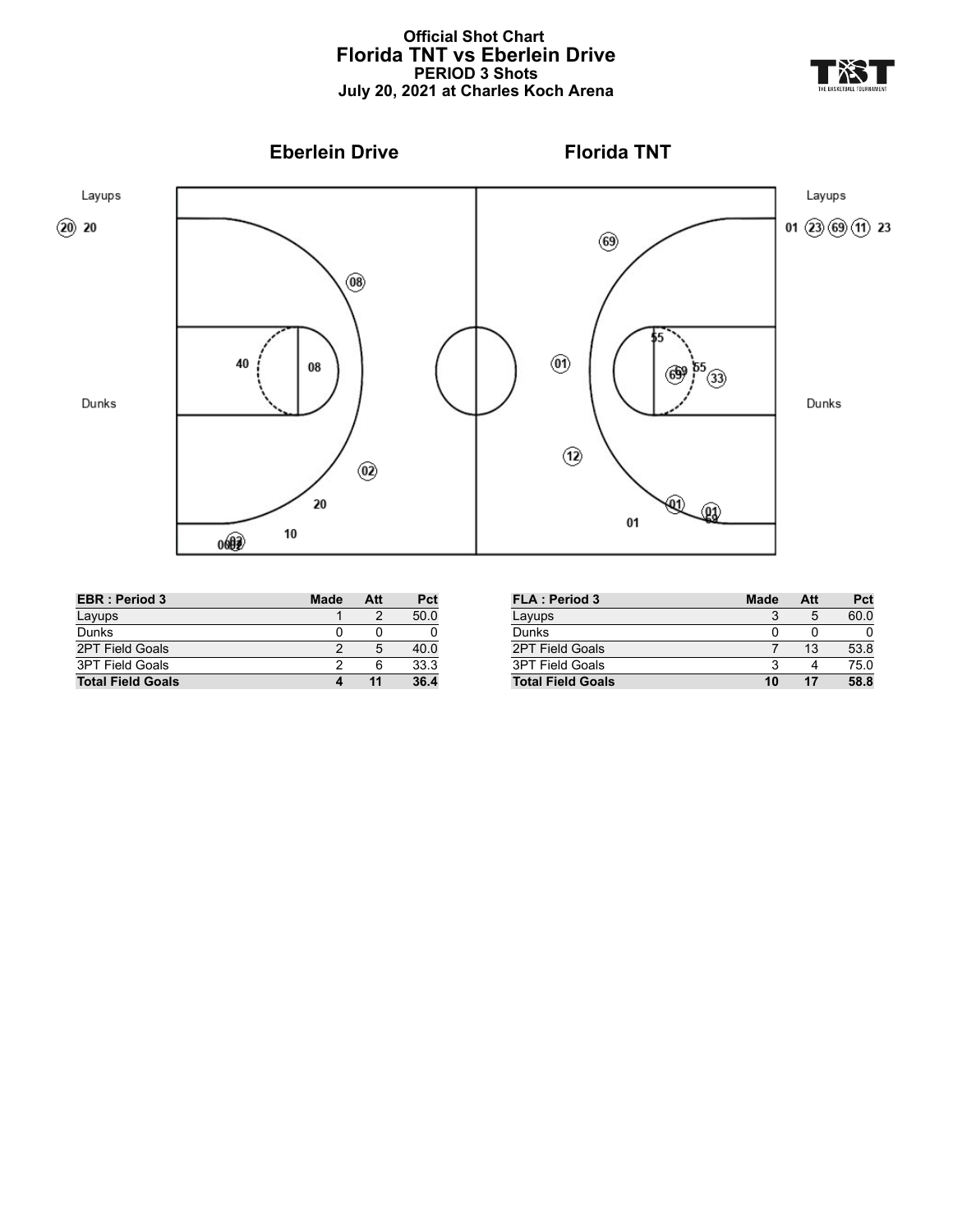# **Official Shot Chart Florida TNT vs Eberlein Drive PERIOD 4 Shots July 20, 2021 at Charles Koch Arena**



| <b>EBR</b> : Period 4    | <b>Made</b> | Att | Pct  |
|--------------------------|-------------|-----|------|
| Layups                   |             |     | 50.0 |
| Dunks                    |             |     | 50.0 |
| <b>2PT Field Goals</b>   |             |     | 50.0 |
| <b>3PT Field Goals</b>   |             |     | 33.3 |
| <b>Total Field Goals</b> |             | 10  | 40.0 |

| <b>FLA: Period 4</b>     | Made | Att | Pct   |
|--------------------------|------|-----|-------|
| Layups                   |      |     | 100.0 |
| Dunks                    |      |     |       |
| 2PT Field Goals          |      | 6   | 66.7  |
| <b>3PT Field Goals</b>   |      | 5   | 80.0  |
| <b>Total Field Goals</b> |      |     | 72.7  |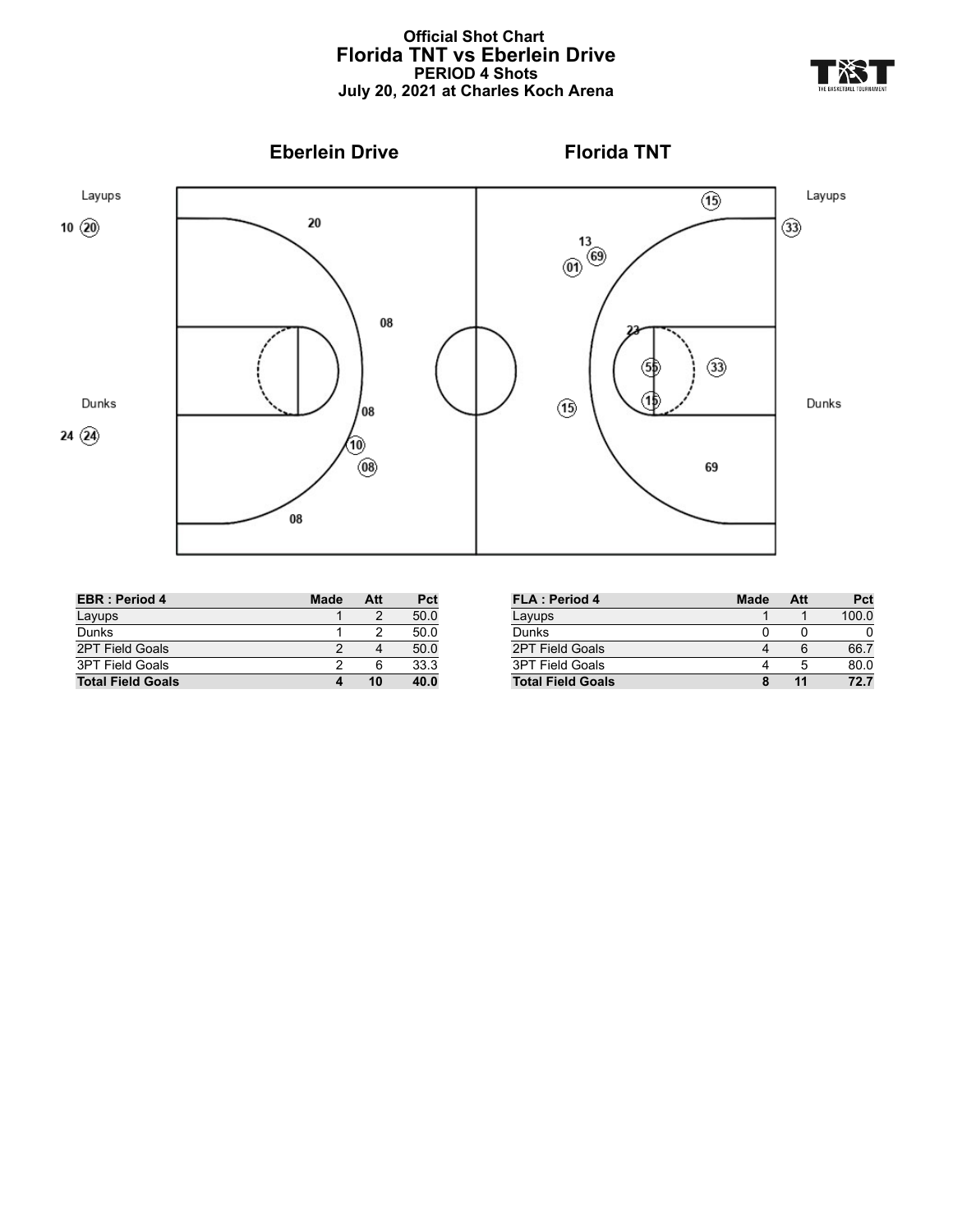# **Official Shot Chart Florida TNT vs Eberlein Drive Florida TNT Team Shots July 20, 2021 at Charles Koch Arena**



| <b>Made</b> | Att | Pct  |
|-------------|-----|------|
| 2           | 3   | 66.7 |
| 0           | 0   | 0    |
| 5           | 8   | 62.5 |
| 0           | 3   | 00.0 |
| 5           | 11  | 45.5 |
|             |     |      |
|             |     |      |
| <b>Made</b> | Att | Pct  |
| 3           | 5   | 60.0 |
| 0           | 0   | 0    |
| 7           | 13  | 53.8 |
| 3           | 4   | 75.0 |
|             |     |      |

| <b>FLA: Period 2</b>     | <b>Made</b> | Att | Pct   |
|--------------------------|-------------|-----|-------|
| Layups                   | 1           | 1   | 100.0 |
| Dunks                    | 1           | 1   | 100.0 |
| <b>2PT Field Goals</b>   | 2           | 8   | 25.0  |
| <b>3PT Field Goals</b>   | 2           | 10  | 20.0  |
| <b>Total Field Goals</b> | 4           | 18  | 22.2  |
|                          |             |     |       |
|                          |             |     |       |
| <b>FLA: Period 4</b>     | Made        | Att | Pct   |
| Layups                   | 1           | 1   | 100.0 |
| Dunks                    | 0           | 0   | 0     |
| <b>2PT Field Goals</b>   | 4           | 6   | 66.7  |
| <b>3PT Field Goals</b>   | 4           | 5   | 80.0  |